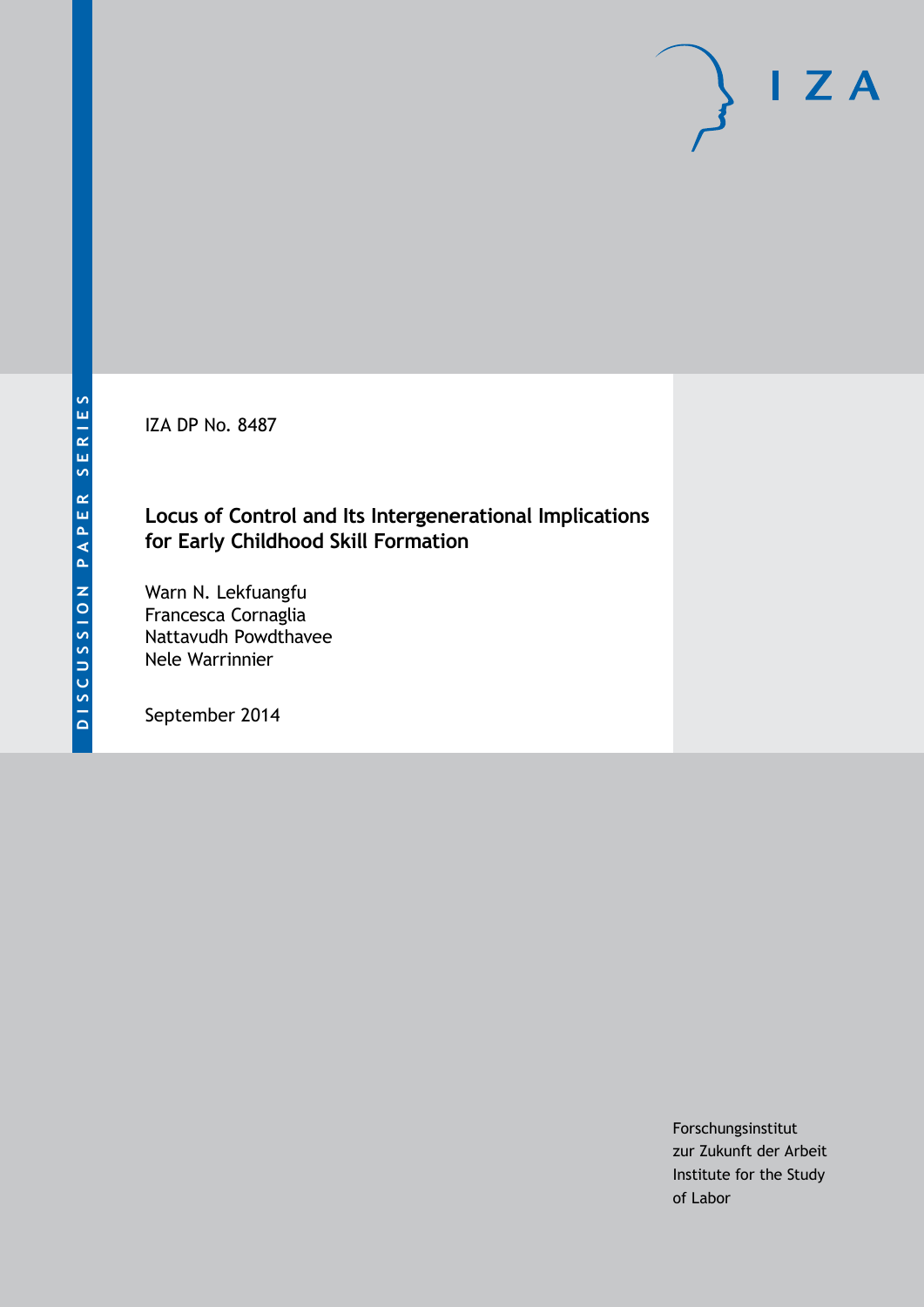# **Locus of Control and Its Intergenerational Implications for Early Childhood Skill Formation**

## **Warn N. Lekfuangfu**

*University College London and CEP, London School of Economics*

## **Francesca Cornaglia**

*Queen Mary University of London, CEP, London School of Economics and IZA*

### **Nattavudh Powdthavee**

*CEP, London School of Economics, MIAESR, University of Melbourne and IZA*

## **Nele Warrinnier**

*CEP, London School of Economics and University of Leuven*

## Discussion Paper No. 8487 September 2014

IZA

P.O. Box 7240 53072 Bonn Germany

Phone: +49-228-3894-0 Fax: +49-228-3894-180 E-mail: [iza@iza.org](mailto:iza@iza.org)

Any opinions expressed here are those of the author(s) and not those of IZA. Research published in this series may include views on policy, but the institute itself takes no institutional policy positions. The IZA research network is committed to the IZA Guiding Principles of Research Integrity.

The Institute for the Study of Labor (IZA) in Bonn is a local and virtual international research center and a place of communication between science, politics and business. IZA is an independent nonprofit organization supported by Deutsche Post Foundation. The center is associated with the University of Bonn and offers a stimulating research environment through its international network, workshops and conferences, data service, project support, research visits and doctoral program. IZA engages in (i) original and internationally competitive research in all fields of labor economics, (ii) development of policy concepts, and (iii) dissemination of research results and concepts to the interested public.

IZA Discussion Papers often represent preliminary work and are circulated to encourage discussion. Citation of such a paper should account for its provisional character. A revised version may be available directly from the author.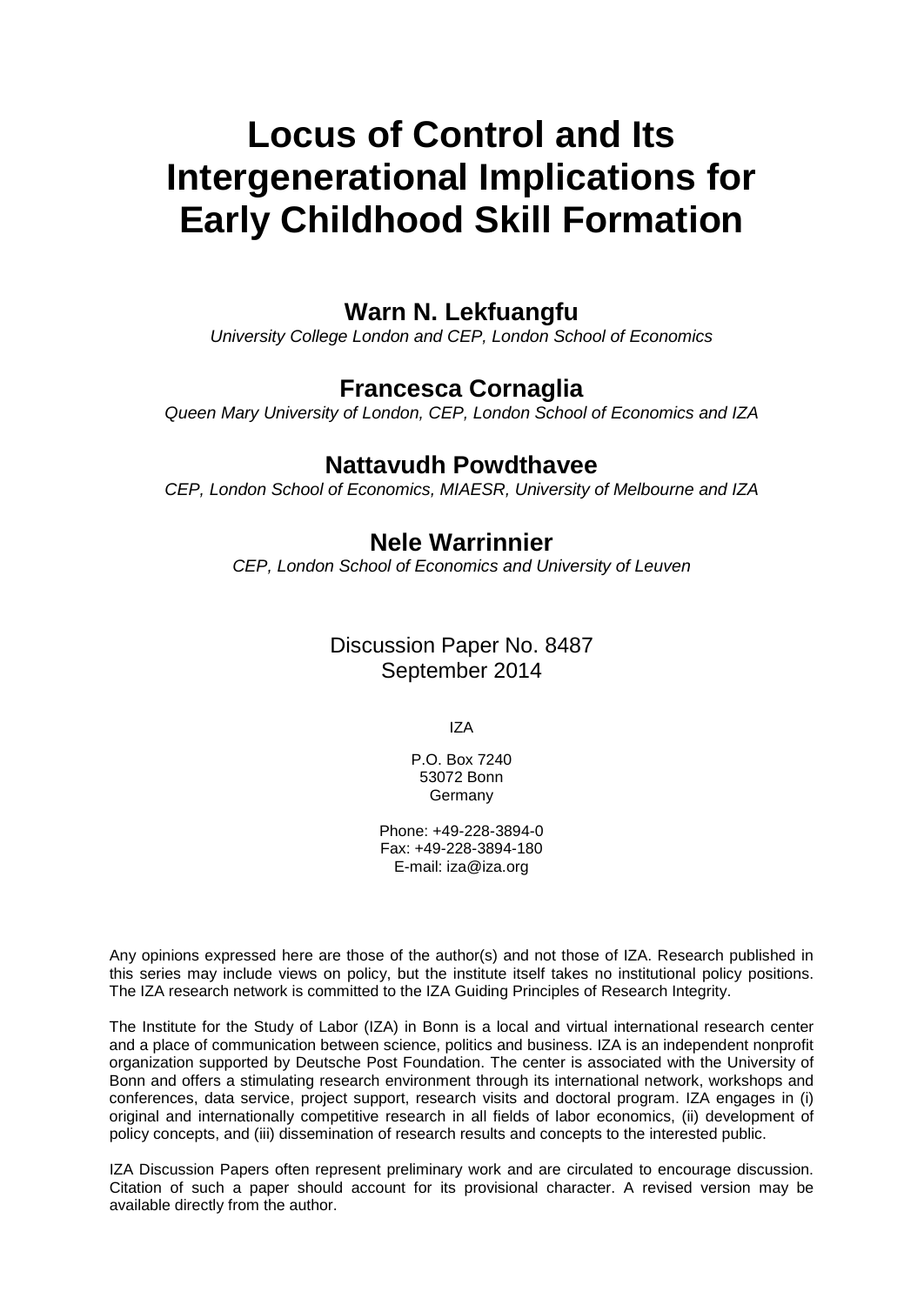IZA Discussion Paper No. 8487 September 2014

## **ABSTRACT**

## **Locus of Control and Its Intergenerational Implications for Early Childhood Skill Formation**

We propose a model in which parents have a subjective belief about the impact of their investment on the early skill formation of their children. This subjective belief is determined in part by locus of control (LOC), i.e., the extent to which individuals believe that their actions can influence future outcomes. Consistent with the theory, we show that maternal LOC measured at the 12th week of gestation strongly predicts early and late child cognitive and noncognitive outcomes. We also utilize the variation in maternal LOC to help improve the specification typically used in the estimation of skill production function parameters.

JEL Classification: J01, I31

Keywords: locus of control, parental investment, human capital accumulation, early skill formation, ALSPAC

Corresponding author:

Nattavudh Powdthavee Centre for Economic Performance, London School of Economics & Political Science Houghton Street, London, WC2A 2AE United Kingdom E-mail: [n.powdthavee@lse.ac.uk](mailto:n.powdthavee@lse.ac.uk)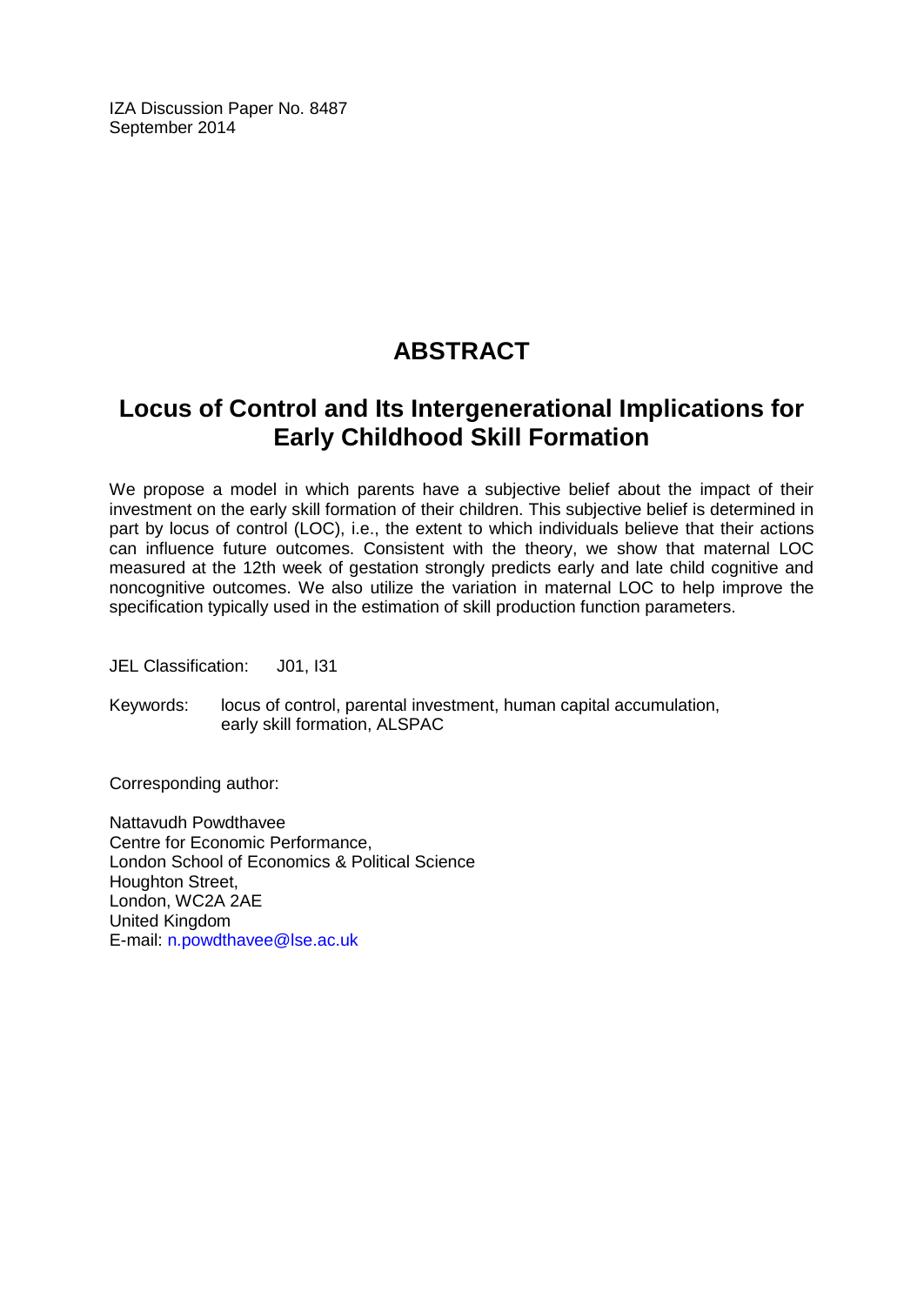### **I. Introduction**

Our understanding of what constitutes "skills" is changing. In recent years, there has been an increase in the number of studies written almost exclusively on the importance of noncognitive or *soft* skills, as opposed to cognitive or *hard* skills, in explaining educational or labor market success. The overall finding is clear: Measures of soft skills such as conscientiousness, extraversion, openness to experience, creativity, and self-esteem are important predictors of many successful human capital and labor market outcomes, including highest completed education level, productivity in the labor market, retention rates, and wages (see, e.g., Barrick & Mount, 1991; Salgado, 1997; Bowles et al., 2001; Heckman, 2006; Heineck, 2011).

<span id="page-3-0"></span>Our study pays particular attention to one specific noncognitive skill that has recently been the focus of research in both labor and health economics: an individual's locus of control (LOC). LOC is a generalized attitude, belief, or expectancy regarding the nature of the causal relationship between an individual's behavior and its consequences (Rotter, 1966). According to psychologists, measures of LOC are designed to elicit individuals' beliefs about the extent to which they can control the events that affect them. Those with external LOC believe that events in their lives are outcomes of external factors (e.g., fate, luck, other people) and hence are beyond their control. Conversely, individuals with internal LOC generally believe that much of what happens in life stems from their own actions (Rotter, 1966; Gatz & Karel, 1993). Although there is generally a correlation between LOC and measures of ability, $\frac{1}{x}$  the two are considered as separate concepts. High-ability individuals will typically invest more in their future because their marginal net return to investment is

<sup>&</sup>lt;sup>1</sup> For example, the correlation between eighth grade LOC and eighth grade math ability is 0.286 in the National Educational Longitudinal Study (Coleman & DeLeire, 2003).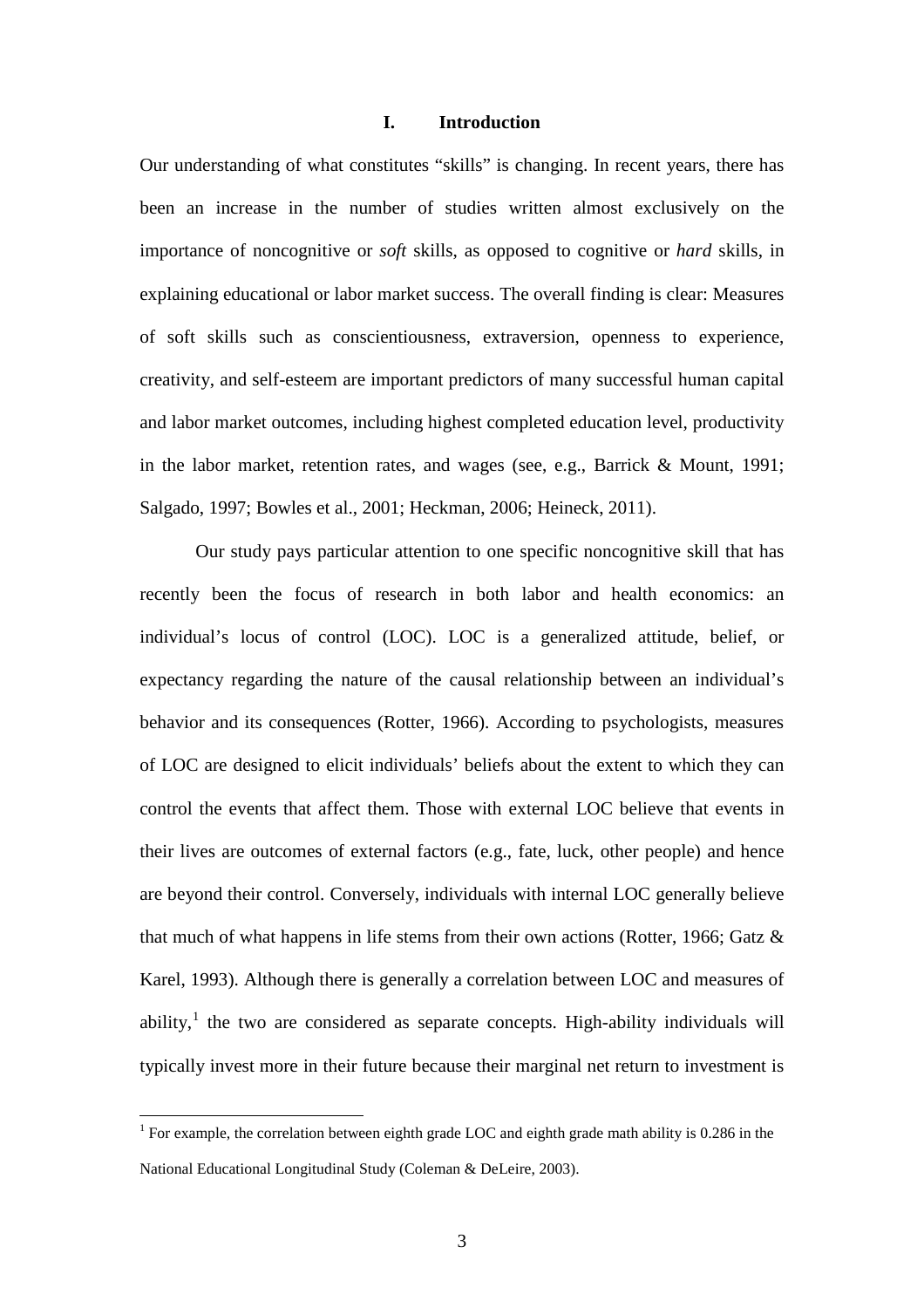generally higher than that of low-ability individuals. Yet, irrespective of their ability, individuals with internal LOC will tend to invest more in their future than those with external LOC, simply because those with internal LOC *believe* that the returns to their investment will be guaranteed provided that they invest.<sup>[2](#page-3-0)</sup>

One of the most important economic implications of LOC as a noncognitive skill is that it allows individuals to avoid immediate temptation in exchange for successful attainment of their long-term goals. With perhaps one exception, $3$  the majority of empirical studies in this area have shown that individuals with internal LOC tend to invest more in their future through greater accumulations of human capital (Coleman & DeLeire, 2003) and health capital (Cobb-Clark et al., 2014). They also tend to search for a job more intensively when unemployed (Caliendo et al., forthcoming; McGee, forthcoming), and save more "for rainier days" than those with external LOC (Cobb-Clark et al., 2013).

Our study provides two main contributions to the literature. First, we argue that, in addition to the personal benefits, there is a significant—though so far overlooked—intergenerational benefit of internal  $LOC<sup>4</sup>$  $LOC<sup>4</sup>$  $LOC<sup>4</sup>$  Using data from the Avon  $2$  According to the recent paper by McGee and McGee (2011), this condition holds only when there is a degree of uncertainty in the potential return to investment. For example, they find that there is virtually no difference in terms of search efforts between high- and low-LOC individuals in the laboratory when subjects know the true relationships between effort and offer.

<span id="page-4-0"></span><sup>&</sup>lt;sup>3</sup> Using a different data set to Coleman and DeLeire (2003), Cebi (2007) does not find LOC to be a significant predictor of educational attainment once cognitive ability is controlled for; however, she finds LOC to be an important predictor of future wages.

<span id="page-4-2"></span><span id="page-4-1"></span><sup>&</sup>lt;sup>4</sup> To the best of our knowledge, Cunha et al. (2013) is the only paper that has reported some preliminary evidence from the National Longitudinal Survey of Youth 1979 that children with extremely internal LOC mothers have, on average, higher levels of skill than children with extremely external LOC mothers.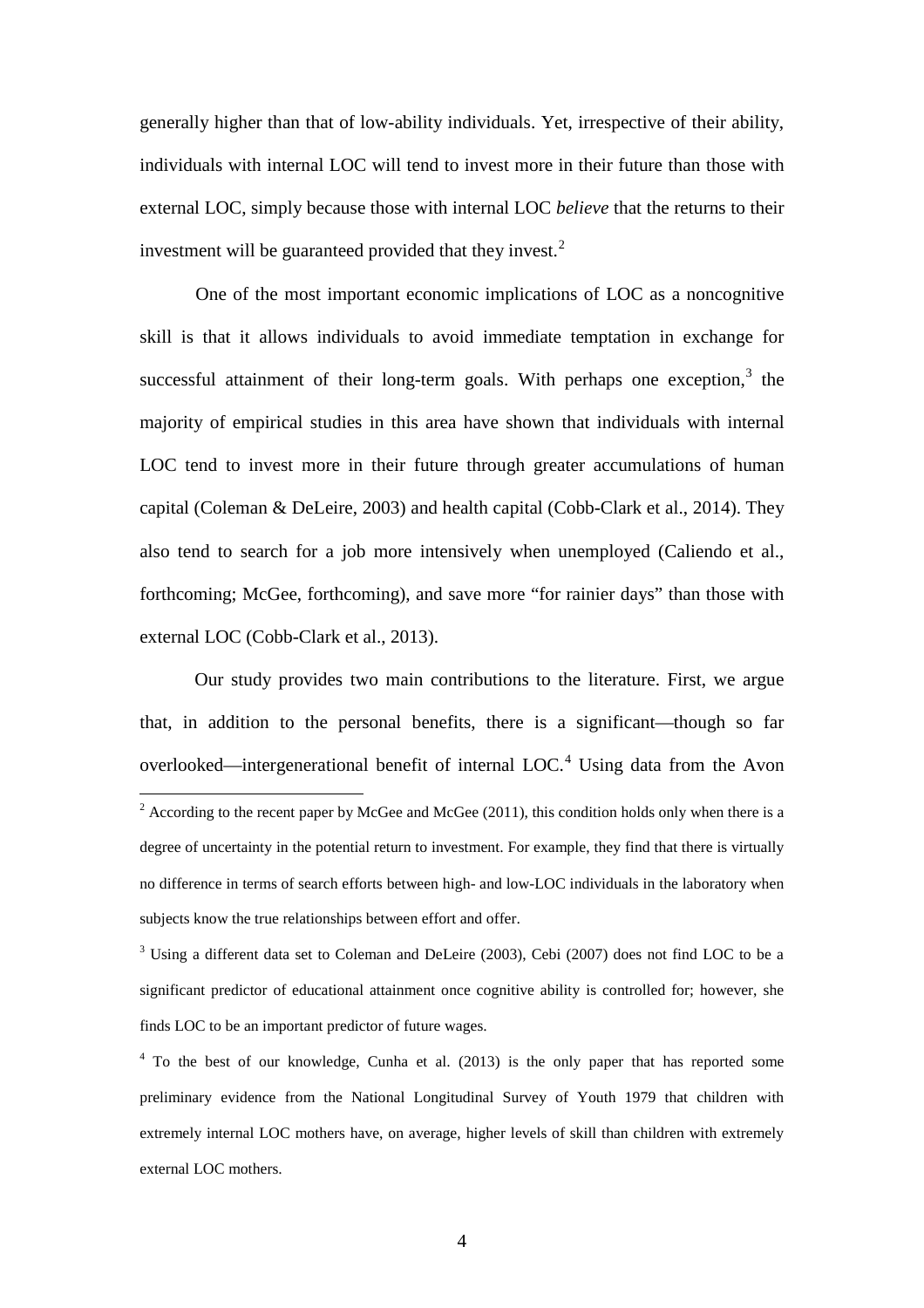Longitudinal Study of Parents and Children (ALSPAC) in the UK, we show that the rates of cognitive and emotional development are, on average, higher among children from internal LOC mothers than among children from external LOC mothers.<sup>[5](#page-4-2)</sup> In an attempt to explain part of the mechanisms behind this reduced-form relationship, we show that mothers with internal LOC tend to believe in a more hands-on approach to parenting than mothers with external LOC. We also show that, by giving their children more exposure to stimulating activities inside and outside homes, the internal LOC mothers invest more in their children than the external LOC mothers, on average. The results are robust to controlling for pre-birth information, family background, and maternal education.

Our study's second contribution is to the early childhood development literature. In this branch of literature, researchers attempt to understand the role of parental characteristics and the early home environment in the production of both cognitive skills and noncognitive skills (see, e.g., Belsky & Eggebeen, 1991; Vandell & Ramanan, 1992; Parcel & Menaghan, 1994; Gregg et al., 2005; Bernal, 2008). Yet, according to Todd and Wolpin (2003), many empirical studies in this area suffer from several data limitations that prevent researchers from making causal inferences on their findings. The main reason for this is that most—if not all—early childhood input decisions are subject to choices made by parents. This would not necessarily pose a problem for researchers wanting to estimate a production function for child development if data on all relevant inputs as well as child endowments were observed. However, it does pose a problem when data on relevant inputs and endowments are missing.

<span id="page-5-0"></span> $<sup>5</sup>$  Taking the view that an individual household makes unitary decisions regarding child development in</sup> early years, we primarily focus in this paper on the effects originating from maternal LOC.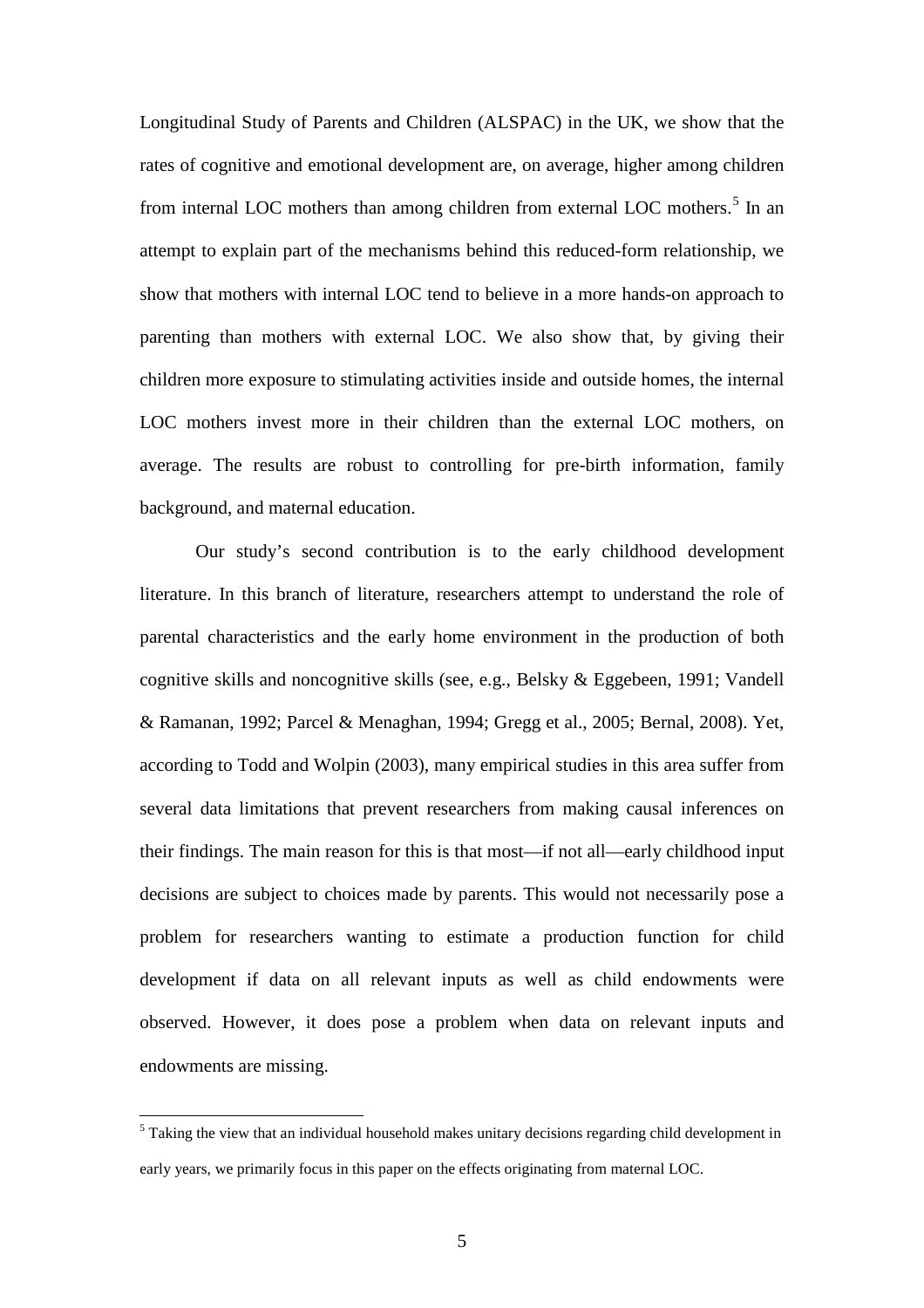With longitudinal data, researchers can apply a first-difference (FD) model to correct for any permanent unobserved factors that normally bias the estimation of skill production function parameters, such as endowed mental capacity in children that do not change over time (Todd & Wolpin, 2003). Yet, the application of FD models often leave researchers with other statistical biases on the estimates. Examples of these are attenuation bias, which tends to be exacerbated in FD models (McKinnish, 2008), and a bias that arises from the unobserved natural development trend that is potentially correlated with both trends in parental inputs and trends in child outcomes.

We propose a new model specification that produces arguably more consistent estimates on the returns to parental investment. Our method consists of dividing the sample according to mother's LOC into *External*, *Neutral*, and *Internal*. By assuming that

- on average, children from different maternal LOC groups share the same unobserved natural development trend;
- measurement error in parental investment variables is, on average, the same across different maternal LOC groups;
- maternal investment is rising monotonically along the external–internal maternal LOC scale (i.e., at the extremes, the level of investment is highest among the most internalized LOC mothers and zero among the most externalized LOC mothers, with the *Neutral* group lying somewhere in between)

then a difference-in-differences (DD) model can be applied to correct for both attenuation bias and shared unobserved natural development trend bias. This allows us to obtain more consistent estimates of the effects of parental investment on child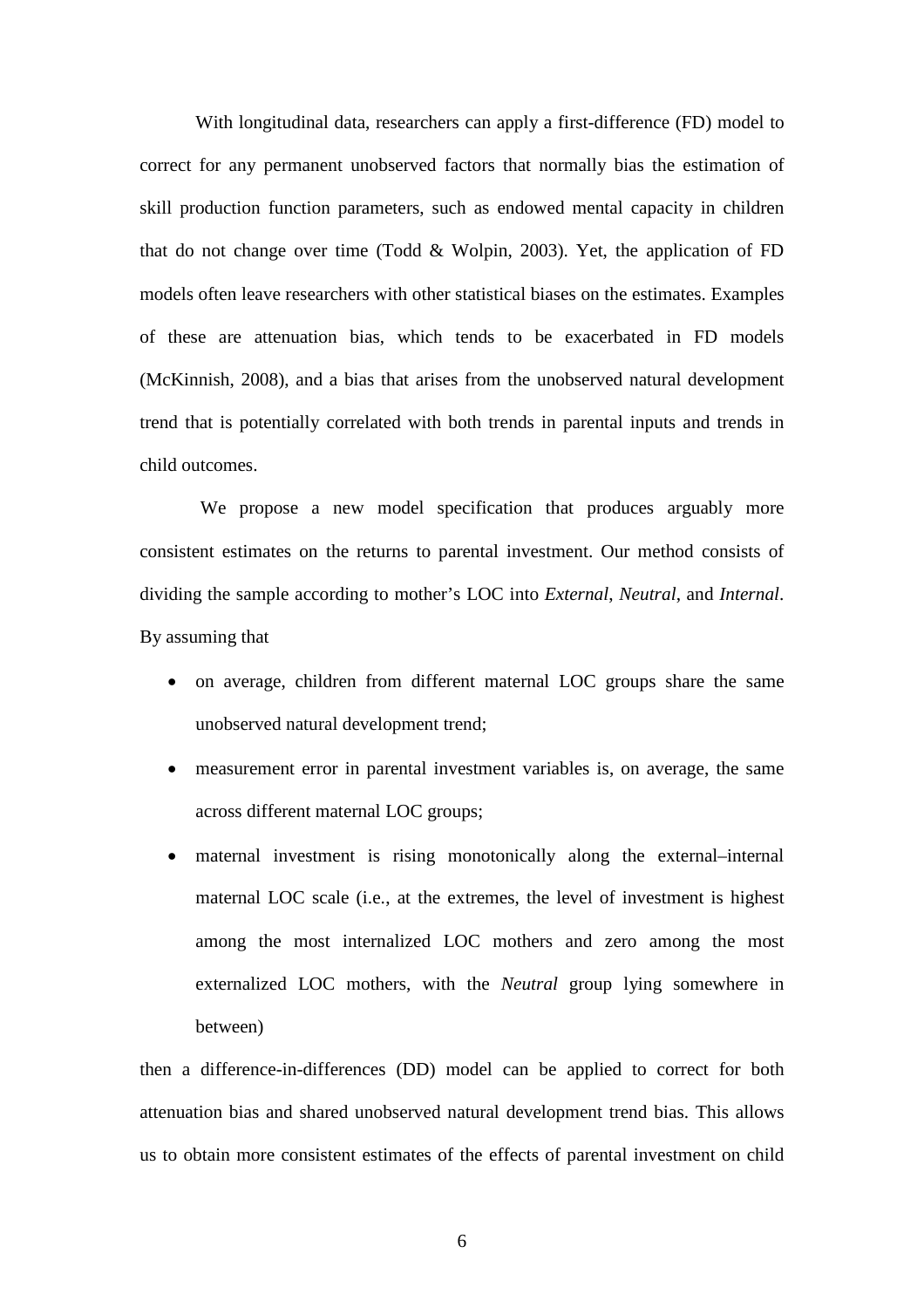outcomes. Using this method, we find that the estimated effects of stimulating parenting on a child's cognitive development are generally larger in the DD specification than those in the FD specification, thus indicating that FD models may generally suffer from a severe attenuation bias that biases the estimates toward zero. Our overall findings continue to be robust under a difference-in-difference-indifferences (DDD) specification, in which group differences by maternal education are also taken into account in the estimation process.

The remainder of this paper is organized as follows. In section II, we sketch the theoretical framework that we use to motivate our empirical specifications. Section III outlines the data we use for the analysis, and section IV describes our empirical strategy. Our main results are summarized in section V. Section VI concludes.

### **II. Theoretical Framework**

### *A. A Parental Investment Decision Model Without LOC*

Assume that mothers have caring preferences for their children. More specifically, assume that a mother's value function in period  $t$ ,  $V_{P,t}$ , consists of her own utility,  $u_{P,t}$ , and her child's utility,  $u_{C,t}$ , which is a function of the child's stock of human capital accumulation. The mother's value function can be written as

$$
V_{P,t} = \sum_{t=5}^{T} [E(u_{P,t}) + E(u_{C,t})] \, \delta_{P,t},\tag{1}
$$

where  $\delta_{P,t}$  is the mothers' discount rate. If we assume uncertainties in the outcome realization for mother and child, the two utility functions are respectively represented by their expected values,  $E(u_{P,t})$  and  $E(u_{C,t})$ . We also assume equal weights across both utility functions at any given *t*, and that these weights are determined by the discount rate that varies over time.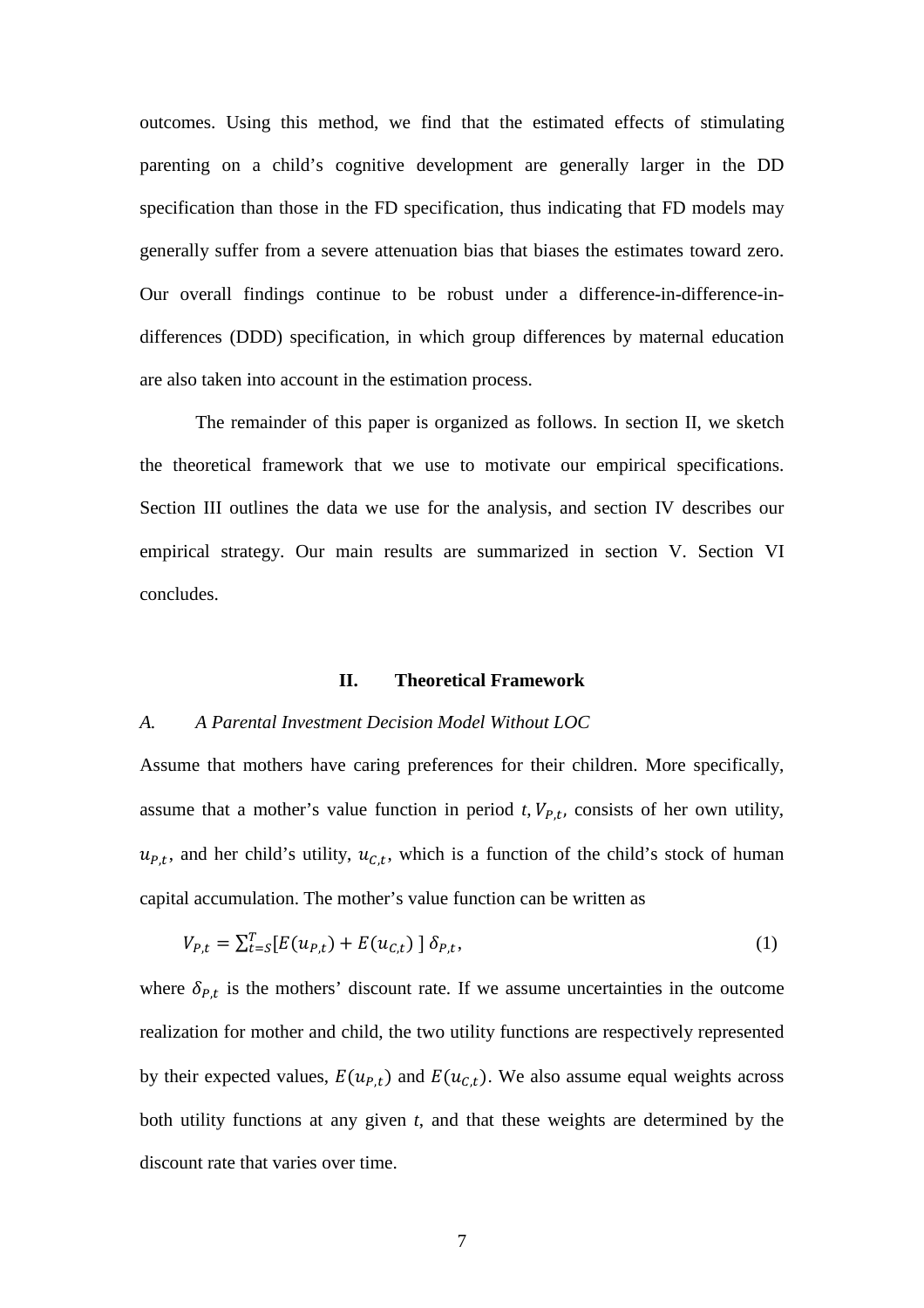If, for the sake of simplicity, we can assume that the child's utility is determined only by his or her stock of human capital, then there are two channels through which  $E(u_{c,t})$  can be influenced. The first is through maternal investment,  $I_{P,t}$ , on the child's human capital, which the mother makes while accruing cost  $Z_t$  in the process. We assume that the mother's investment has a  $\pi_p$  probability of being successful at raising  $u_{c,t}$ . If we assume that the technology of skill formation is unknown to the mother, then the true value for  $\pi_p$  is also *a priori* unknown to her. This implies that the expected return to her investment,  $E(u_{C,t})$ , will depend on her beliefs about the efficacy of her investment (Cunha et al., 2013).

The second channel through which  $E(u_{c,t})$  can be influenced is through investment from "Nature," which is costless to the mother and takes place independently of maternal investment. In an extreme case whereby the mother does not invest at all (i.e., setting  $I_{P,t} = 0$ ),  $E(u_{C,t})$  will depend entirely on Nature's investment,  $I_{N,t}$ . We assume that, similar to  $I_{P,t}$ ,  $I_{N,t}$  will have a  $\pi_N$  probability of being successful.

For simplicity, the production function of human capital is assumed (i) to be homogenous for all *k* types of investment and (ii) to automatically translate all investments into a new level of human capital stock,  $y_t$ , at the end of period *t*. We also assume that  $f(.)$  is a linear function so that it is additively separable across types of investment. To clarify our argument, we summarize the net returns to each of the potential investment scenarios in tables 1A–1C.

In scenario A, in which the mother decides to invest in the child's human capital, the expected utility of the child conditional on both types of investment (i.e., maternal and from Nature) is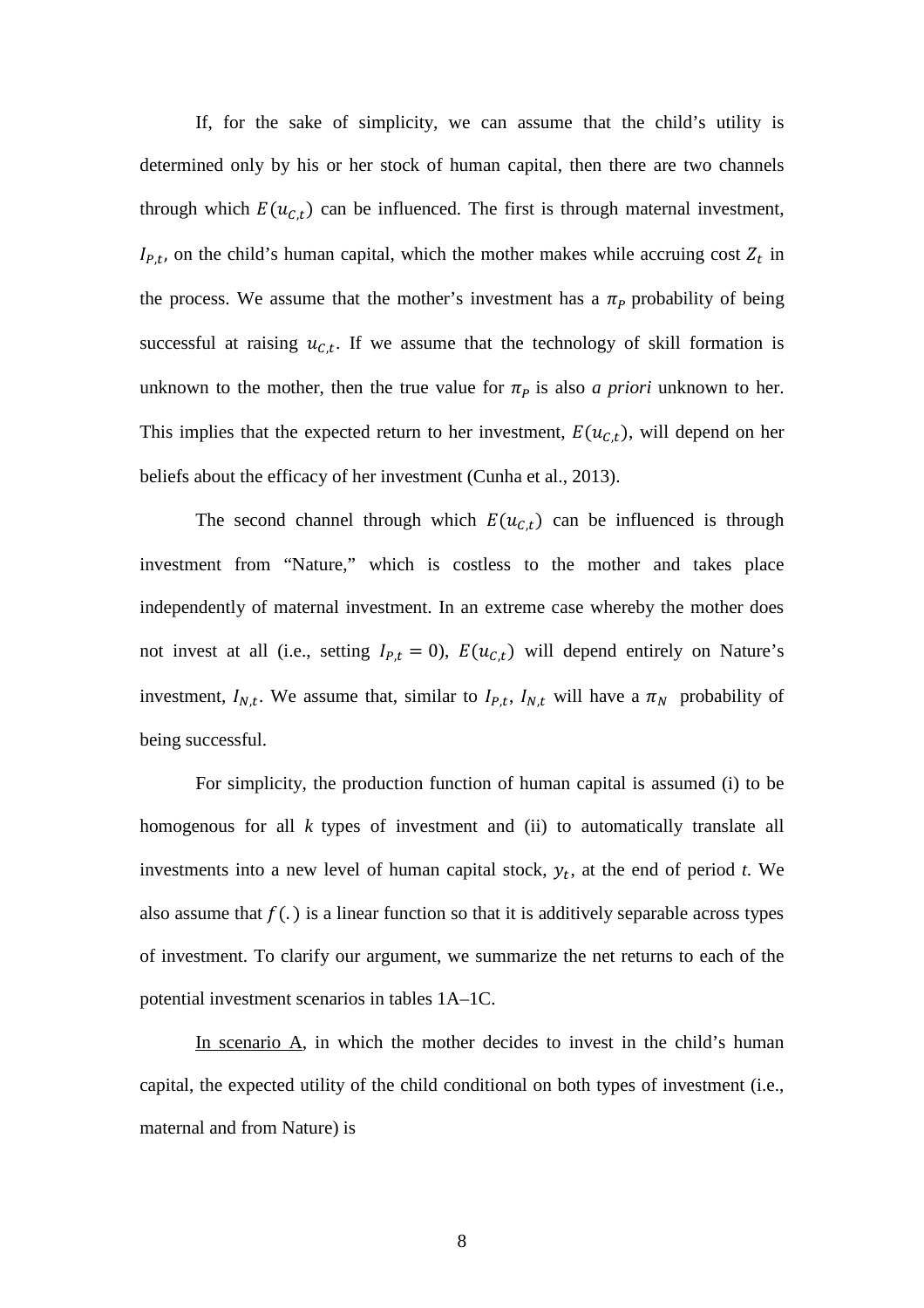$$
E(u_{C,t}^{A}) = [\pi_{P}\pi_{N}][f(I_{P,t}) + f(I_{N,t})] + [\pi_{p}(1 - \pi_{N})]f(I_{P,t}) + [\pi_{N}(1 - \pi_{P})]f(I_{N,t}) - Z_{t},
$$
\n(2a)

or

$$
E(u_{C,t}^A) = \pi_P f(I_{P,t}) + \pi_N f(I_{N,t}) + (1 - \pi_P - \pi_N) - Z_t.
$$
 (2b)

In scenario B, in which the mother decides **not** to invest in the child's human capital, the expected utility of the child conditional on investment from Nature is

$$
E(u_{C,t}^{B}) = \pi_{P}\pi_{N} f(I_{N,t}) + \pi_{N}(1 - \pi_{P}) f(I_{N,t}),
$$
\n(3a)

Or

$$
E(u_{C,t}^B) = \pi_N f(I_{N,t}).
$$
\n(3b)

Equations (2b) and (3b) indicate that mothers will invest if, and only if, the expected net return to maternal investment is greater than the expected net return to no maternal investment. In other words,

$$
I_{P,t} > 0 \iff E\left(u_{C,t}^A\right) > E\left(u_{C,t}^B\right). \tag{4}
$$

This is equivalent to

 $\sim$   $\sim$ 

$$
\pi_P f(l_{P,t}) > Z_t. \tag{5}
$$

### *B. Adding LOC to the Parental Investment Decision Model*

Recall that the expected return to the mother's investment depends on her beliefs about the efficacy of her investment (Cunha et al., 2013). Because LOC measures the belief about the nature of the causal relationship between an individual's behavior and its consequences (Rotter, 1966), we use it to capture maternal beliefs about the efficacy of investment and integrate it into our conceptual model of the maternal investment decision.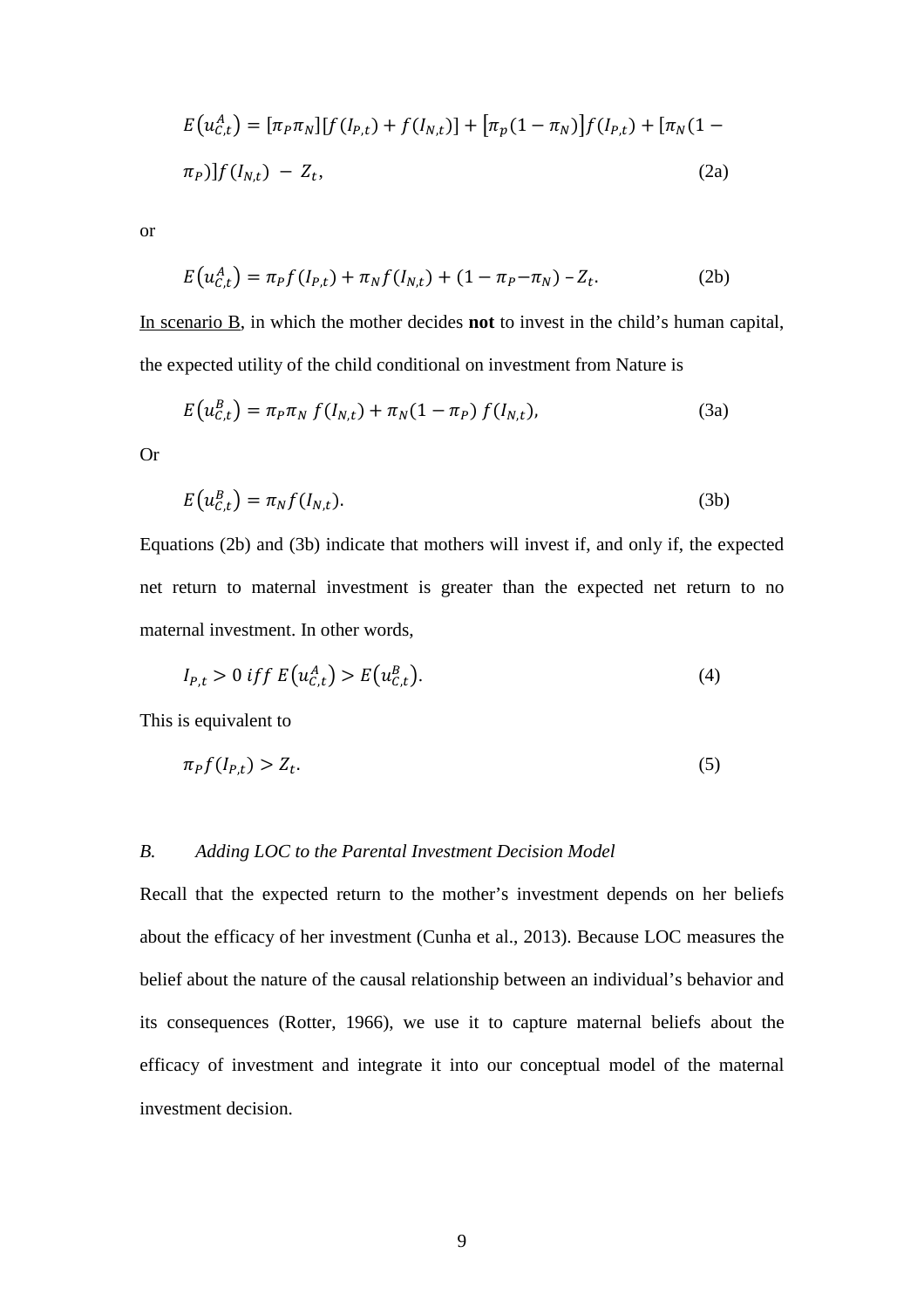Let  $\theta$  be a continuous measure of maternal LOC, which ranges from absolute external (0) to absolute internal (+∞), where  $\theta = 1$  indicates neutral LOC. We assume that  $\theta$  affects mothers' perceptions of the values of  $\pi_p$  and, therefore,  $E(u_{C,t})$ . We also assume that a mother's assessment of the probability of her own investment being successful is a function of  $\theta$  and some constant,  $\bar{\pi}_P$ , which is the objective probability of investment being successful, as follows:

$$
\bar{\pi}_P = \pi_P^{\left(-\frac{1}{\theta}\right)}.\tag{6}
$$

Equation (6) indicates that a mother with a value of  $\theta$  greater than 1 (i.e., internal LOC) will overestimate the probability of investment being successful  $(\pi_p > \bar{\pi}_p)$ , whereas a mother with a value of  $\theta$  less than 1 (i.e., external LOC) will underestimate the true probability of success ( $\pi_p < \bar{\pi}_p$ ). Figure 1 illustrates this relationship.

Thus, in the extreme cases, a mother with a value of  $\theta$  equal to positive infinity believes that  $\pi_P$  is exactly equal to 1; that is, investing in the child's human capital will increase  $E(u_{c,t})$  with absolute certainty. By contrast, a mother with a value of  $\theta$  equal to 0 believes that  $\pi_p$  is equal to 0, which implies that investing in the child's human capital will certainly be futile. Hence, the abovementioned equation indicates that mothers with internalizing LOC will tend to expect higher returns to investment in the form of their child's utility for any given cost and hence will invest more than mothers with externalizing LOC across all time periods.

### *C. Implications of LOC for the Technology of Human Capital Formation*

According to work by Heckman and colleagues, the technology of human capital formation is assumed to exhibit two key properties: (i) self-productivity and (ii) dynamic complementarity (Cunha & Heckman, 2007; Heckman et al., 2010). Selfproductivity implies that the stock of human capital from the previous period is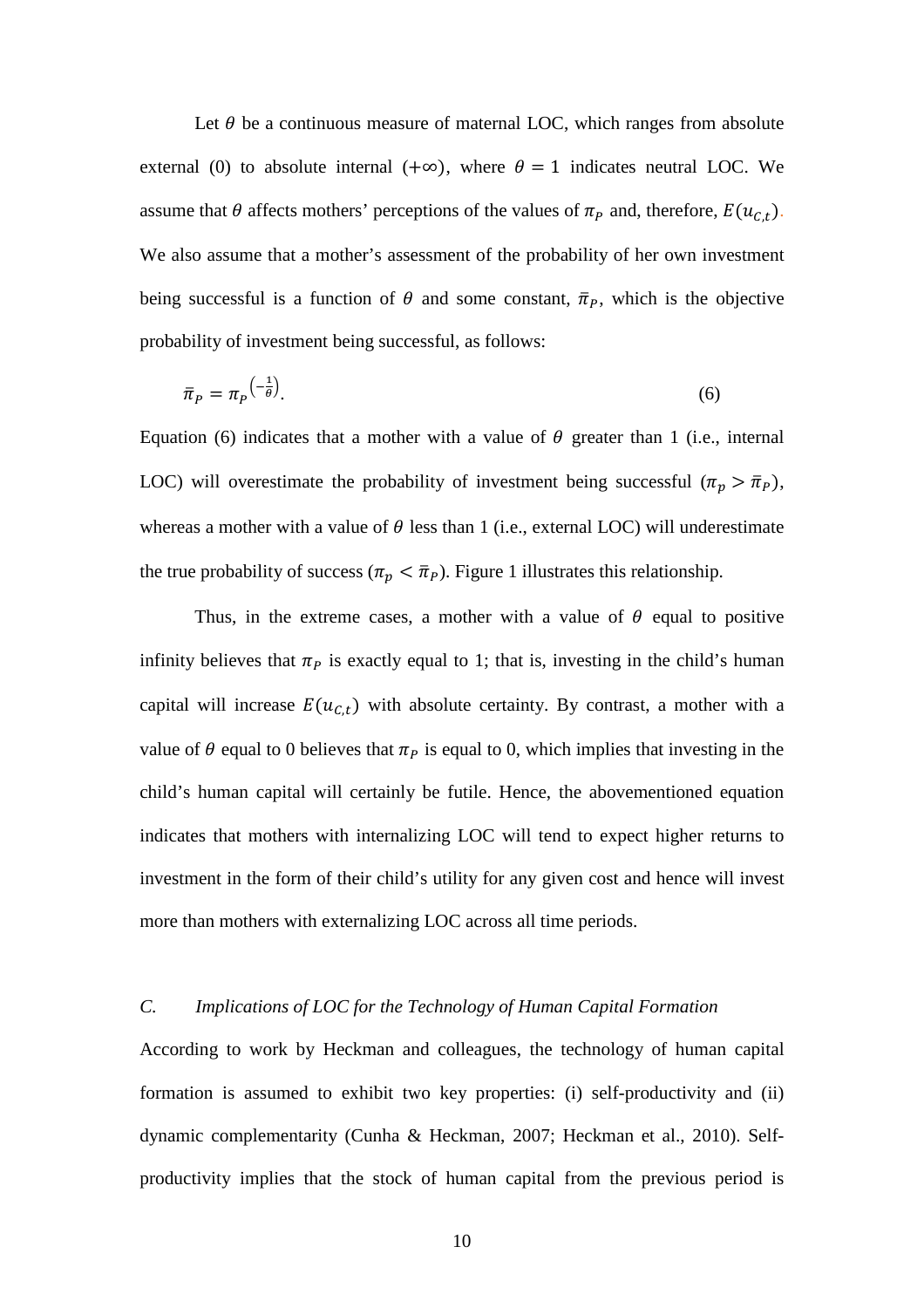another key input to the production function, whereas dynamic complementarity implies that human capital accumulated in one period raises the marginal productivity of investment in subsequent periods. Taking these properties into account, we modify the skill production function  $f(.)$  in section IIA to

$$
y_t = g\left(y_{t-1}, \sum_k I_{k,t}\right),\tag{7}
$$

where the linearity assumption on  $g(.)$  is now relaxed and  $y_{t-1}$  is the stock of child human capital from the previous period. Self-productivity and dynamic complementarity imply that, in each period, differential levels of parental investment translate into different child development trends.

Although previous literature finds the sources of variation in maternal investment to be generally endogenous to the child's outcomes or correlated with the unobserved mother's background, we argue in section IIB that maternal LOC generates differential maternal investment levels through its implications on maternal beliefs about the efficacy of investment in child development. More explicitly, we can rewrite maternal investment as  $I_{P,t}(\theta)$ , where  $\frac{\partial I_{P,t}(\theta)}{\partial \theta} > 0$ . We assume that maternal LOC, unlike other sources of variation in maternal investment decisions, is *ceteris paribus* uncorrelated with child endowments that simultaneously influence child outcomes.<sup>[6](#page-5-0)</sup>

We introduce this variation in maternal investment level as an additional feature of Todd and Wolpin's (2003) FD specification. More specifically, we estimate the returns to parental investment in early childhood human capital by using a DD estimator, which thus enables us to obtain input parameters that are arguably more

<span id="page-11-0"></span><sup>&</sup>lt;sup>6</sup> A recent study by Cobb-Clark and Schurer (2013) has also shown LOC to be relatively time-invariant and uncorrelated with various socio-demographic statuses and life events in adulthood.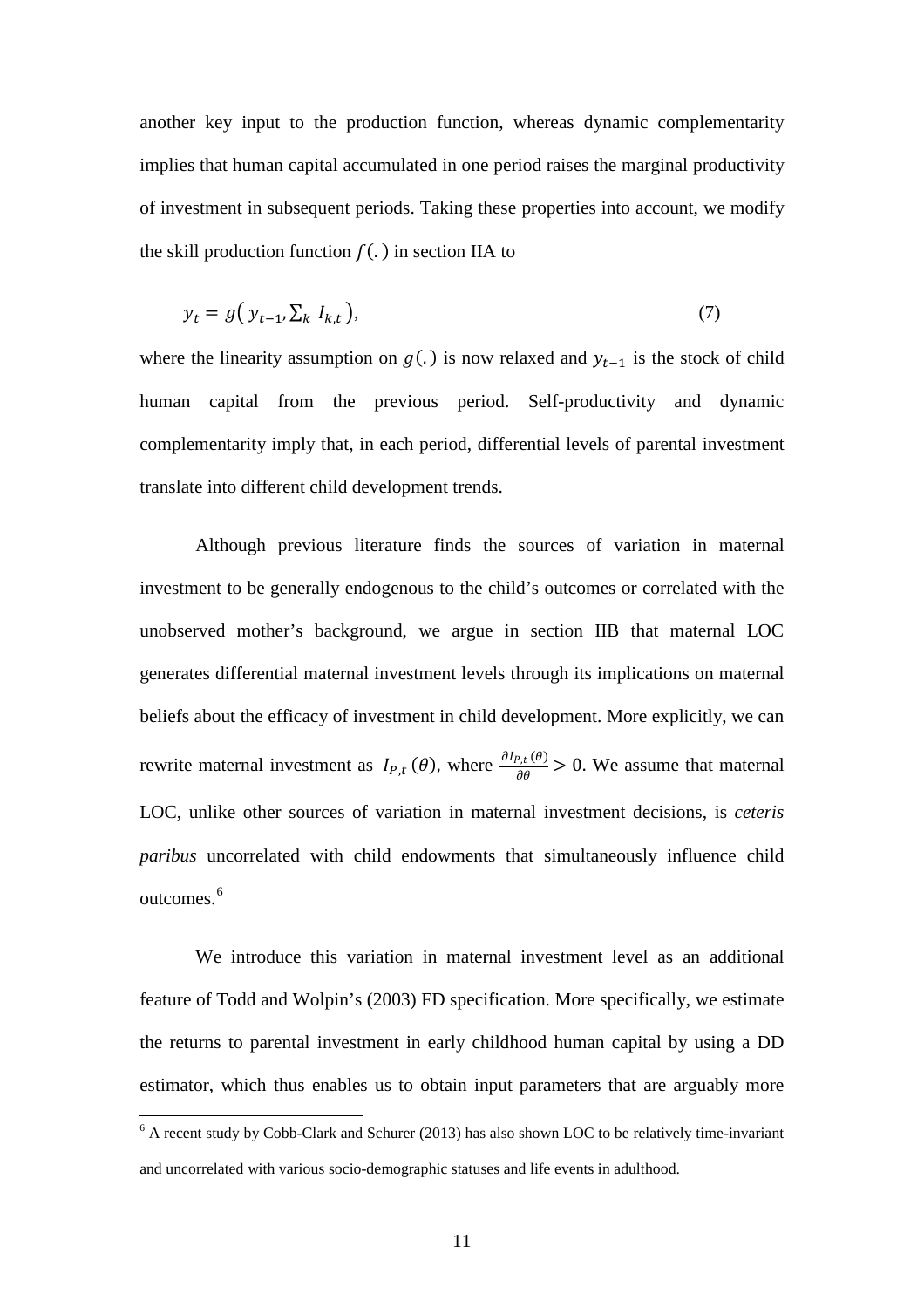consistently estimated than if only a FD estimator was used to estimate the model. The relevant empirical strategy is described in more detail in section VB.

### **III. Data**

### *A. The ALSPAC Cohort*

 $ALSPACE<sup>7</sup>$  $ALSPACE<sup>7</sup>$  $ALSPACE<sup>7</sup>$  is a near-census English cohort survey designed to study the effect of environmental, genetic, and socio-economic influences on health and development outcomes of children. ALSPAC recruited pregnant women residing in the Avon area with expected delivery dates between April 1, 1991, and December 31, 1992. A total of 14,541 pregnancies (80–90% of all pregnancies in the catchment area) resulted in a sample of 13,971 children at age 12 months. The sample is representative of the national population of mothers with infants less than 12 months old (Boyd et al., 2013) and contains multiple high-frequency reported measures on cognitive and socio-emotional skills in infancy as well as a very rich set of parental investment measures and parental characteristics collected from the prenatal period onward. At the ages of 7, 8, and 9 years, the ALSPAC cohort underwent physical, psychometric, and psychological tests administered in a clinical setting. Administrative data from the National Pupil Database has been matched to the ALSPAC children, containing school identifiers and results of national Key Stage school tests for all children attending public schools in the four Local Educational Authorities $8$  that cover the Avon area. As with any large cohort survey, the usual attrition due to loss in follow-

<span id="page-12-1"></span> $<sup>7</sup>$  Please note that the study website contains details of all the data that is available through a fully</sup> searchable data dictionary [\(http://www.bris.ac.uk/alspac/researchers/data-access/data-dictionary/\)](http://www.bris.ac.uk/alspac/researchers/data-access/data-dictionary/). Ethical approval for the study was obtained from the ALSPAC Ethics and Law Committee and the Local Research Ethics Committees.

<span id="page-12-0"></span><sup>8</sup> These Local Educational Authorities are Bristol, South Gloucestershire, North Somerset, and Bath

and North East Somerset.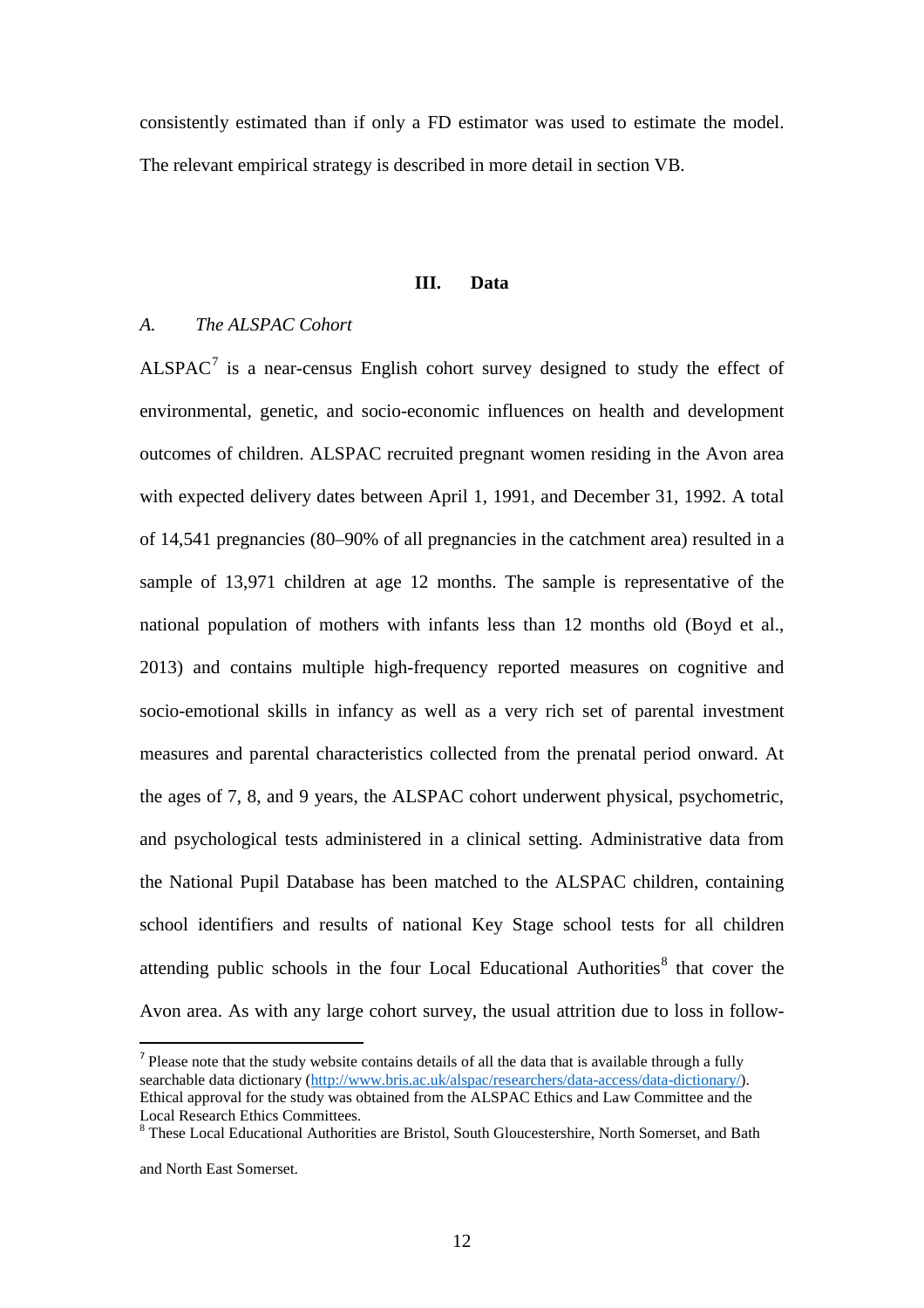up applies in the later waves. Moreover, the participated mothers did not always answer every single question in every part of the questionnaires, which means that the sample size may vary across different regression equations. Our strategy is to conduct all of our analyses using only complete cases.

### *B. Measures of Early Childhood and Adolescent Outcomes*

We based our measures of early childhood outcomes on language and socioemotional skill development. We constructed a panel of these two dimensions of early skill formation. Language development is a key part of early cognitive development and facilitates all other dimensions of early skill formation. Moreover, language skills at school-entry age predict educational attainment at later ages (Duncan et al., 2007). We measured both receptive and expressive language development by using the MacArthur Communicative Development Inventory, a mother-assessed questionnaire on early language development. Mothers were asked to report whether their child could understand (receptive) and use (expressive) listed vocabulary items (Law  $\&$ Roy, 2008).

Early socio-emotional skill development was mostly captured using mothers' responses to questions on child temperament. We elicited child's temperament by using 20 questions on the Emotionality, Activity, and Sociability (EAS) Temperament scale (Buss & Plomin, 1984) and used them to construct measures of early socioemotional skills by means of iterated exploratory factor analysis. The EAS Temperament questions were included in three waves (38, 57, and 69 months). In each wave, we retain two factors with eigenvalue greater than 2. The factors were extracted following the criteria outlined by Gorsuch (1983), which have also been used by Heckman et al. (2013) to construct measures of noncognitive skills. Under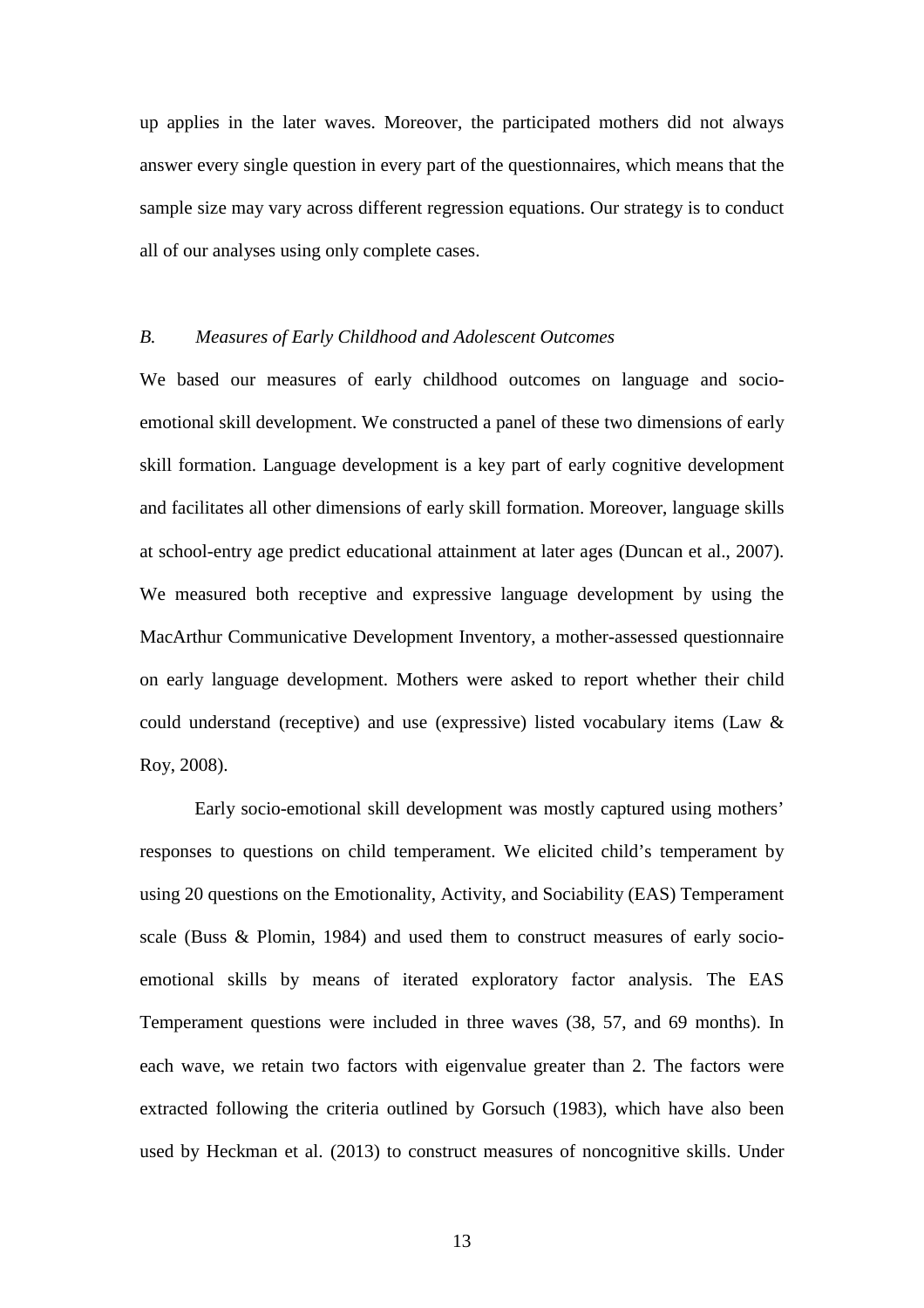these criteria, $9$  two factors have been extracted.<sup>[10](#page-14-0)</sup> We interpret the first factor as extraversion, reflecting the degree to which a child is generally happy and active and enjoys seeking stimulation. The second factor is interpreted as a measure of emotional instability (e.g., crying, temper tantrums).

We based our outcomes in adolescence on the child's educational attainments and emotional health at age 16 years. We used the average total score of the General Certificate of Secondary Education (GCSE) test, which is a national test generally taken in the UK in a number of subjects at ages 14–16 years, as a measure of educational attainment. Emotional health was measured using the Short Mood and Feelings Questionnaire (SMFQ) reported by the mothers. This assessment instrument is typically used to capture an adolescent's underlying continuum of severity of depressive symptoms (Sharp et al., 2006). Mothers assessed their adolescent's emotional health by means of 12 questions on a three-point scale (true, sometimes true, not true). We constructed the SMFQ score as an aggregate of these 12 questions, where higher values represent better emotional health.

### *C. Measures of Locus of Control*

Maternal and paternal LOC were derived from the Adult Nowicki and Strickland Internal–External questionnaire (Nowicki & Duke, 1974a), which had been reported by parents at the 12th week of gestation of the ALSPAC children.<sup>[11](#page-14-1)</sup> Responses to the

<sup>&</sup>lt;sup>9</sup> The exploratory factor analysis identifies blocks of measures that are strongly correlated within each block (i.e., satisfy convergent validity) but are weakly correlated between blocks (i.e., satisfy discriminant validation). Measures that load on multiple factors are discarded from the analysis. We impose (Quartimin) Oblique rotation of factor loadings to allow for correlation between the factors.

<span id="page-14-0"></span> $10$  See appendix A.

<span id="page-14-1"></span> $11$  For the list of questions, see appendix B.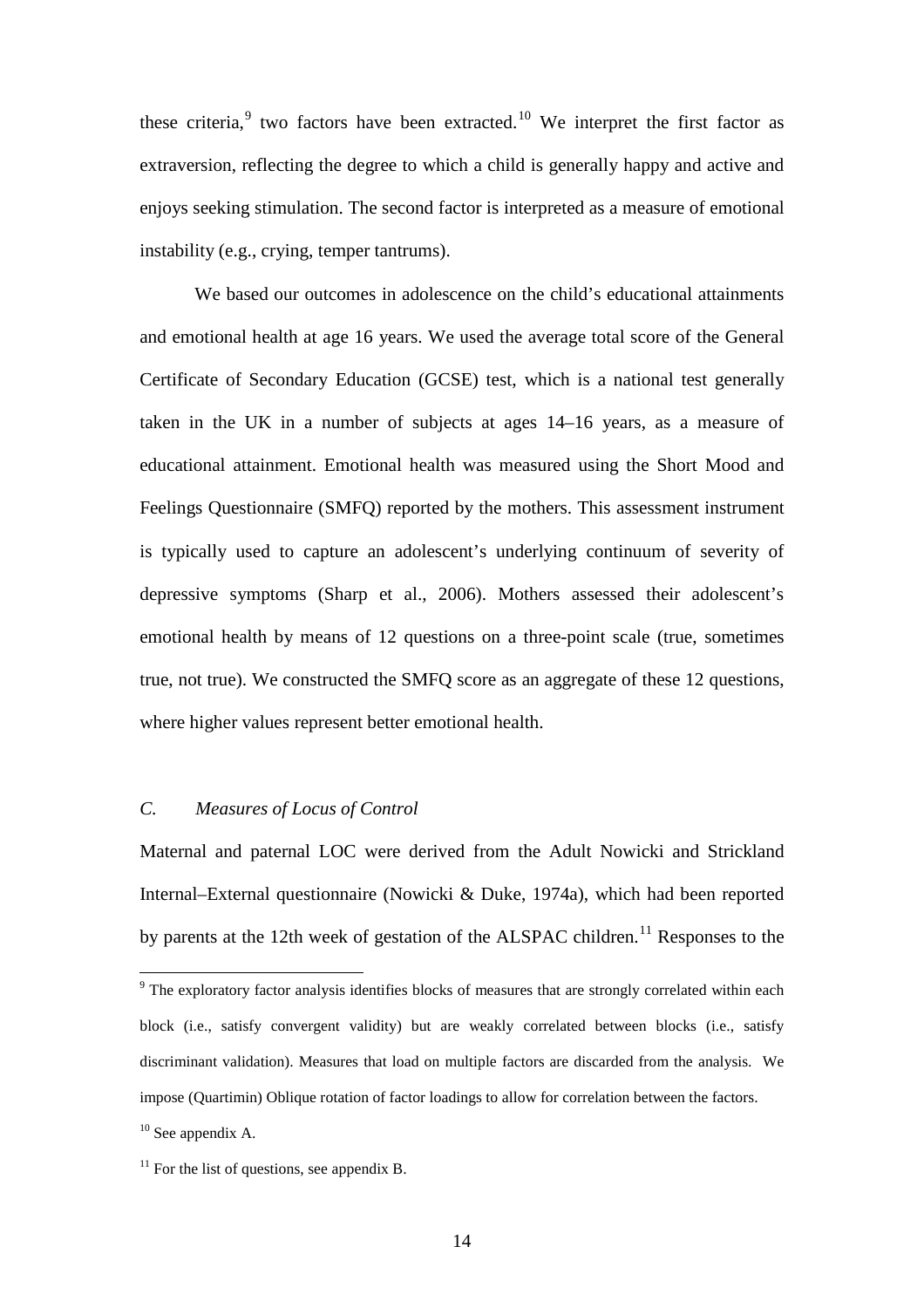12 self-completed questions were then aggregated to create maternal and paternal LOC scores, with higher values representing more external LOC. We also constructed a measure of child's LOC at 9 years old based on a shortened version of the Nowicki and Strickland scale for preschool and primary children (Nowicki & Duke, 1974b).<sup>[12](#page-14-1)</sup> For our analysis, we grouped mothers, their partners, and their children by their relative percentile ranking on their LOC scores. Within each group, we classified those in the top quartile as *External LOC* and those in the bottom quartile as *Internal LOC*. The *Neutral LOC* then consists of those whose ranks were between 25th and 75th percentiles.

### *D. Measures of Parental Investment*

Information on parental investment comes from (i) self-reported attitudes toward parenting and (ii) self-reported parental time-use data. When the cohort child was 8 months old, both parents were asked questions on their attitudes toward parenting. To construct measures of time inputs, we relied on the self-reported parental activities with the child. The data contains information on the number of times in a given period that mothers and their partners individually engage in an activity with their child. First, we performed exploratory factor analysis as described previously in Section III.B to determine the dimensionality of these parental time investment inputs. For maternal time input across all time periods, factor analysis produces three dimensions: (i) basic care, (ii) playing with the child, and (iii) cognitive stimulation activities. For partners, factor analysis produces two dimensions: (i) basic care and (ii) cognitive stimulation activities. For outdoor activities in which children engage with their

<span id="page-15-0"></span> $12$  For the list of questions, see appendix C.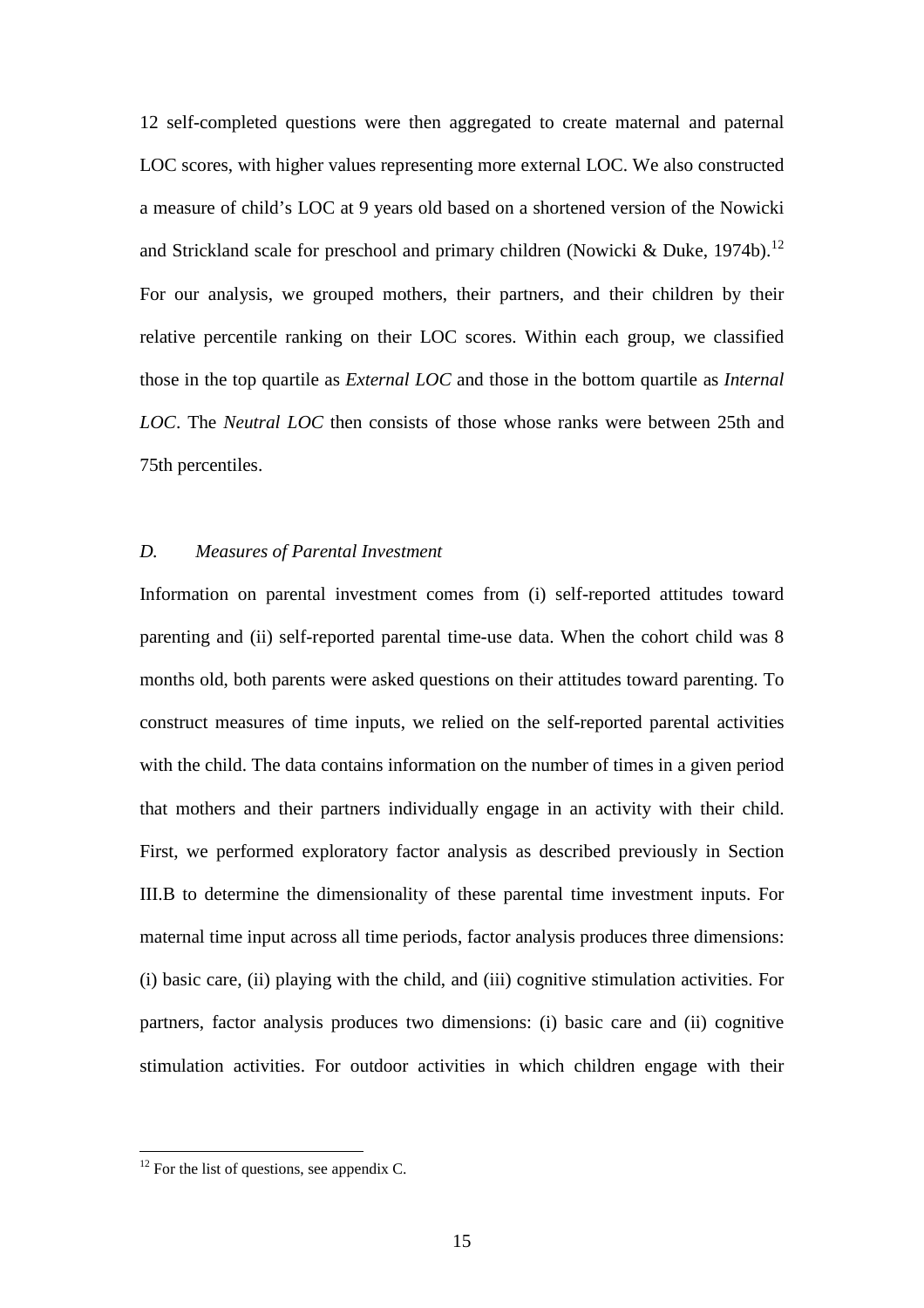parents, factor analysis produces two dimensions: (i) active and (ii) passive outside activities.

After conducting the exploratory factor analysis, we obtained statistical guidelines on how each of these parental investment variables should be aggregated. Instead of extracting the factors, we decided to reduce the dimensionalities of our inputs while keeping our new index variables tractable by calculating an average index for each type of parental activities. For each input dimension, we aggregated all comprising variables by calculating an un-weighted index. In total, we obtained the maximum of eight indices of parental time investment in each period. These are (i) maternal basic care activity, (ii) maternal playing with the child activity, (iii) maternal cognitive stimulation activity, (iv) paternal basic care activity, (v) paternal playing with the child activity, (vi) paternal cognitive stimulation activity, (vii) active outside activity, and (viii) passive outside activity.<sup>[13](#page-15-0)</sup>

### **IV. Empirical Strategy**

Our empirical strategy comprises two distinct parts. The first part describes an econometric model, which we use to estimate the reduced-form relationships between maternal LOC and various child outcomes, as well as maternal attitudes toward parenting and actual investment levels. The second part describes how we use the DD and DDD specifications, which incorporate the variations in maternal investment behaviors driven by maternal LOC, to obtain a more consistent estimate of the returns to parental investment.

<span id="page-16-0"></span><sup>&</sup>lt;sup>13</sup> For details of each variable contained in each index, and the panel structure of the indices, see appendix D.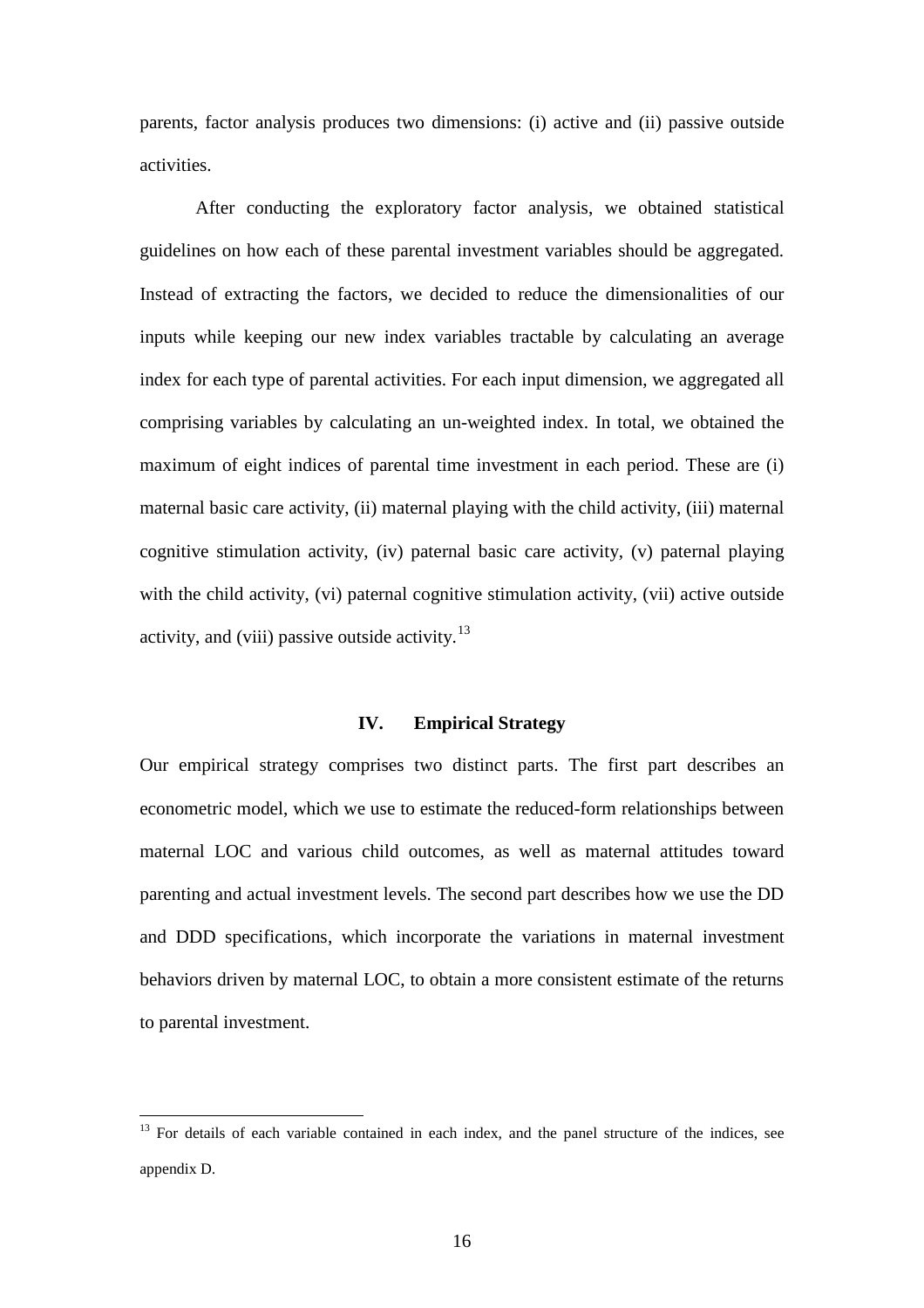#### *A. Using Maternal LOC to Predict Child Outcomes and Parental Investment*

One testable hypothesis is that the children of internal LOC mothers will generally exhibit higher levels of development than children of external LOC mothers. To test this, we estimate the following reduced-form regression equation:

$$
Y_{i,t} = \alpha_1 + \alpha_2 LO C_{i,t} + X'_{i,t} \rho + \epsilon_{i,t},
$$
\n(8)

where  $Y_{i,t}$  denotes child *i*'s outcome at time *t* as reported by the mother, which includes either cognitive and noncognitive outcome at various stages of child development;  $LOG_{i,t=0}$  is a set of dummies representing the level of maternal LOC at 12th week of gestation (e.g., *Neutral* and *Internal*);  $X'_{i,t}$  is a vector of control variables that includes child's characteristics at birth, maternal education, maternal mental health, and child's own LOC measured at age 9 years; and  $\epsilon_{i,t}$  is the error term. Here, the hypotheses are that  $\alpha_2 > 0$  and  $\alpha_{2,Internal} > \alpha_{2, Neutral}$ .

To test for the possible mechanisms that link maternal LOC to child outcomes, we estimate a similar reduced-form equation:

$$
I_{i,t} = \eta_1 + \eta_2 LO C_i + X'_{i,t} \kappa + \varepsilon_{i,t},\tag{9}
$$

where  $I_{i,t}$  is either a measure of mother's attitudes toward parenting or the actual level of maternal (or paternal) time investment in child *i* at time *t*. The hypothesis is that the average level of investment at any given *t* will be higher for internal LOC parents than for external LOC parents. In other words, we test whether  $\eta_2 > 0$  and  $\eta_{2, Internal} >$  $\eta_{2,Neutral}.$ 

## *B. Using Maternal LOC to Estimate the Returns to Parental Investment in Early Child Development*

Consider the following regression equation:

$$
Y_{i,t} = I'_{i,t}\beta + X'_{i,t}\rho + \varsigma_{i,t}.\tag{10}
$$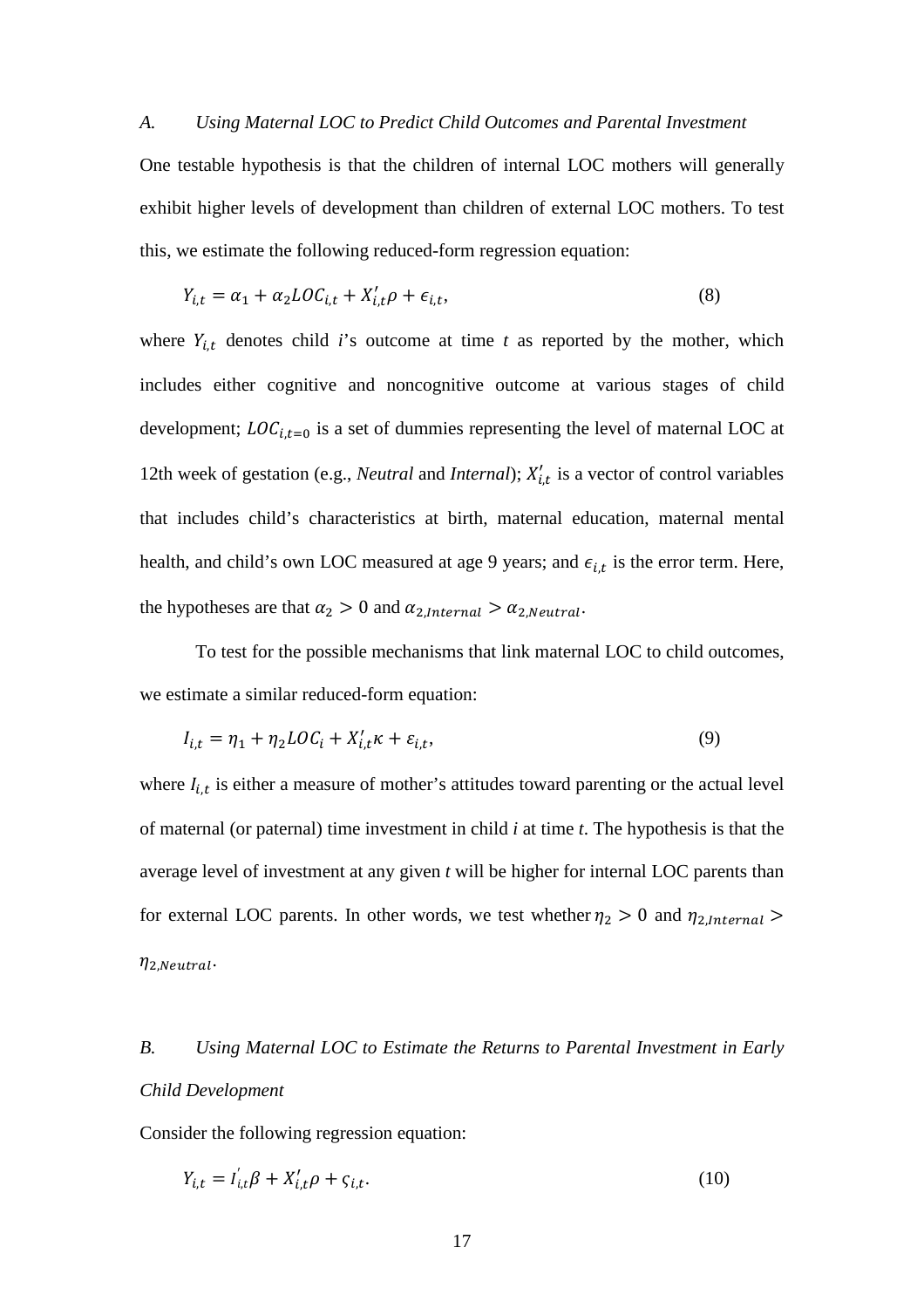Running ordinary least-squares (OLS) on equation (10) will produce a vector of unbiased estimates of  $\beta_2$  if, and only if, parental investment variables are orthogonal to the error term  $\epsilon_{i,t}$ . However, this assumption is unlikely to hold. This is because parental inputs are potentially endogenous to child development, and we simply cannot include in the list of our control variables,  $X'_{i,t}$ , comprehensive measures of innate ability of parents (and child) and the history of all inputs that go into the production function.

To account for individual unobserved components in equation (10), let us first decompose the error term  $\varsigma_{i,t}$  into the individual-specific effect component,  $\omega_i$ , and time-varying component,  $v_{i,t}$ , as follows:

$$
\varsigma_{i,t} = \omega_i + \nu_{i,t}.\tag{11}
$$

Given the longitudinal nature of the ALSPAC data, we can deal with the individual-specific effect via first-differencing.<sup>[14](#page-16-0)</sup>

$$
Y_{i,t} - Y_{i,t-1} = (I_{i,t} - I_{i,t-1}) \beta + (X_{i,t} - X_{i,t-1}) \rho + (v_{i,t} - v_{i,t-1}). \tag{12}
$$

Assuming that  $(I_{i,t} - I_{i,t-1})'$  is orthogonal to  $(v_{i,t} - v_{i,t-1})$ , then equation (12) should produce consistent estimates on  $\beta$ .

Although the FD model can be used effectively to eliminate  $\omega_i$ , it introduces more random noises into our regression model, which bias our estimates toward zero (Wooldridge, 2010). This increase in the attenuation bias following an application of the FD model is likely to be more prevalent in the ALSPAC data set, because

<span id="page-18-0"></span><sup>&</sup>lt;sup>14</sup> Depending on the richness and the nature of the data set available to researchers, Todd and Wolpin (2003, 2007) propose different estimation strategies to deal with the omitted variables problems and discuss the assumptions under which each of these estimators identifies the production function. Examples of these models are OLS, fixed effects (within-family and within-child), and value added.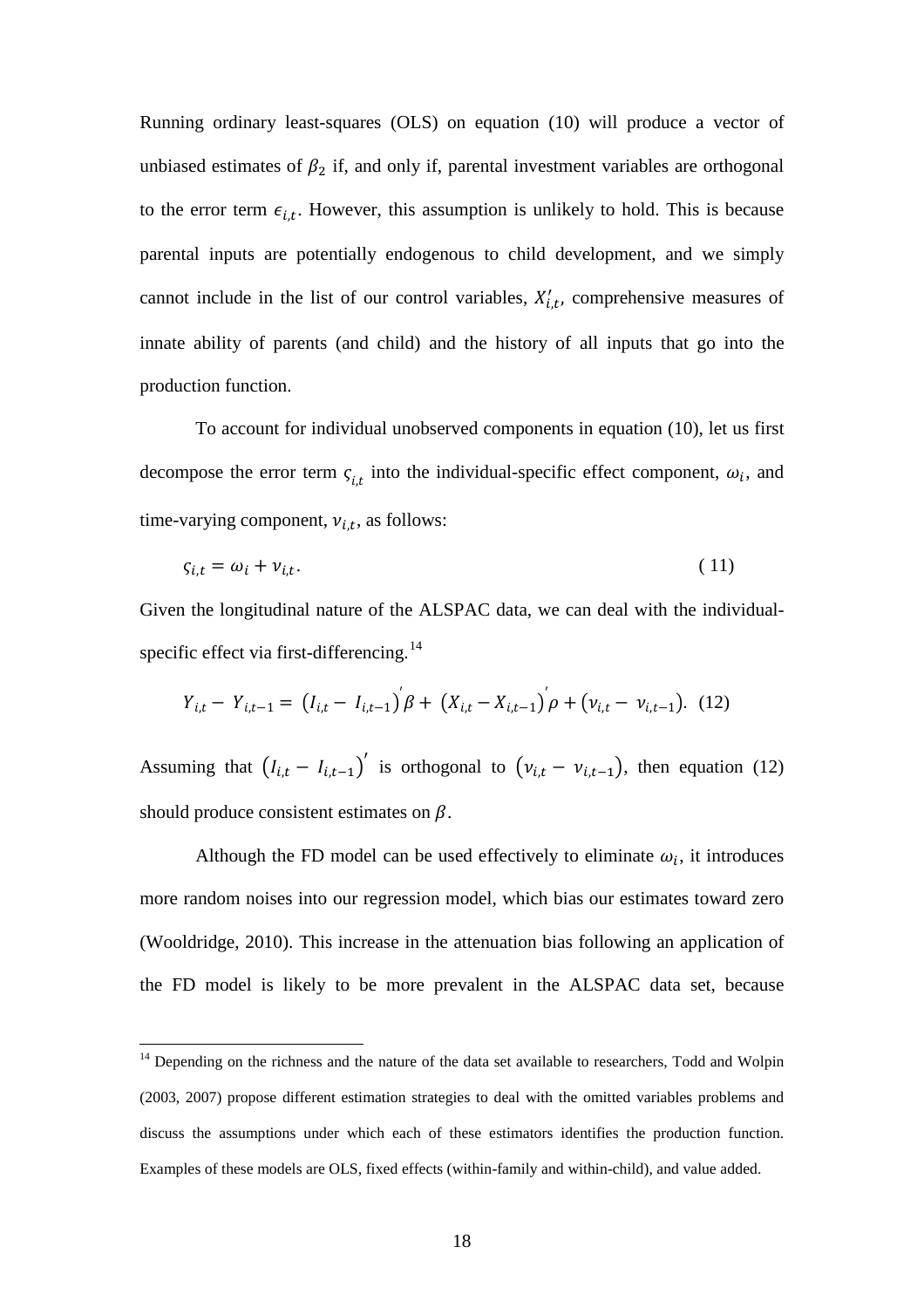measures of parental investment are likely to vary, by nature, across the various stages of child development.

Moreover, the FD estimates are subject to omitted time-varying variables bias if  $(v_{i,t} - v_{i,t-1})$  is not independently and identically distributed (i.i.d). All children may, for example, share the same unobserved natural development trend, which may also happen to be positively correlated with trends in parental investment decisions, thus imposing an upward bias on the FD estimates. Other examples of important timevarying variables that we are unable to control for in our parental investment decision regression equations are parents' work hours and wages. It is also likely that parental investment choice to reinforce or compensate observed child outcomes is not directly observed in the data. Given that both positive biases and negative biases are involved, the direction of the bias is unclear on *a priori* grounds.<sup>[15](#page-18-0)</sup>

We propose a model specification that attempts to solve the omitted timevarying variables bias mentioned above. More specifically, we exploit the fact that, among comparable mothers in the population, different maternal LOC leads to differential child investment behaviors. Our empirical specification uses this unique cross-sectional variation to help identify a more consistent estimate of  $\beta$ . Our identification strategy is as follows.

Recall our earlier conceptual framework in which human capital development is driven by two main sources of inputs: explicit investment activities by the parents and the natural development of the child. We assume that, among mothers with

<span id="page-19-0"></span><sup>&</sup>lt;sup>15</sup> These problems are empirically challenging and not easy to solve using instrumental variable techniques. This is because, as highlighted by Todd and Wolpin (2003), potential instruments are likely to be correlated with other omitted inputs reflecting investment decisions and the endogenous regressors (or the included inputs) of interest.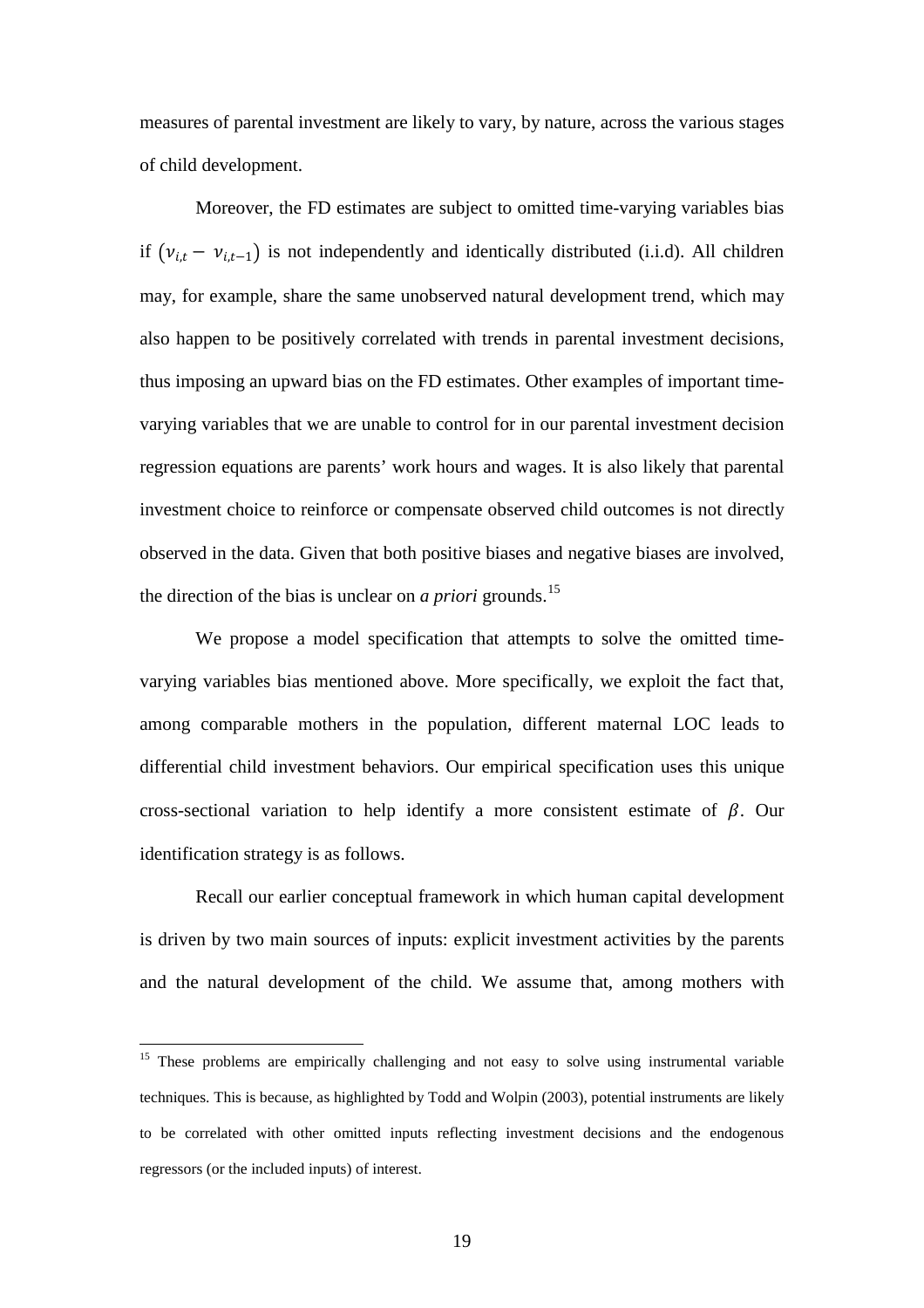different LOC, the accumulation of human capital for children from highly internal LOC mothers is determined by both these input sources. By contrast, children from highly external LOC mothers are assumed to accumulate their human capital only through their natural development; that is, parental inputs are set to zero. Our strategy thus involves further categorizing children from highly external LOC parents as our *control* group and those from highly internal LOC parents as our *treatment* group. This categorization allows us to introduce an extended specification from the FD model by adding the variation in maternal investment behavior derived from maternal LOC as an additional difference in the model specification.

In our proposed DD model, there are two periods. In the first period, the investment decision is made, and in the second period, the outcomes are realized and observed. Because the child's production function is unobserved to mothers, there is uncertainty about the returns to investment in the first period. Thus, any variation in maternal investment levels observed in the first period is assumed to have come primarily from initial differences in maternal beliefs about the return to investment effort determined by their LOC.<sup>[16](#page-19-0)</sup> Assuming that (i) all children share the same development trend and (ii) measurement error in parental investment variables is, on average, the same across different maternal LOC groups, then we can correct for both the unobservable natural development trend bias and the attenuation bias in our estimation of the return to parental investment decisions, simply by taking the between-group differences (control versus treatment) with respect to within-person changes in parental investment and child outcomes.

<span id="page-20-0"></span><sup>&</sup>lt;sup>16</sup> We also present supporting evidence in appendix E that the children across these three groups are comparable in terms of their ability in infancy.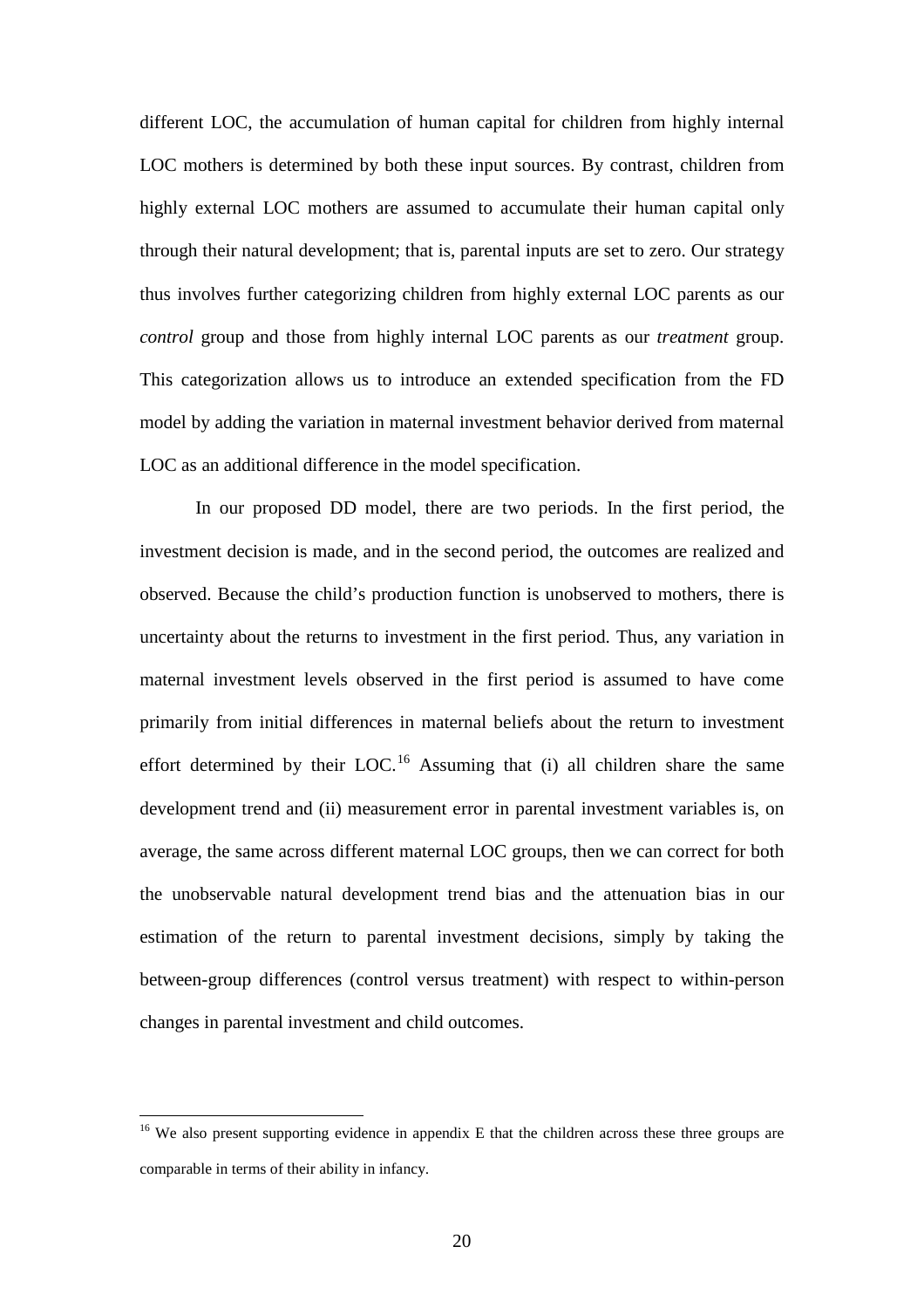To illustrate, we sub-divide our sample into three groups of maternal LOC— *External* (top quartile), *Neutral* (middle quartiles), and *Internal* (bottom quartile) and estimate the following DD specification:

$$
Y_{i,t,L} = I'_{t,L}\beta + \delta_1 L O C_L + \delta_2 T_t + X'_{t,L}\rho + \epsilon_{t,L},
$$
\n(13)

where  $Y_{i,t,L}$  is a level of human capital, measured at time  $t$ , of a child  $i$  whose mother has *L*-type LOC;  $I'_{t,L}$  is a vector of parental investments;  $LOC_L$  is a set of dummies for each type of maternal LOC (*Neutral, Internal*);  $T_t$  is the time dummy (0,1);  $X_{t,L}$  is a vector of the child's birth traits and the time-varying parental characteristics, including parental health-related behaviors, maternal mental health, and maternal physical health; and  $\epsilon_{t,L}$  is the error term, where we assume that  $E(\epsilon_{t,L}|t,L) = 0$ .

The key identifying assumption here is that, in the absence of treatment, both the attenuation bias and the natural development trends are the same across maternal LOC groups, on average. Hence, under this specification, the DD is given by

$$
= \Delta E[Y_{internal}] - \Delta E[Y_{External}]
$$
  
=  $\beta (\Delta \Box [I_{internal}] - \Delta E[I_{External}]).$  (14)

The DD specification thus enables us to obtain the unbiased estimate of  $\beta$ , which is the average return to maternal investment on child development from a one-unit increase in input between periods 0 and 1.

However, it may be the case that the unobserved natural development trend of a child is not the same across all children, but is a function of maternal socio-economic backgrounds. Hence, the above DD specification may violate the common-trend assumption if differences in the trends by maternal socio-economic background are not controlled for in the estimation process. To mitigate this issue, we introduce maternal education ("*High School Graduates*" and "*High School Dropouts*") as a third variation. This is an attempt to capture any differences in the development trends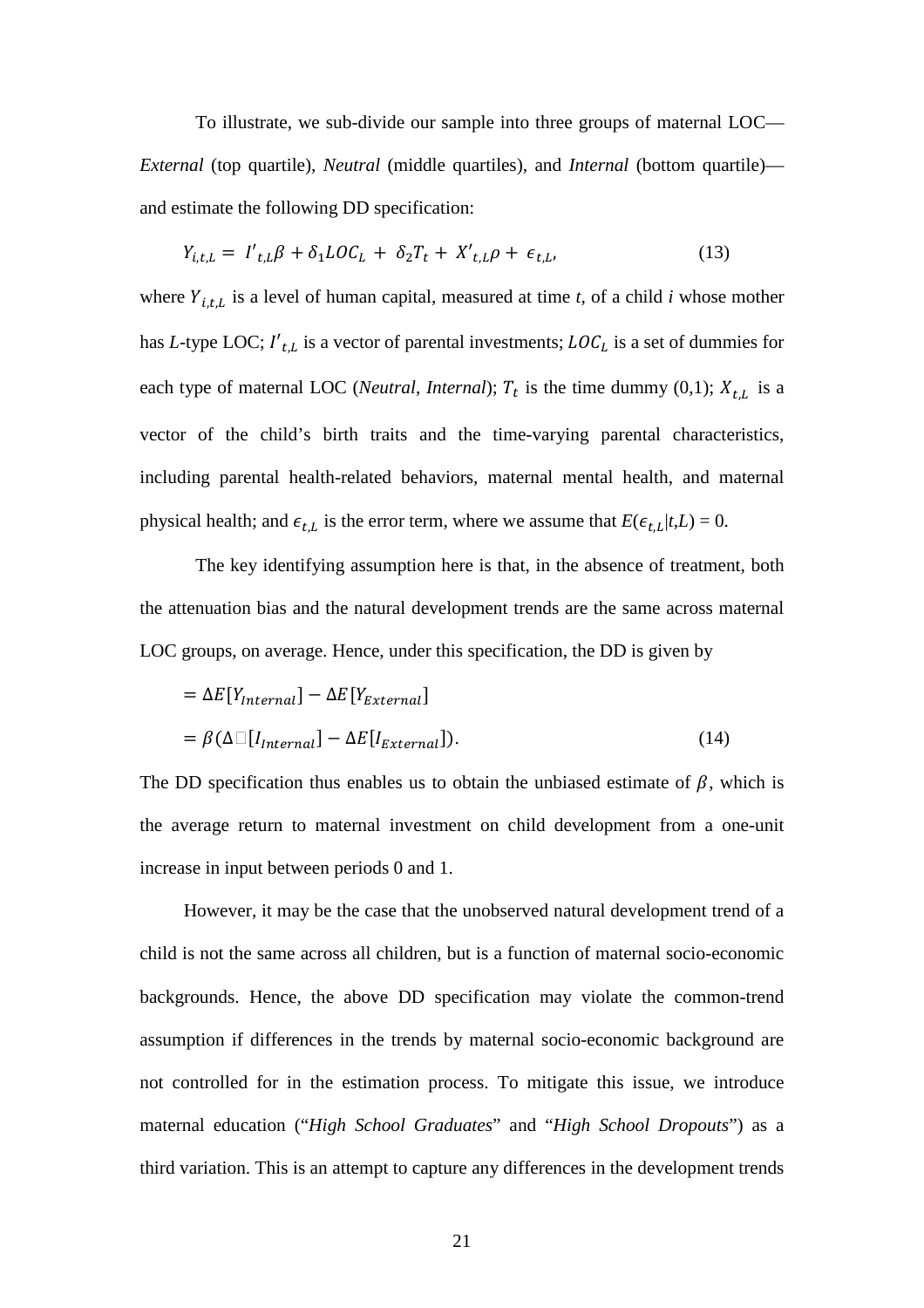caused by differences in maternal socio-economic backgrounds, particularly the natural development of the child's human capital, which may have been caused by different technologies of skill formation across households with different abilities. The DDD specification can be written as follows:

$$
Y_{t,L} = I'_{t,L,E}\beta + \tau_1 (LOC_L * T_t) + \tau_2 (T_t * EDU_E) + \tau_3 (LOC_L * EDU_E) +
$$
  

$$
X'_{t,L,E} \rho + \vartheta_{t,L,E},
$$
 (15)

where  $E du<sub>E</sub>$  is a dummy variable representing whether the mother has completed at least a high-school qualification (A level). All of our models are estimated using OLS with robust standard errors. Note also that we focus our FD, DD, and DDD analyses on only early child outcomes, which is where child development is most likely to have been influenced entirely by the parents and less so by the school and peers.

### **V. Results**

### *A. Reduced-form Child Outcome and Parental Investment Equations*

Focusing on maternal LOC as the explanatory variable of interest, tables 2A and 2B respectively present the reduced-form OLS estimates with adolescent outcomes measured at age 16 years and early outcomes at ages 1, 2, and 3 years. The outcomes at age 16 years in table 2A consist of cognitive (i.e., the average total GCSE scores) and noncognitive (i.e., the SMFQ scores) aspects of child outcomes. Early child outcomes reported in table 2B consist of (i) the MacArthur Receptive Score (MRS), (ii) the MacArthur Expressive Score (MES), and (iii) the EAS Temperament score (EASTS). All outcomes are standardized to have a mean of 0 and a standard deviation of 1.

Can we use maternal LOC measured at the 12th week of gestation to predict child outcomes at age 16 years? To answer this question, let us first refer to column 1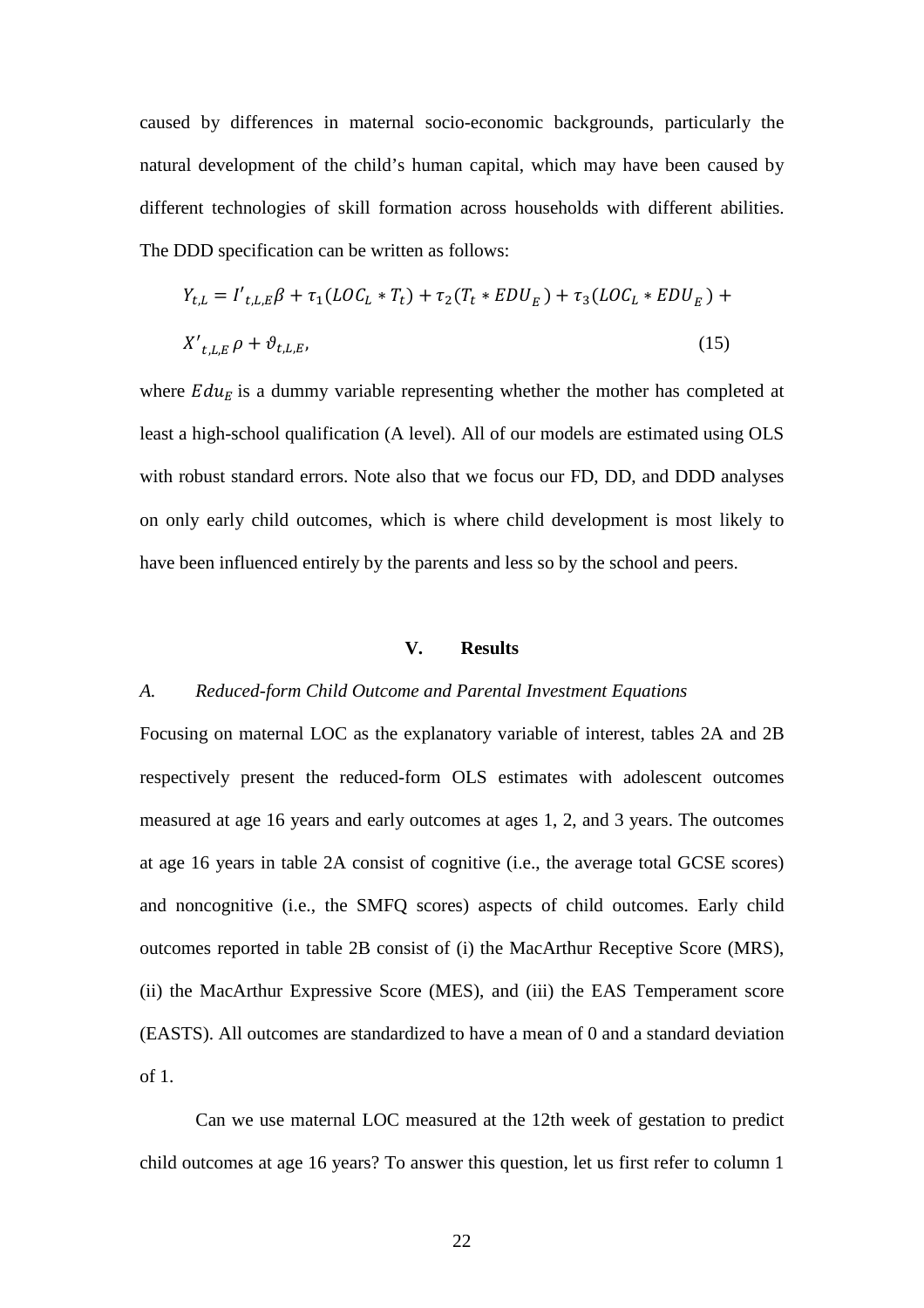in panel A of table 2A. In a basic specification without any control variables other than the child's gender, we can see that both *Neutral* and *Internal* dummies of maternal LOC enter the GCSE regression equation in a positive and statistically significant manner. The estimated relationship between maternal LOC and the total GCSE score is also monotonic: The coefficients on "*Maternal LOC: Neutral*" and "*Maternal LOC: Internal*" are 0.486 and 0.778, respectively.

Controlling for child's characteristics at birth (i.e., birth weight, weeks of gestation, head circumference at birth, crown–heel length, number of siblings 0 to 15 years old, number of siblings 16 to 18 years old, mother's age at birth), his or her life events between ages 9 and 11 years (e.g., death within the family, family illness, parents' relationship, mother's pregnancy, family income and employment situations, financial difficulties, and housing situations), and his or her prior attainment (i.e., the Key Stage 2 score and IQ score at 9 years old) in column 2 of panel A reduces the size of the coefficients on maternal LOC by approximately two-thirds of the original coefficients. However, both coefficients continue to be positive, sizeable, and statistically well determined.

Adding the child's own LOC (reported at age 9 years) in column 3's specification does little to change the coefficients on maternal LOC, thus indicating that the effect of maternal LOC on child's educational attainment may not have worked through its impacts on the child's LOC alone. Moreover, consistent with Coleman and DeLeire (2003), there is significant evidence that internal LOC children perform significantly better at GCSE examinations than the relatively external LOC children; the coefficient on "*Child LOC: Internal*" is positive at 0.067 and statistically significant at the 5% level.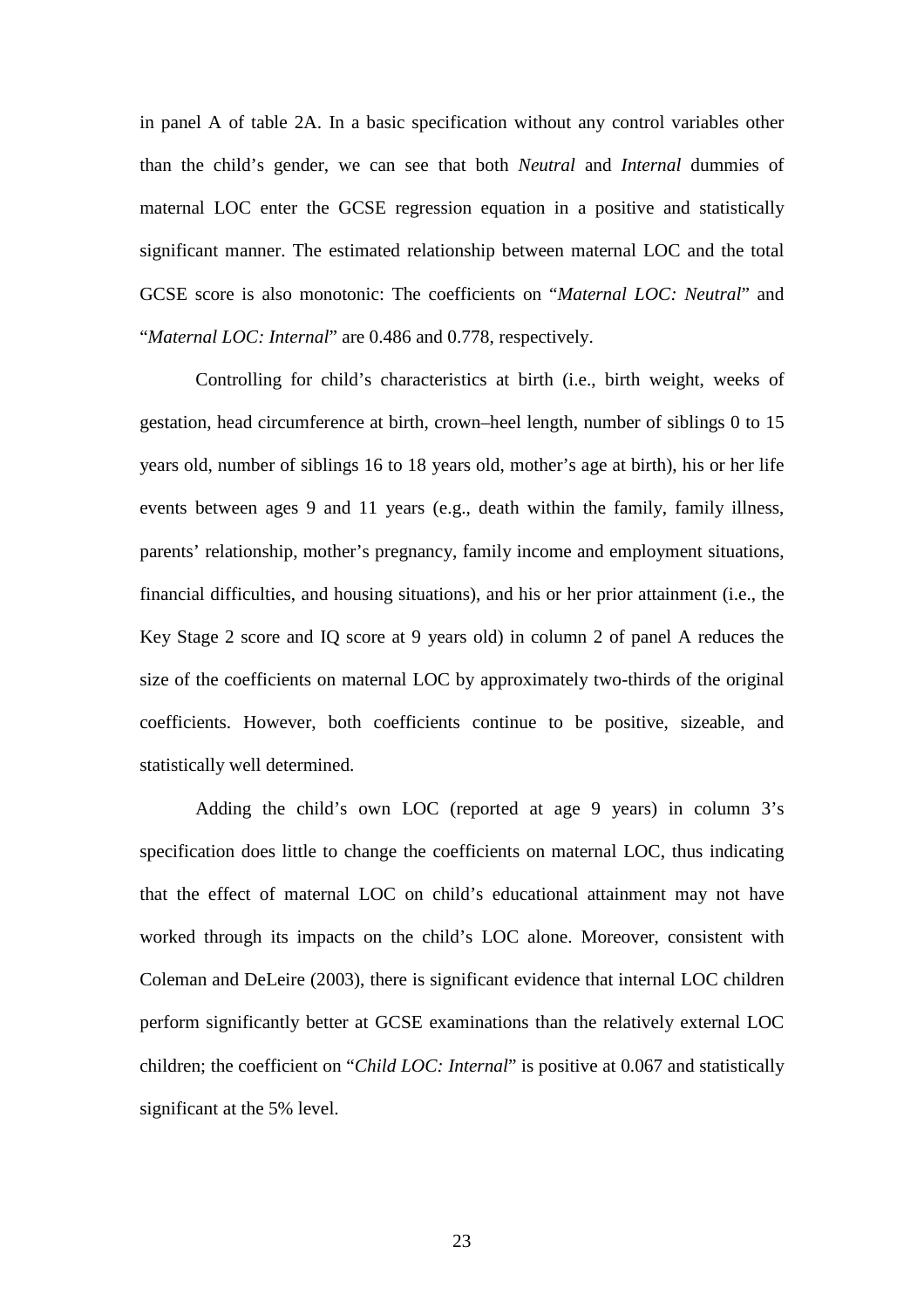A proxy for mother's ability in the form of maternal education (i.e., completing high school or higher) is added as an additional control in column 4. Although maternal education enters the child's educational attainment regression positively and statistically significantly, including it in the specification changes the coefficients on maternal LOC only slightly. In this full specification, children with internal LOC mothers score around 17% higher in the standardized GCSE score than children with external LOC mothers, and children with neutral LOC mothers score around 11% higher, on average.

The pattern is not as robust when we focus on SMFQ as the outcome. In the most parsimonious form of specification (i.e., column 5), we can see that both maternal LOC dummies are positively and statistically significantly correlated with the SMFQ scores, although we cannot reject the null hypothesis that the sizes of the two coefficients on maternal LOC are the same. By sequentially adding background controls, we reduce the magnitude of these coefficients from around 0.20 to 0.15, which is sufficient to render their statistical significance from being significant at the 5% level to being marginally significant at the 10% level.

Turning to early child outcome estimates in table 2B, we can see that maternal LOC are good predictors of MRS at ages 1, 2, and 3 years. Children with internal LOC mothers tend to exhibit higher MRS than children with neutral LOC mothers and children with external LOC mothers. The findings in the MES and the EASTS regressions are mixed. For example, although the coefficients on both maternal LOC dummies are positive and statistically significant at conventional levels in the MES regression equations at ages 1 and 3 years, having an internal LOC mother appears to be worse for the child in terms of MES at age 2 years. Moreover, having an internal LOC mother is associated with higher EASTS only at ages 4 and 5 years but not at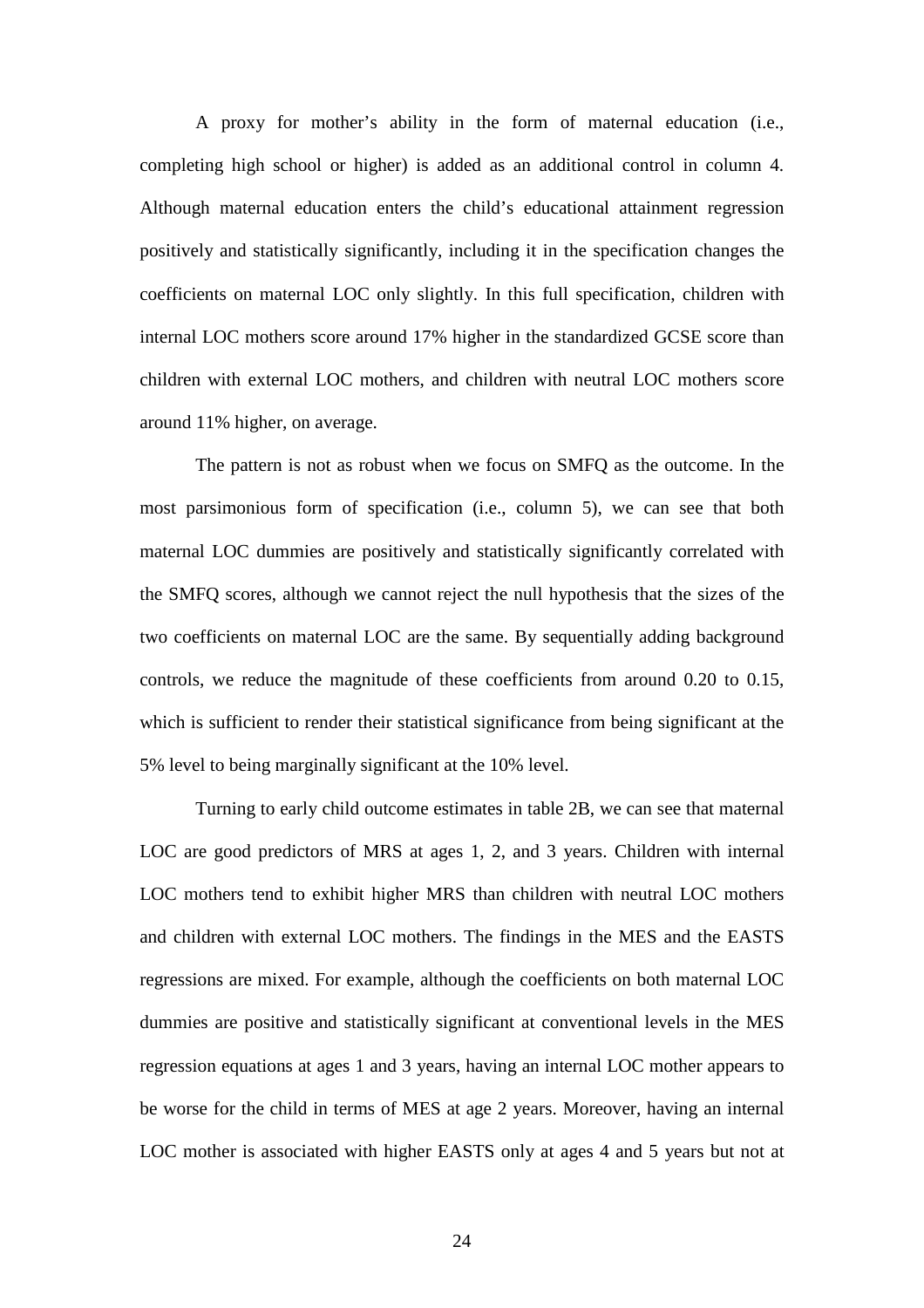age 1 year. Nonetheless, our evidence seems to point toward a generally better outcome for children with internal LOC mothers than for children with external LOC mothers.

Why do children with internal LOC mothers tend to perform better, on average, at these different cognitive and noncognitive outcomes at different stages of their lives? There are many potential explanations for this, including the omission from the model of important variables that correlate with both child outcomes and maternal LOC. However, a more preferable explanation is that internal LOC mothers generally believe that much of what happens in the child's life stems from the mother's actions and not from luck. This implies that internal LOC mothers will tend to put in greater efforts than external LOC mothers at cognitively stimulating their child with activities that they *believe* to be more helpful for the child in the future. This may include reading to their child and teaching their child how to read.

We first test this hypothesis using maternal and paternal attitudes toward parenting as outcome variables, and we report the estimates on maternal LOC in tables 3A–3C. Looking across the columns in all three tables, we can see that internal LOC mothers are significantly more likely than external LOC mothers to believe that babies need stimulation to develop, that parents should adapt their life for babies, that babies should not fit into parents' routines, that babies' development should not be natural, and that it is important to talk to babies of all ages. The estimates are statistically robust and remarkably consistent in the regression equations where the mother was asked the questions at 32 weeks of gestation (table 3A) and when the child was 8 months old (table 3B). There is also some evidence of a positive relationship between maternal LOC and the father's belief in being active in the child's upbringing, even when paternal LOC is held constant (table 3C). Surprisingly,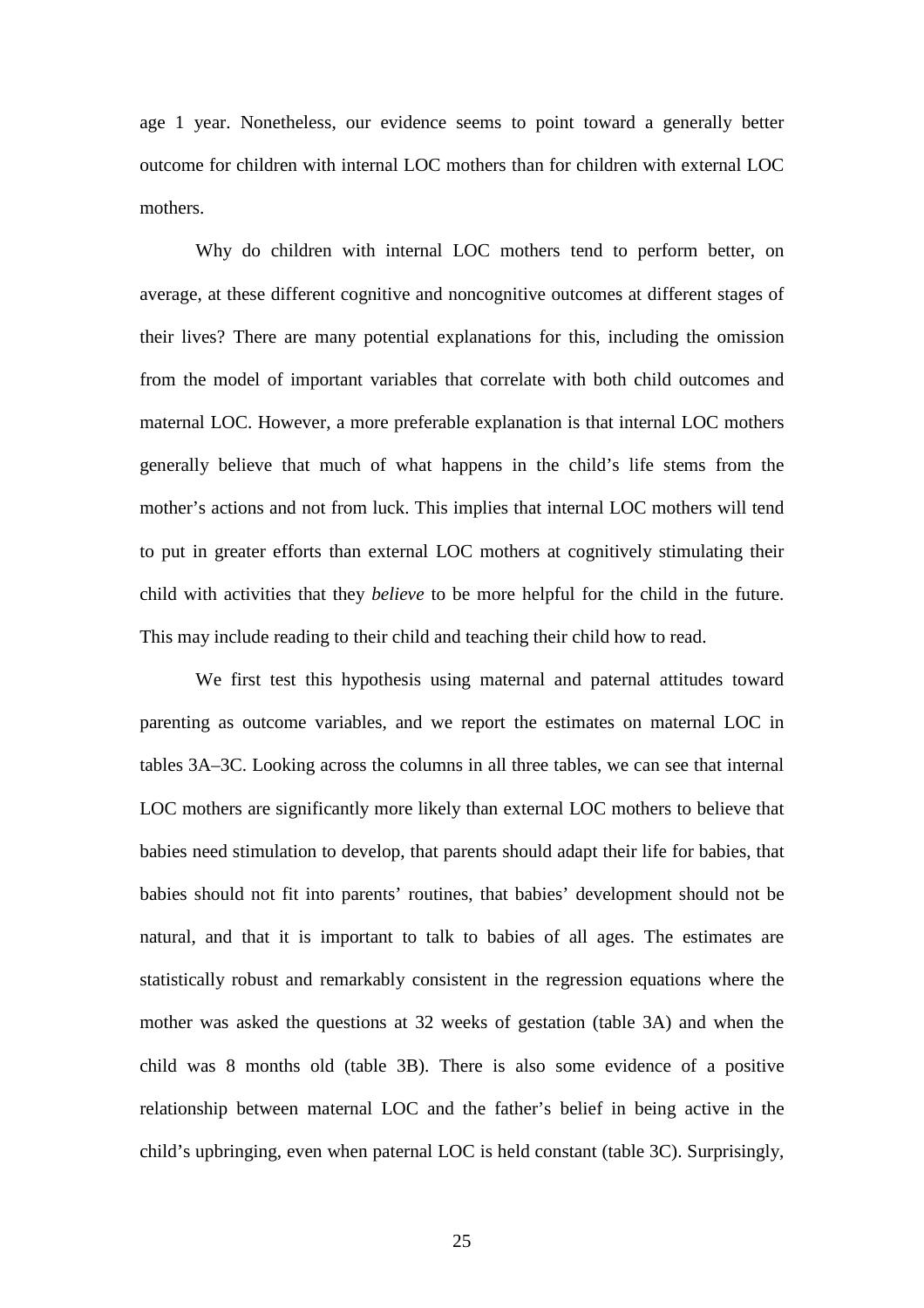paternal LOC does not seem to be robustly correlated with father's attitudes toward parenting, when holding maternal LOC and both parents' education constant.

Are the gaps in attitudes toward parenting between internal and external LOC mothers also reflected in their actual investment decisions? Table 4A shows that this is largely the case. Using maternal LOC to predict an index of maternal investment in providing cognitive stimulation activities for her child at ages 1, 4, and 5 years, we can see that the coefficients on "*Maternal Neutral LOC*" and "*Maternal Internal LOC*" are both positive and statistically significant at the 1% level. Within the same regression, the coefficient on "*Maternal Internal LOC*" is also noticeably more positive than the coefficient on "*Maternal Neutral LOC*," thus indicating that the level of investment is monotonically increasing with being more internal in LOC. The results are also robust to controlling for maternal education.

We can break down the parental time investment measure into various disaggregated types of investment, including active outside activity (e.g., take to interesting places, take to library), passive outside activity (e.g., take to a shop), cognitive stimulation activity (e.g., read to the child), playing with the child activity (e.g., physical play with the child), and basic caring for the child (e.g., bath, make meals).[17](#page-20-0) By re-estimating equation (9) on these disaggregated investment variables at two different stages of child development (ages 0–1 years and 4–5 years), we observe maternal LOC to strongly predict less time of either parent engaging the child in passive outside activities, more active outside activities for the child by either parent only at ages 0–1 years, more maternal cognitive stimulation activities at both stages, more maternal time of playing with the child at both stages, and more maternal basic care to the child only at ages 4–5 years. Maternal LOC also strongly predicts higher

<span id="page-26-0"></span> $17$  For the full detail, see appendix D.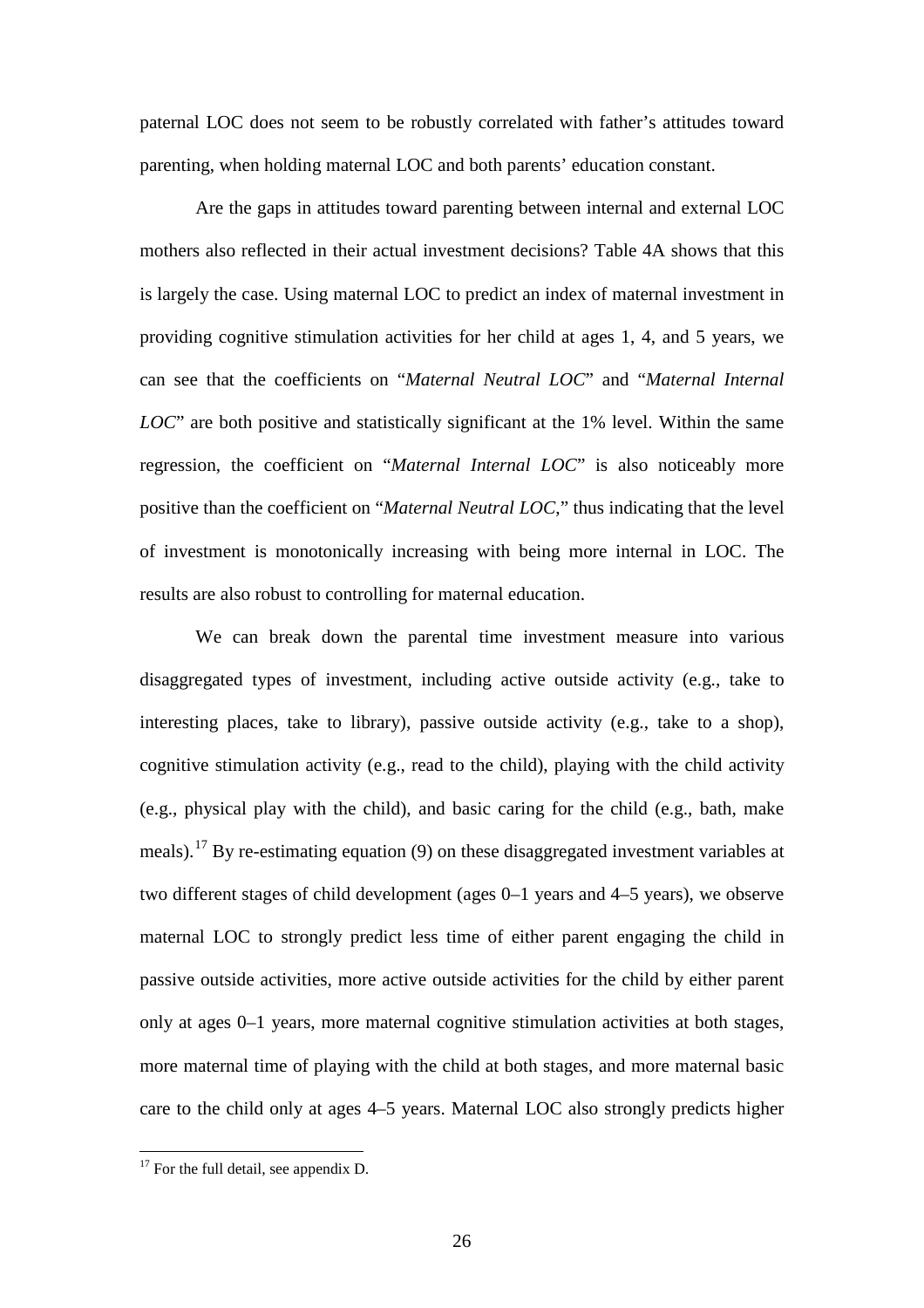levels of paternal cognitive stimulation at ages 4–5 years, paternal playing with the child at both stages, and paternal basic case for the child at both stages. These results are also robust to controlling for paternal LOC, which also strongly predicts investment in paternal investment equations, and father's education.<sup>[18](#page-26-0)</sup>

Table 4B moves on to test whether the previous estimates on maternal LOC will remain statistically robust in regressions where the lagged-dependent variable is included as an additional control variable. This is a basic test for the presence of a dynamic process in how maternal LOC influences the level of investment over time. By including prior investment level as an additional control variable, we can see that there is a significant increase in the level of "*Active Outside*" index by either parent between ages 1.5 and 3.5 years among the internal LOC mothers compared with that among the external LOC mothers. Conditioning on passive outside activities (e.g., taking child shopping) at an earlier age, the maternal LOC dummies continue to enter the passive outside activities at a later age in regression equations in a negative, sizeable, and statistically significant manner. A similar pattern is also observed for maternal cognitive stimulation activities at age 3.5 years, and paternal cognitive stimulation activities at ages 3.5 and 5 years.

In summary, our results provide strong evidence that maternal LOC is an important predictor of many important indicators of successes in childhood, especially the indicators that represent cognitive development. Therefore, part of this observed relationship is potentially explained by the well-determined correlations between maternal LOC and the attitudes toward parenting by both the mother and the father, which is also reflected in the higher levels of maternal and paternal investment that are observed among the internal LOC mothers. Finally, there is some evidence from

 $18$  Because of limited space, our breakdown estimates can be found in appendices F and G.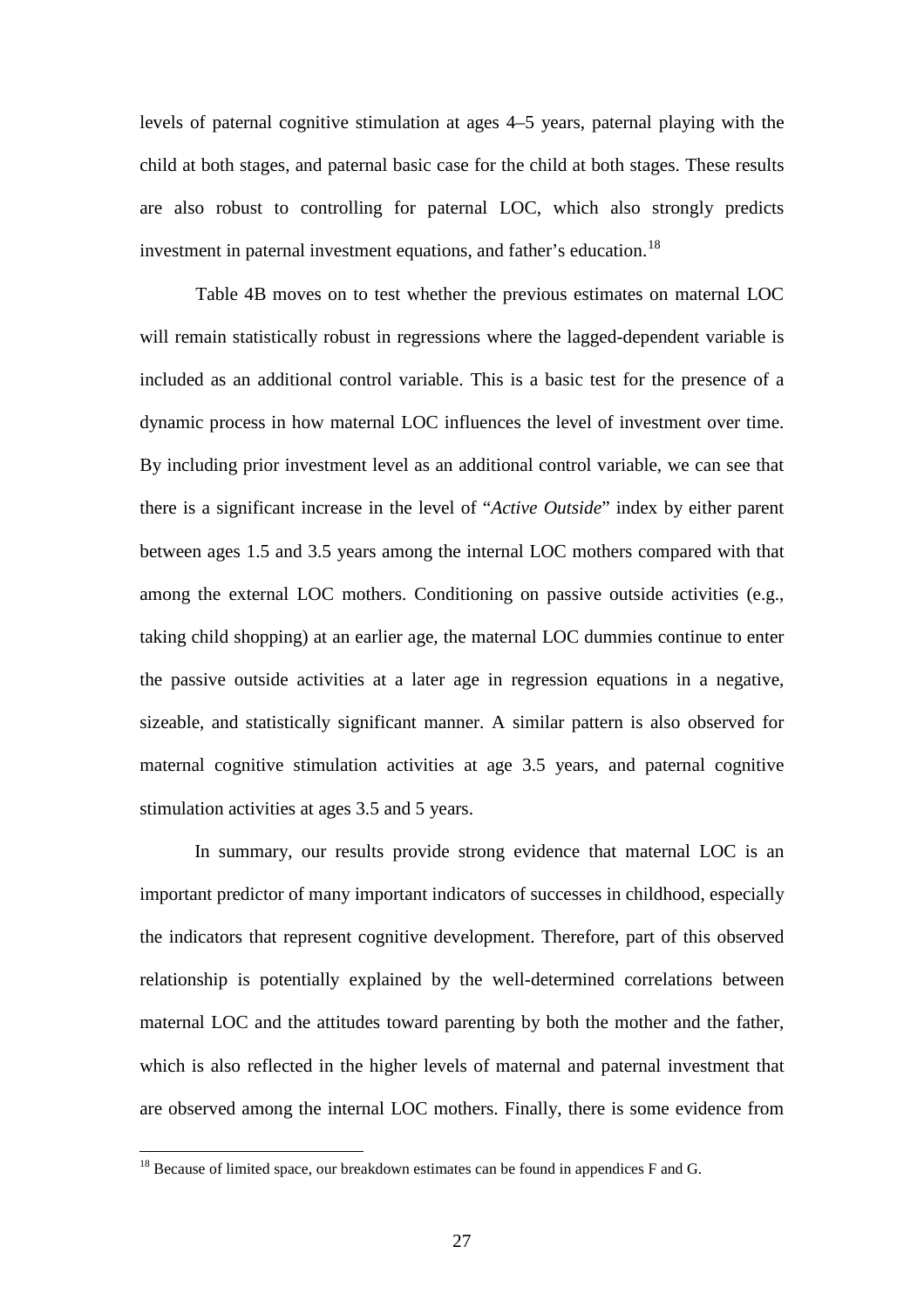the lagged-dependent model that the internal LOC mothers will continue to put in incrementally more investment at various stages of child development than the external LOC mothers. This last finding is important for the type of analysis we wish to conduct in the next section because it indicates that maternal LOC, which is relatively stable over the life course, has a dynamic influence on the level of parental investment at various stages of child development.

## *B. Using Maternal LOC to Estimate the Effects of Parental Investment on Child Outcomes*

To illustrate how input parameters in a child production function can be estimated, the first two columns of tables 5A and 5B follow Todd and Wolpin's (2003, 2007) empirical strategy and estimate, for different development periods, FD regression equations, in which changes in early communication skills (MacArthur: Receptive and Expressive) are the outcome variables, and changes in different parental time inputs are included on the right-hand side as parental investment variables.

What we find is that a unit change in the index of maternal stimulating activities correlates positively and statistically significantly with both measures of early communication skills in the child's first two years. The magnitude of the estimated relationship is small: A 1 standard deviation increase in the maternal stimulating activities index predicts a standard deviation increase of around 0.04–0.05 in child early communication skills between ages 1 and 2 years. The estimated coefficient on maternal stimulating activities index is positive albeit statistically insignificant in regressions where changes in the MacArthur's communication skills were measured between ages 2 and 3 years.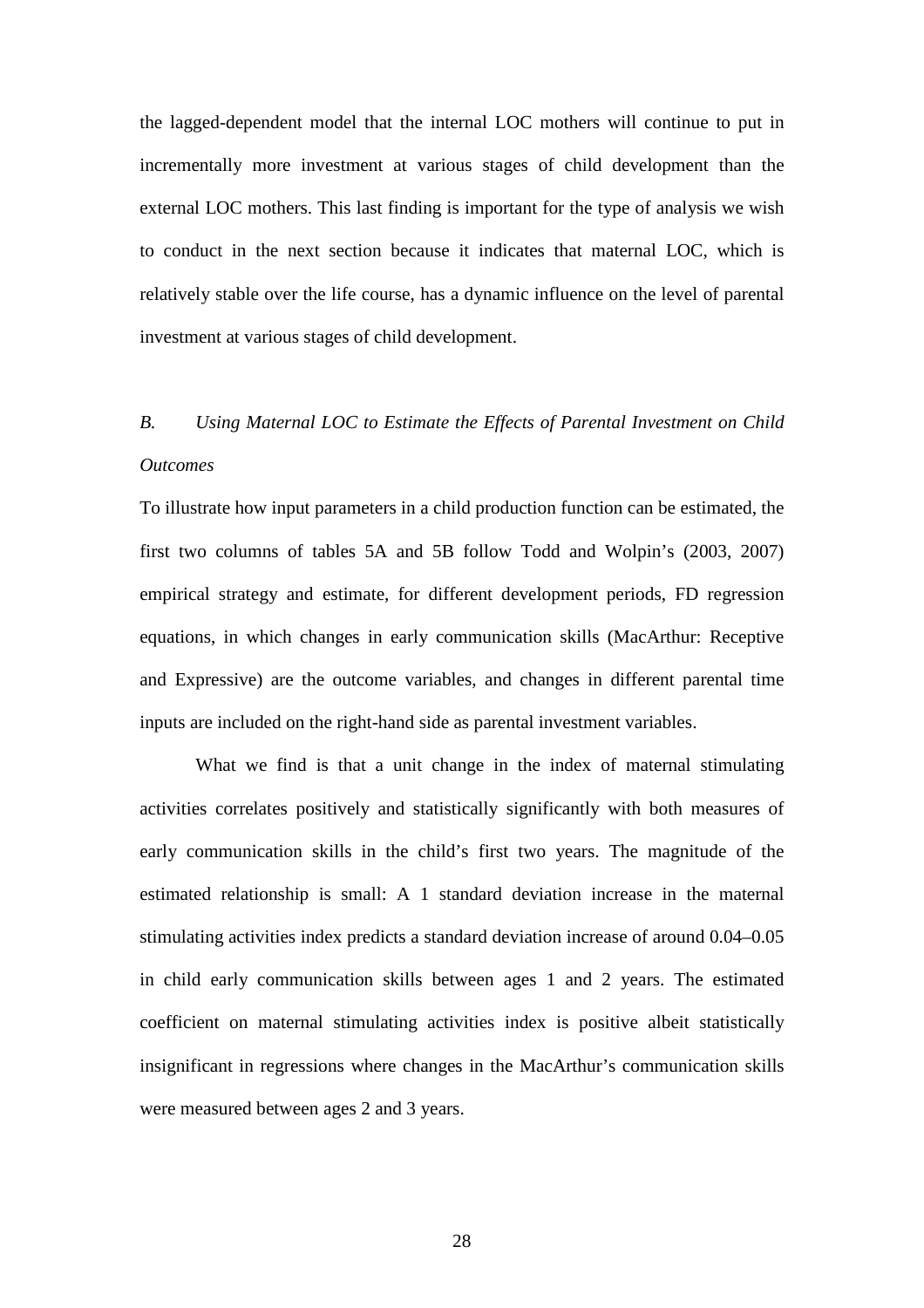There is also evidence of other stimulating activities being positively linked with improvements in child early communication skills. For example, changes in paternal cognitive stimulation activity index have a moderately positive relationship with changes in the expressive communication skills in both periods of changes (i.e., ages 1–2 and 2–3 years). The positive link between paternal cognitive stimulation activity index and receptive communication skills is statistically significant only when the outcome variable is the change in early communication skills between ages 2 and 3 years. There is also some evidence that an increase in the stimulating child outside index is statistically significantly linked with an increase in receptive communication skills from ages 2 to 3 years. Nevertheless, the estimated magnitudes of these relationships are mostly small; that is, none of the estimated standardized coefficients on stimulating activities index is larger than 0.05 (or 5% of the standard deviation).

Other FD estimates also produce results that are more difficult to predict. For example, we find both maternal and paternal playing with the child indices to be mainly statistically insignificantly related to changes in early communication skills in the first two years, when other factors are held constant.

The next three columns of tables 5A and 5B report estimates obtained from running equation (13). The DD estimates generally produce coefficients on the stimulating activities index that are more positive than those obtained in the FD model. For example, both of the estimated DD coefficients on the maternal cognitive stimulation activity index in receptive and expressive communication skills between ages 1 and 2 years are three times larger than the FD estimates; a 1 standard deviation increase in the maternal cognitive stimulation index is now associated with 14% and 17% increases in the standardized receptive and expressive communication skills, respectively. Additionally, we find that the estimated DD coefficients on the paternal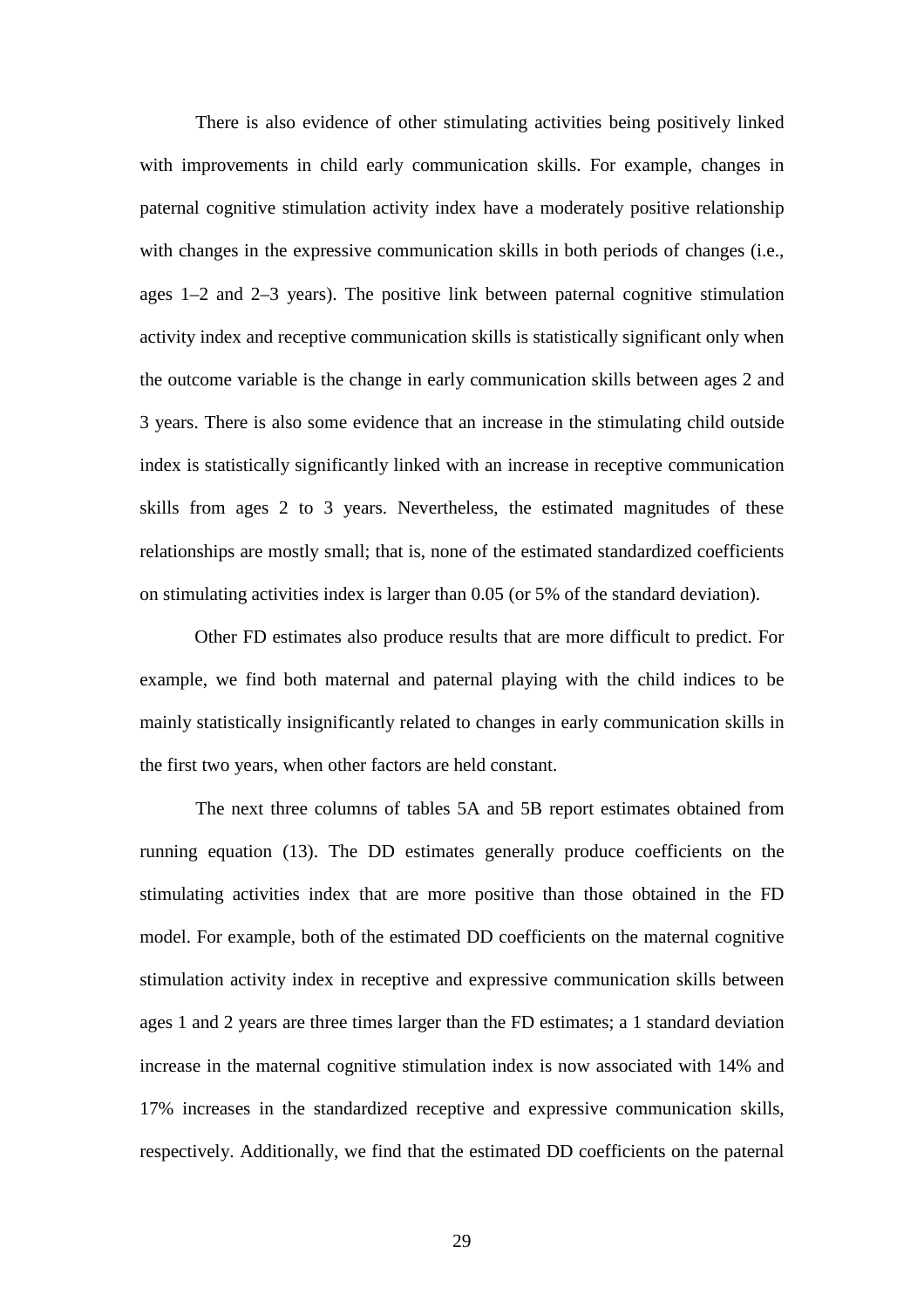cognitive stimulation activity index and on the active outside activity index are noticeably larger than their FD counterparts in both sets of receptive and expressive communication skills regression equations, thus indicating that there may have been a significant attenuation bias in the FD regression model that biased most—if not all— FD estimates on the parental cognitive stimulating activities index toward zero.

Looking across columns in both tables, we can see that the differences between the FD and DD estimates are not as clear-cut for most of the other remaining input variables as for those obtained for the stimulating activities variables. For example, there is virtually no difference between the FD and DD coefficients on the mother's playing with the child index in the receptive communication skills regressions; it appears that changes in maternal playing with the child simply do not correlate positively and statistically significantly with changes in early communication skills, irrespective of whether or not we can correct for the attenuation bias and take natural development trends into account in our estimation process.

Almost the same estimates as the DD specification are obtained in the DDD regression equations presented in the last three columns of tables 5A and 5B. This indicates that it makes virtually no difference whether or not we allow for the additional between-group differences by maternal education in the estimation process. The overall conclusion is the same: FD models appear to underestimate the effects of cognitive stimulation activities on child development, perhaps because of the severe attenuation bias that tends to be exacerbated following the first-differencing process.

### **VI. Conclusions**

This paper provides the first empirical evidence on the intergenerational benefits of LOC. Using extremely rich cohort data, we show that LOC of the mother measured at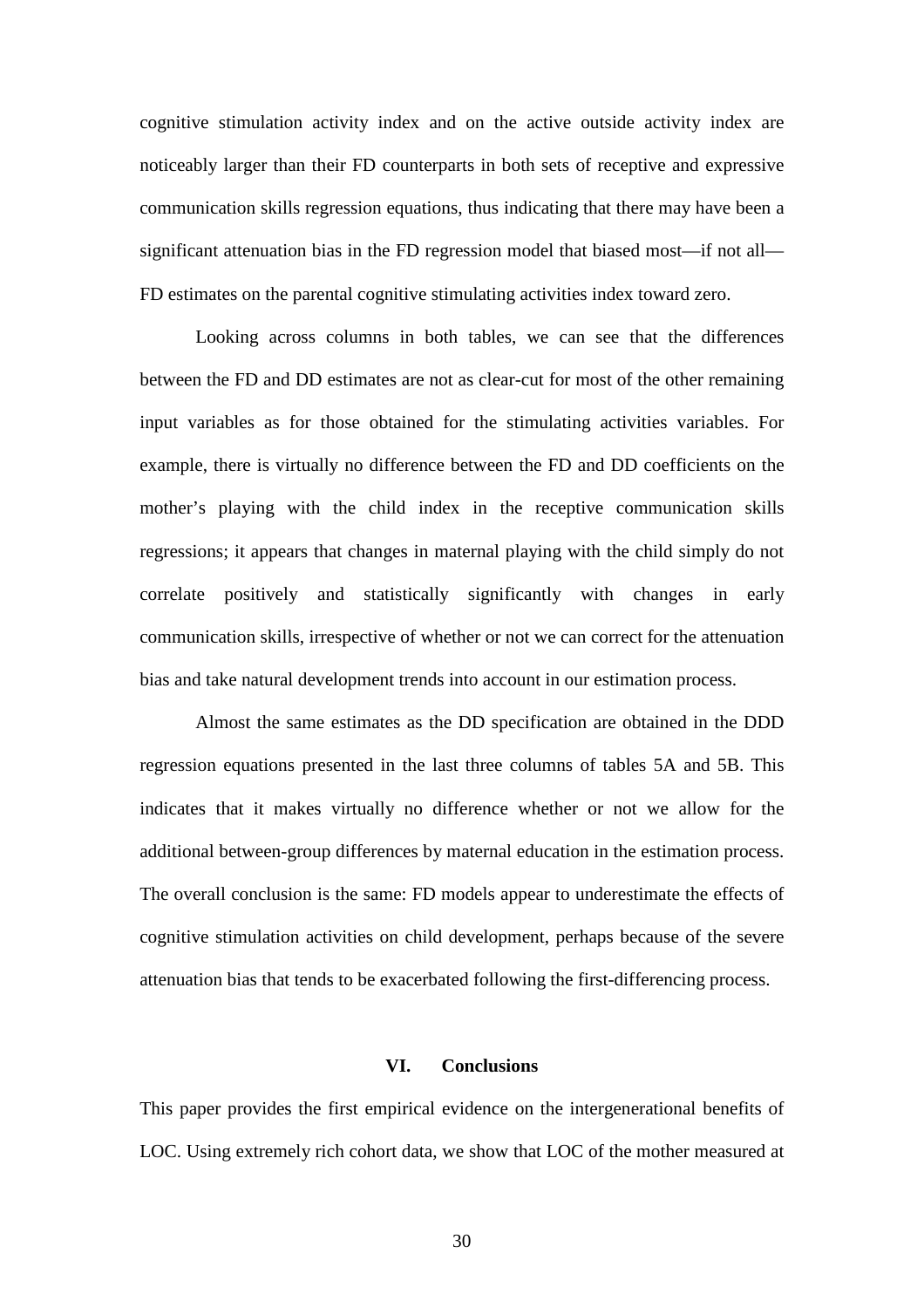the 12th week of gestation significantly predicts educational attainment and emotional health of the child at age 16 years. The results are robust to controlling for a battery of maternal characteristics at the time of birth, as well as both parents' education and the child's own LOC. We also provide evidence of a positive and statistically significant link between maternal LOC and early child outcomes, which include measures of language development skills and socio-emotional skills.

We attribute our findings to the evidence that mothers with internal LOC are more likely to believe in the importance of an active parenting style and, as a result, tend to engage their children in more cognitive stimulating activities (e.g., reading and singing) than mothers with external LOC. This is consistent with the conceptual framework that incorporates an individual's subjective beliefs about the efficacy of investment in their children's early skill formation, whereby subjective beliefs are determined by the individual's LOC—that is, the extent to which individuals believe that their own actions affect future outcomes. It is also consistent with the evidence provided by recent studies in the economics literature of an important link between individual's LOC and various investment decisions, including the individual's decision to invest in higher education, savings, job seeking, and maintaining a healthy lifestyle (e.g., Coleman & DeLeire, 2003; Cobb-Clark et al., 2014; Caliendo et al., forthcoming; McGee, forthcoming).

Our study also introduces LOC as a potentially important tool for researchers to improve the quality of their estimates in their search to identify the production function parameters (Todd & Wolpin, 2003). By explicitly allowing for firstdifferences and between-group differences with respect to maternal LOC, we are able to correct not only for the unobserved heterogeneity bias, but also for a large part of the attenuation bias and the unobserved natural development trend bias. Based on our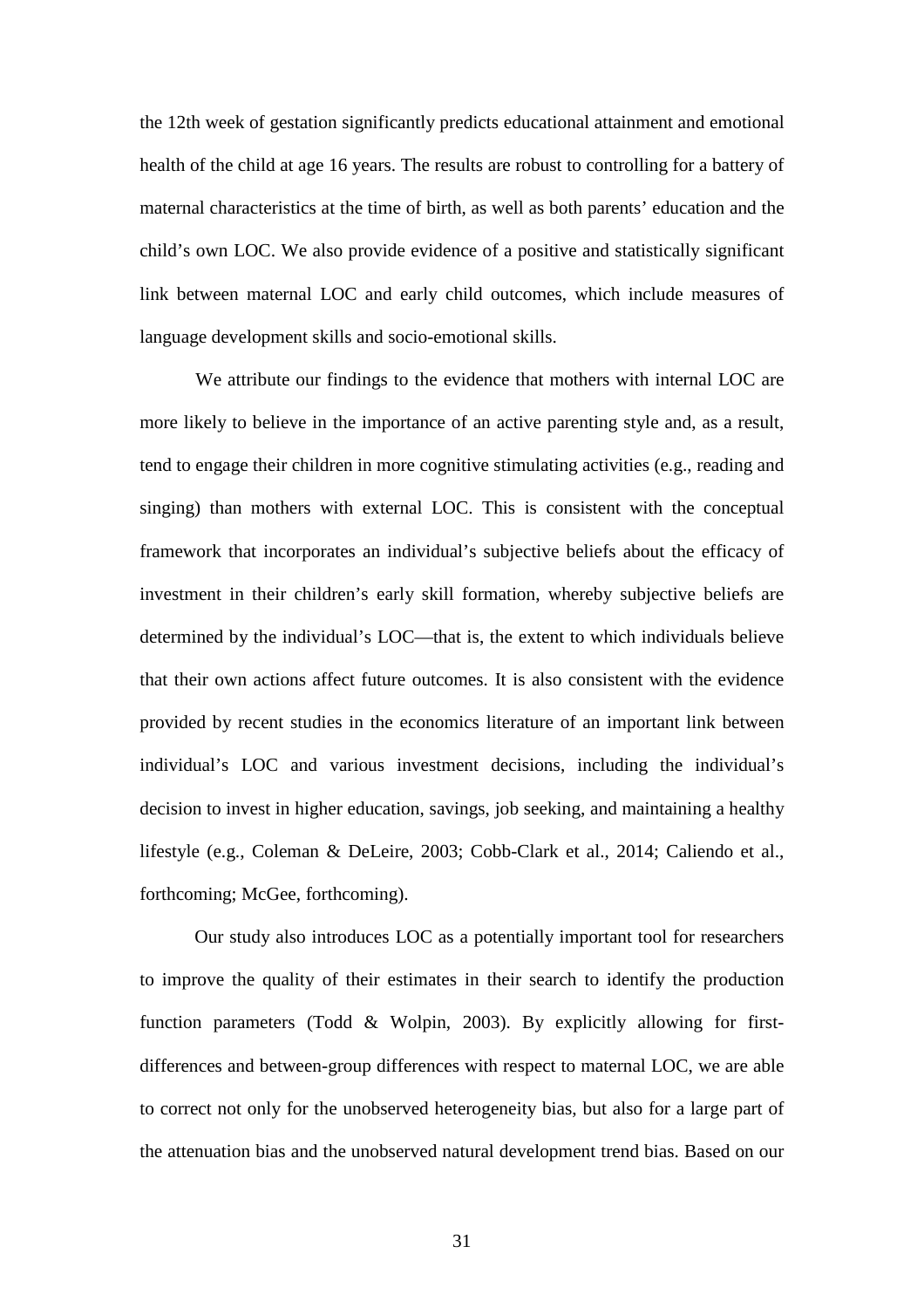estimates on the effects of maternal cognitive stimulating activities on early child language development skills, we conclude that Todd and Wolpin's (2003) recommended use of a FD model to account for the unobserved heterogeneity bias whenever data permits may produce estimates of the production function parameters that are severely underestimated because of the attenuation bias.

More generally, these results advance our understanding of the role that an individual's LOC plays in the parental decision-making process. Nonetheless, our study is not without shortcomings. For example, to obtain consistent estimates from our DD and DDD specifications, we have had to assume that, without any intervention from the parents, children from different groups of maternal LOC share the same unobserved natural development trend on average. This is a strong assumption, and there is probably no way to formally test this hypothesis and thus reject such concerns definitively. Nevertheless, we still believe that our obtained estimates from the DD and DDD specifications are closer in terms of magnitudes to the true parameters than those obtained by FD. Moreover, it is important to note that our empirical strategy is more suitable for the estimation of the skill production function during the preschool period where parental inputs are the predominant type of investment.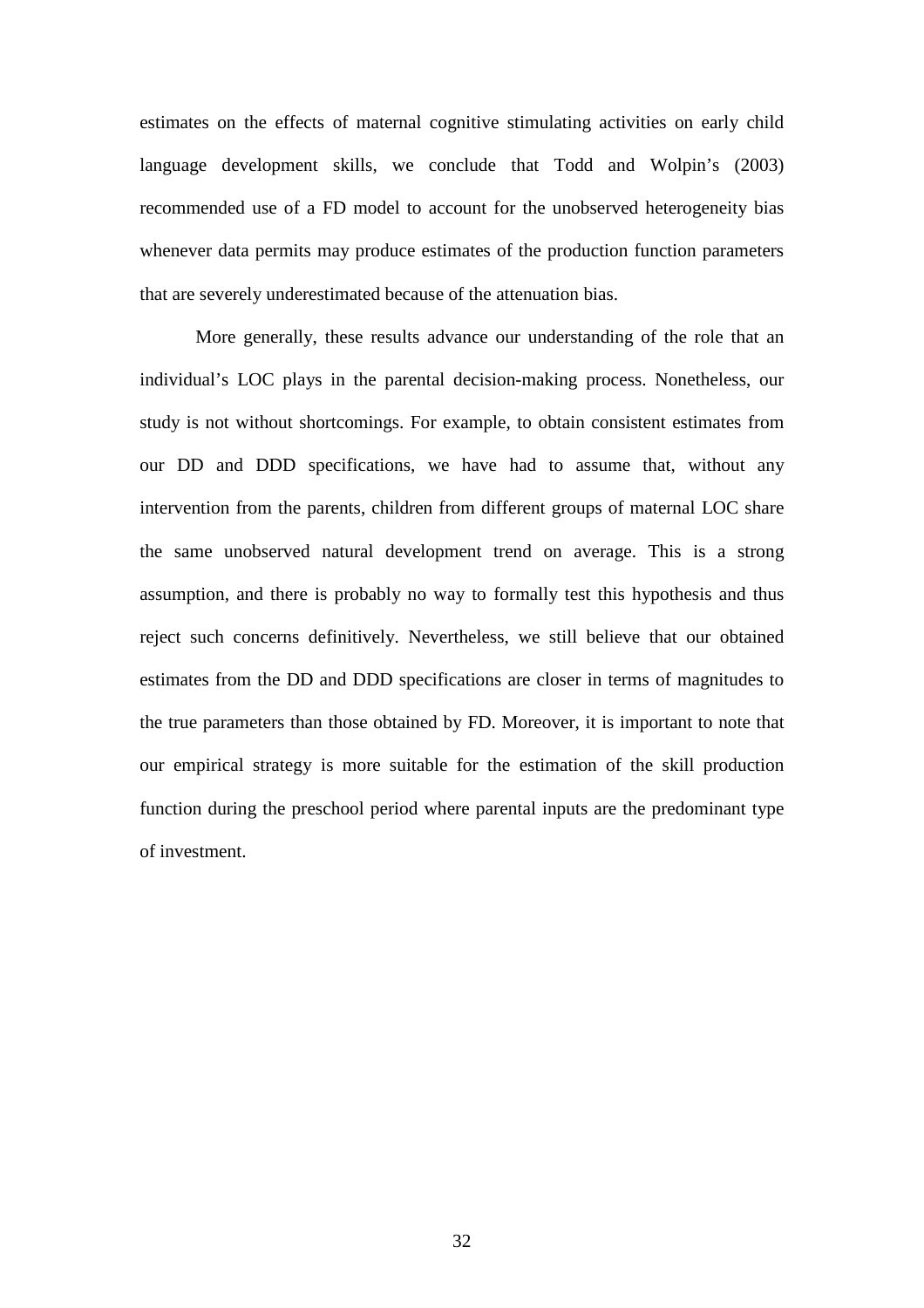### **Acknowledgement**

We are extremely grateful to all the families who took part in this study, the midwives for their help in recruiting them, and the whole ALSPAC team, which includes interviewers, computer and laboratory technicians, clerical workers, research scientists, volunteers, managers, receptionists and nurses. The UK Medical Research Council and the Wellcome Trust (Grant ref: 092731) and the University of Bristol provide core support for ALSPAC. We would also like to thank the US National Institute on Aging (Grant R01AG040640) and the Economic & Social Research Council for their generous financial support. We also thank Estaban Aucejo, Andrew Clark, Laure De Preux, Richard Layard, Steffen Pischke, and participants at the workshop at the University of Surrey for providing useful comments on the draft. Usual disclaimers apply.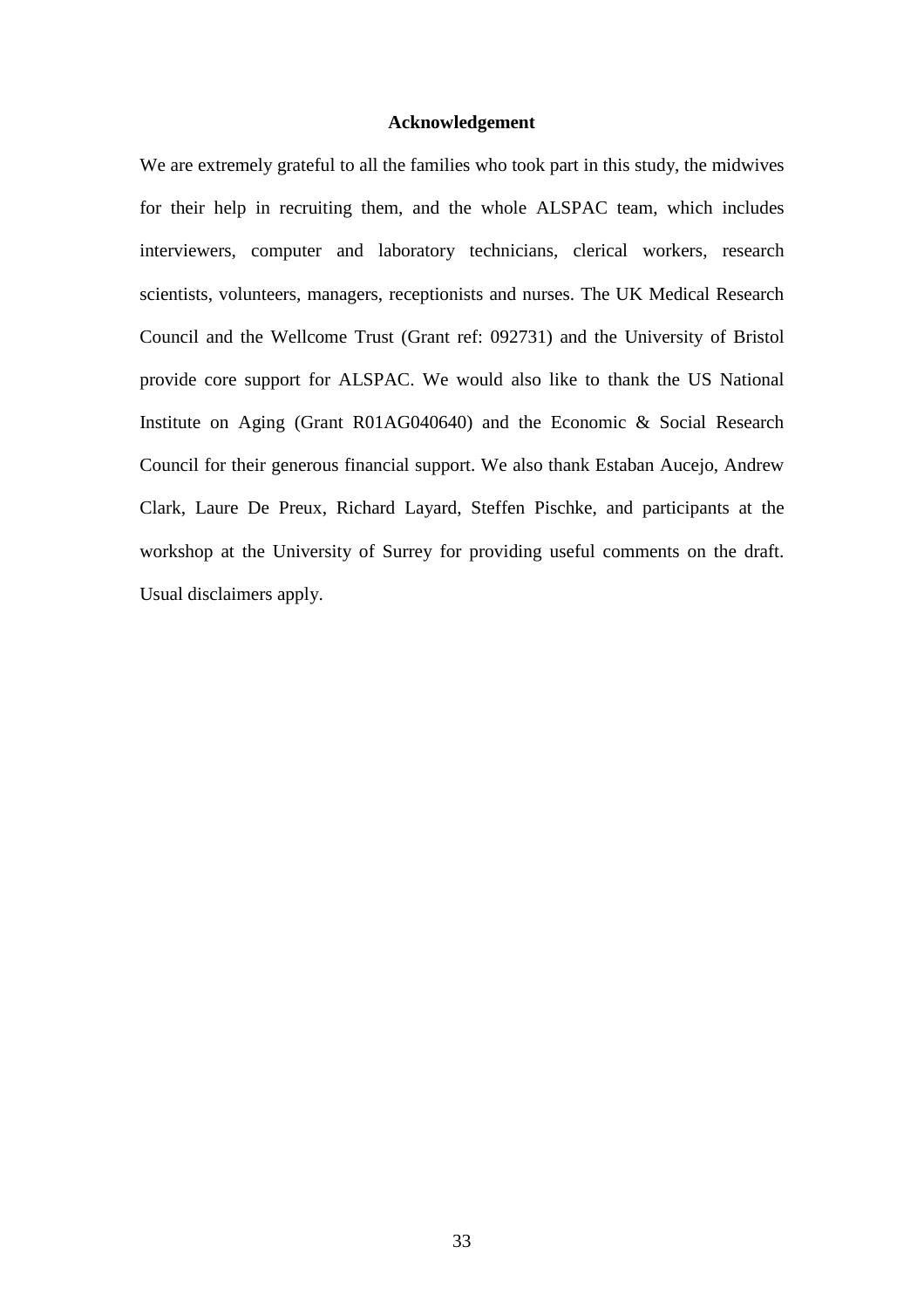### **References**

Almond, Douglas, and Janet Currie. 2011. Human capital development before age five. *Handbook of Labor Economics*, Vol.4 (Part B), 1315-1486.

Barrick, Murray R., and Michael K. Mount. 1991. The big five personality dimensions and job performance: A meta-analysis. *Personnel Psychology*, 44, 1-26. Belsky, Jay, and David Eggebeen. 1991. Early and extensive maternal employment and young children's socioemotional development: Children of the National Longitudinal Survey of Youth. *Journal of Marriage and the Family*, 53, F1083-1098. Bernal, Raquel. 2008. The effect of maternal employment and childcare on children's

cognitive development. *International Economic Review*, 49(4), 1173-1209.

Bowles, Samuel, Herbert Gintis, and Melissa Osborne. 2001. Incentive-enhancing preferences: Personality behaviour and earning. *American Economic Review*, 91, 155- 158.

Caliendo, Marco, Deborah A. Cobb-Clark, and Arne Uhlendorff. Forthcoming. Locus of control and job search strategies. *Review of Economics and Statistics*.

Cebi, Merve. 2007. Locus of control and human capital revisited. *Journal of Human Resources*, 42(4), 919-932.

Cobb-Clark, Deborah A., Sonja C. Kassenboehmer, and Mathias G. Sinning. 2013. Locus of control and savings. IZA Discussion Paper#7837, University of Bonn, Germany.

Cobb-Clark, Deborah A., Sonja C. Kassenboehmer, and Stefanie Schurer. 2014. Healthy habits: The connection between diet, exercise, and locus of control. *Journal of Economic Behavior and Organization*, 98, 1-28.

Cobb-Clark, Deborah A., and Stefanie Schurer. 2013. Two economists 'musings' on the stability of locus of control. *Economic Journal*, 123(570), F358-F400.

34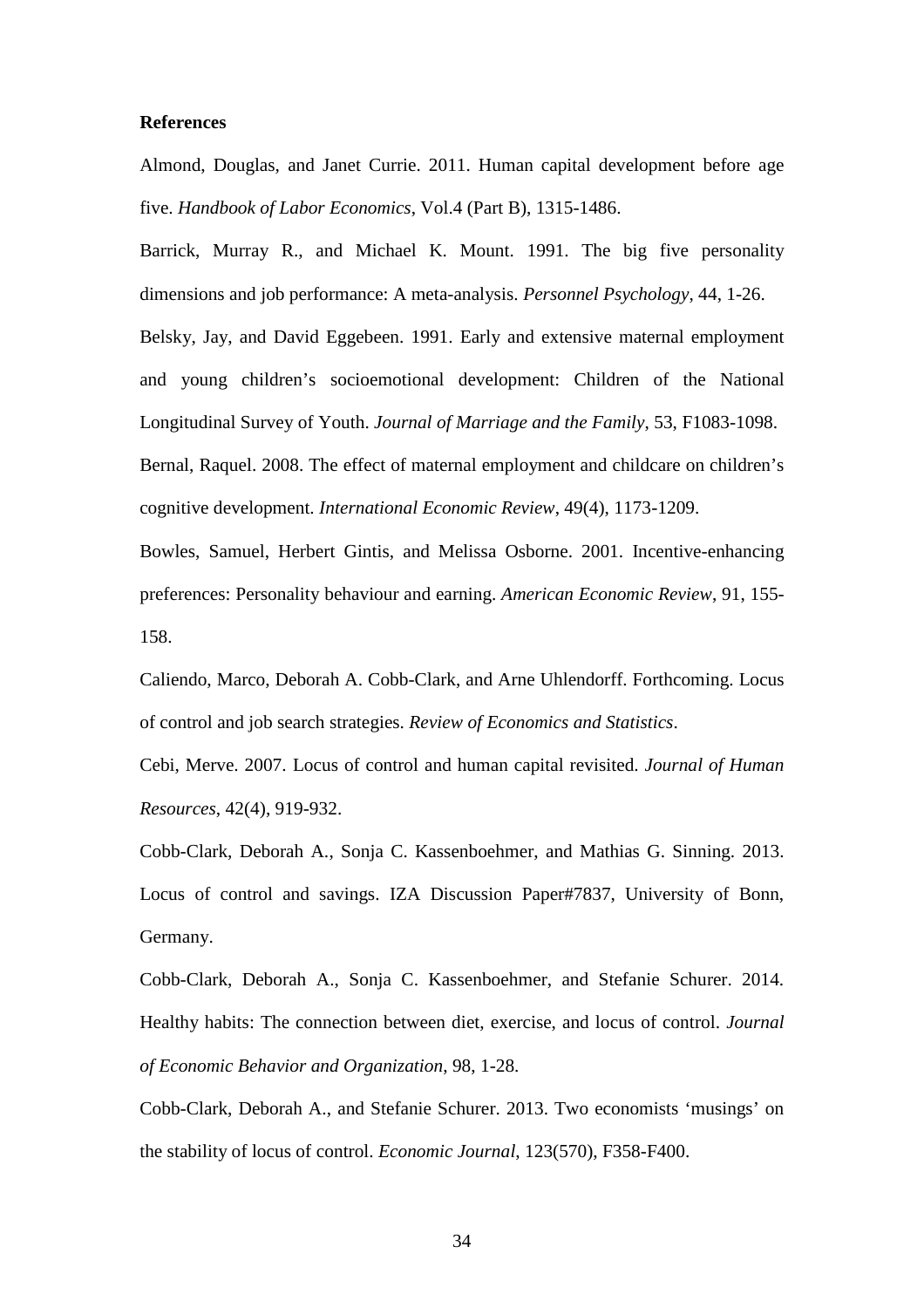Coleman, Margo, and Thomas DeLeire. 2003. An economic model of locus of control and the human capital investment decision. *Journal of Human Resources*, 38(3), 701- 721.

Cunha, Flavio, Irma Elo, and Jennifer Culhane. 2013. Eliciting Maternal Expectations about the Technology of Cognitive Skill Formation. National Bureau of Economic Research Working Paper No. 19144.

Cunha, Flavio, and James J. Heckman. 2007. The technology of skill formation. National Bureau of Economic Research Working Paper Working Paper No. 12840.

Duncan, Greg J., Chantelle J. Dowsett, Amy Claessens, Katherine Magnuson, Aletha C. Huston, Pamela Klebanov, Linda Pagani, Leon Feinstein, Mimi Engel, Jeanne Brooks-Gunn, Holly Sexton, Katheryne Duckworth, and Crista Japel. 2007. School readiness and later achievement. *Child Development*, 43(6), 1428-1446.

Gatz, Margaret, and Michele J. Karel. 1993. Individual change in perceived control over 20 years. *International Journal of Behavioral Development*, 16, 305–322.

Gregg, Paul, Elizabeth Washbrook, Carol Propper, and Simon Burgess. 2005. The effects of a mother's return to work decision on child development in the UK. *Economic Journal*, 115, F48-F80.

Heckman, James J., Jora Stixrud, and Sergio Urzua. 2006. The effects of cognitive and noncognitive skills on human capital and social behaviours. *Journal of Labor Economics*, 24, 411-482.

Cunha, Flavio, James J. Heckman, and Susanne M. Schennach. Estimating the technology of cognitive and noncognitive skill formation. *Econometrica* 78, no. 3 (2010): 883-931.

Heckman, James, Rodrigo Pinto, and Peter Savelyev. Understanding the Mechanisms through Which an Influential Early Childhood Program Boosted Adult Outcomes.

35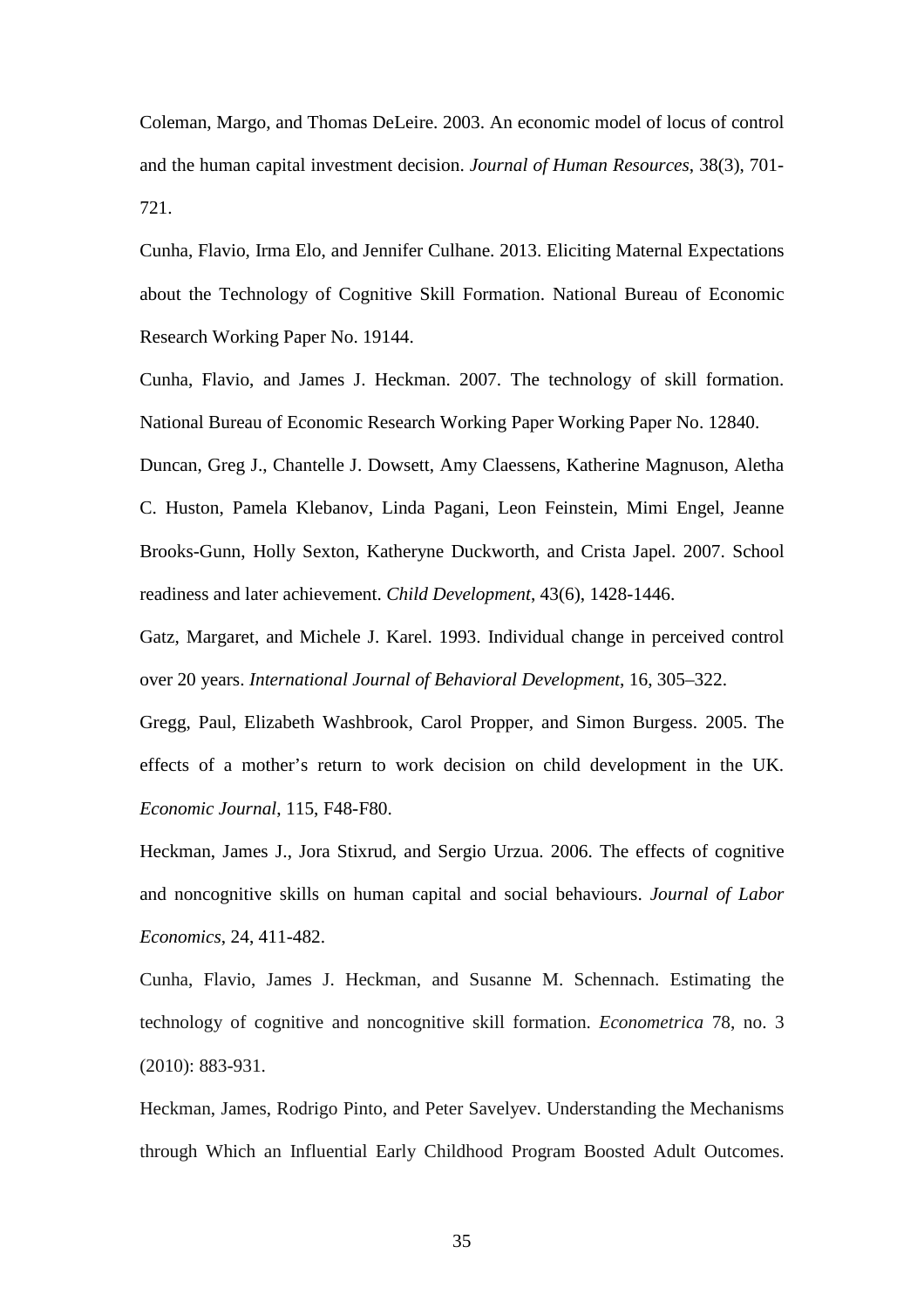*American Economic Review* 103, no. 6 (2013): 2052-86.

Heineck, Guido. 2011. Does it pay to be nice? Personality and earnings in the UK. *Industrial and Labor Relations Review*, 64(5), 1020-1038.

Law, James, and Penny Roy. 2008. Parental report of infant language skills – a review of the development and application of the Communication Development Inventories. *Child and Adolescent Mental Health*, 13(4), 198-206.

McGee, Andrew. Forthcoming. How the perception of control influences unemployed job search. *Industrial and Labor Relations Review*.

McGee, Andrew, and Peter McGee. 2011. Search, effort, and locus of control. IZA Discussion Paper Series No. 5948, University of Bonn, Germany.

McKinnish, Terra. 2008. Panel data models and transitory fluctuations in the explanatory variable. *Advances in Econometrics*, 21, 355-358.

Nowicki Jr., Stephen, and Marshall P. Duke. 1974a. A locus of control scale for college as well as non-college adults. *Journal of Personality Assessment*. 38: 136-137. Nowicki Jr., Stephen, and Marshall P. Duke. 1974b. A preschool and primary internalexternal control scale. *Developmental Psychology*. 10, 874-881.

Parcel, Toby L., and Elizabeth G. Menaghan. 1994. Early parental work, family social capital and early childhood outcomes. *American Journal of Sociology*, 99(4), F972- F1009.

Rotter, Julian B. 1966. Generalized expectancies of internal versus external control of reinforcements. *Psychological Monographs*, 80(1), 1-28.

Salgado, Jesús F. 1997. The five factor model of personality and job performance in the European community. *Journal of Applied Psychology*, 82, 30-43.

Sharp, Carla, Ian M. Goodyer, and Tim J. Croudace. 2006. The Short Mood and Feelings Questionnaire (SMFQ): a unidimentional item response theory and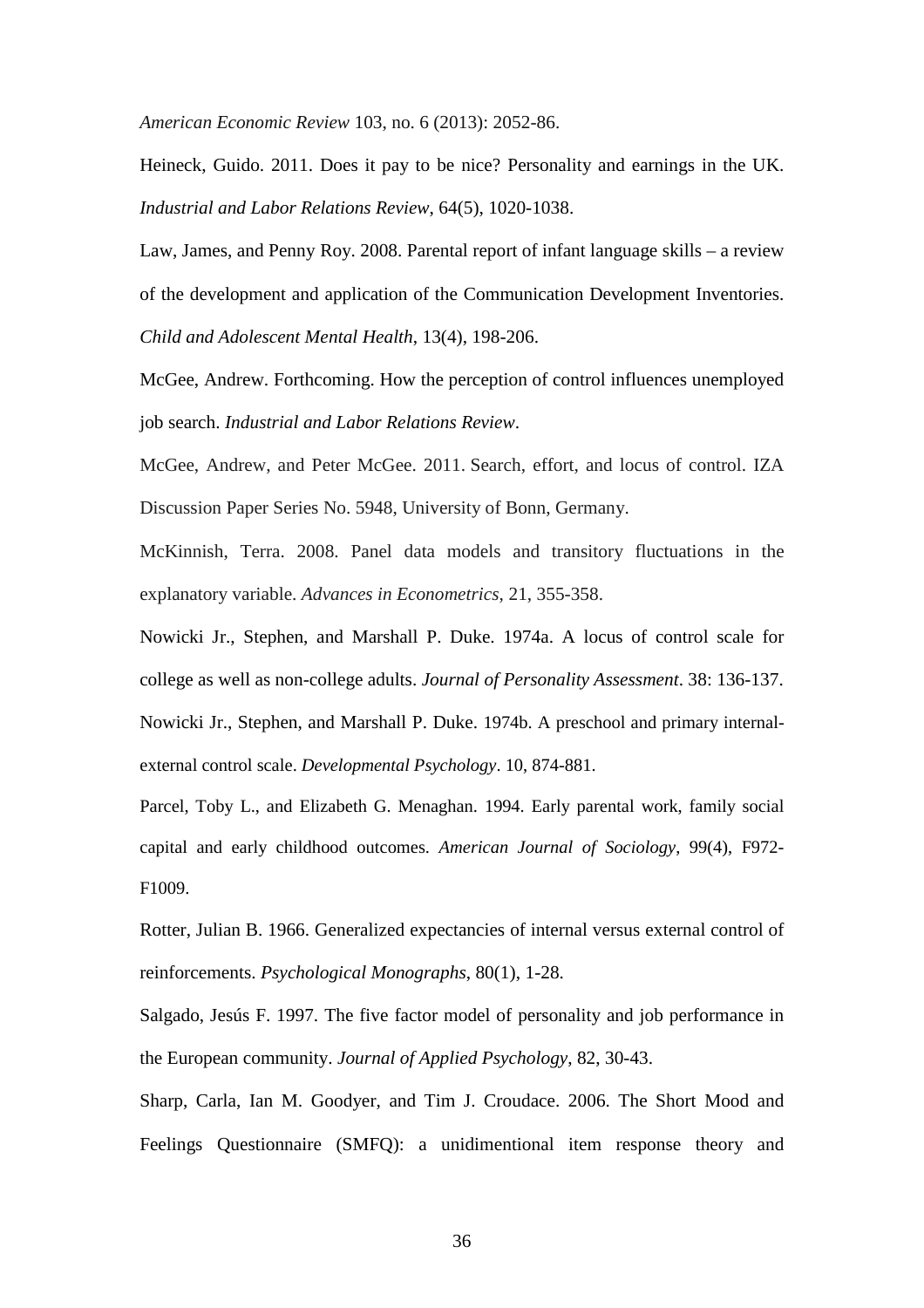categorical data factor analysis of self-reported ratings from a community sample of 7-11 year-old children. *Journal of Abnormal Child Psychology*, 34(3), 365-377.

Todd, Petra E., and Kenneth I. Wolpin. 2003. On the specification and estimation of the production function for cognitive achievement. *Economic Journal*, 113, F3-F33.

Todd, Petra E., and Kenneth I. Wolpin. 2007. The production of cognitive achievement in children: home, school, and racial test score gaps. *Journal of Human Capital*, 1(1), 91-136.

Vandell, Deborah L., and Janaki Ramanan. 1992. Effects of early and recent maternal employment on children from low income families. *Child Development*, 63, F938- F949.

Wooldridge, Jeffrey M. 2010. Econometric Analysis of Cross Section and Panel Data (2nd Edition). MIT Press, MA.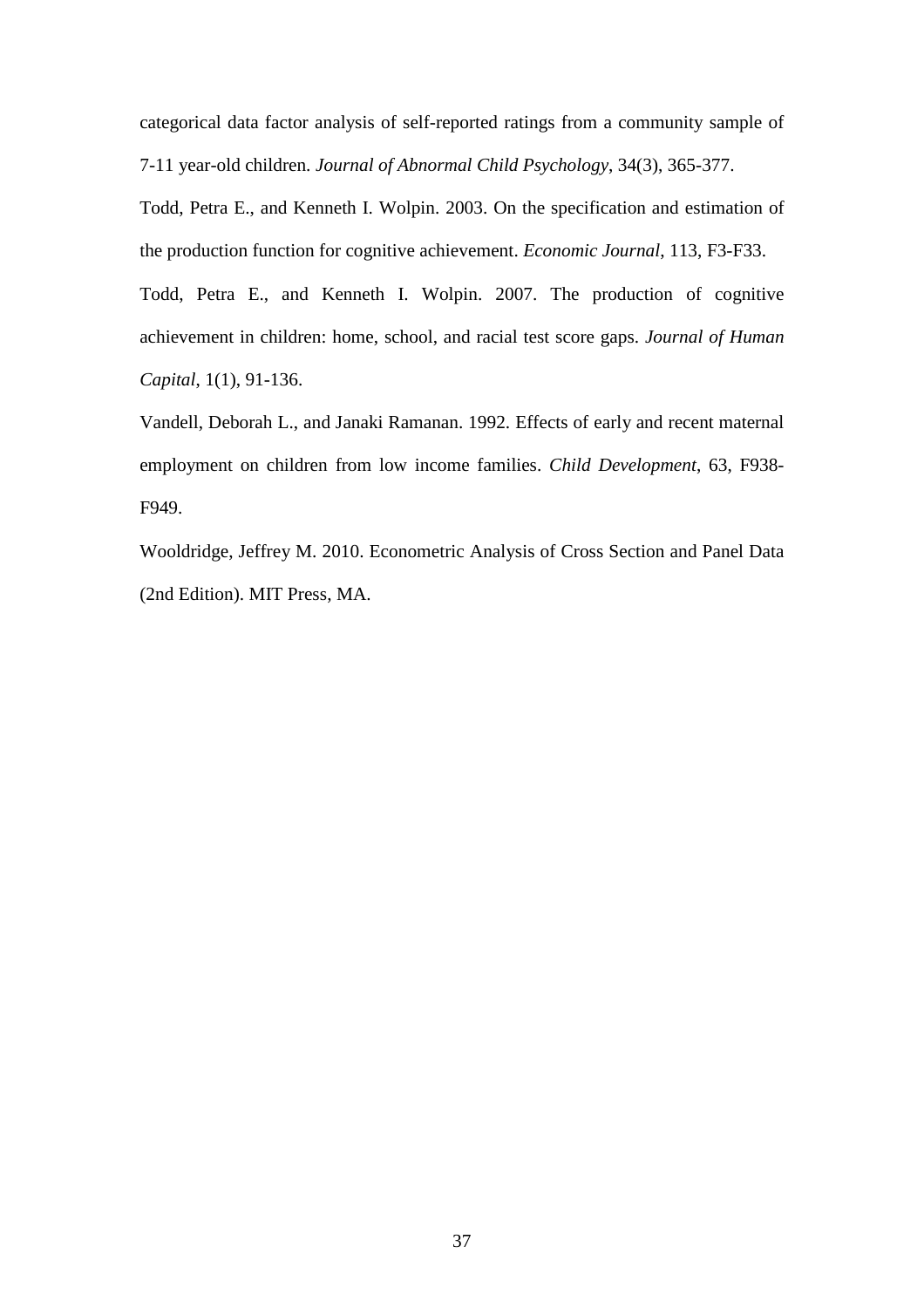**Tables 1A-1C: Probabilities of success and failure and net returns to investment by type of investment**

| Nature<br>Parental | <b>Success</b> | Fail             |
|--------------------|----------------|------------------|
| <b>Success</b>     | $p_p p_N$      | $p_p(1-p_N)$     |
| Fail               | $(1-p_p)p_N$   | $(1-p_p)(1-p_N)$ |

### *Table 1A: probabilities*

| Nature<br>Parental | <b>Success</b>        | Fail       |
|--------------------|-----------------------|------------|
| <b>Success</b>     | $f(I_p) + f(I_N) - c$ | $f(I_p)-c$ |
| Fail               | $f(I_N)-c$            | — C        |

*Table 1B: Net returns if parent invests*

| Nature<br>Parental | <b>Success</b> | Fail |
|--------------------|----------------|------|
| <b>Success</b>     | $f(I_N)$       |      |
| Fail               | $f(I_N)$       |      |

*Table 1C: Net returns if parent does not invest*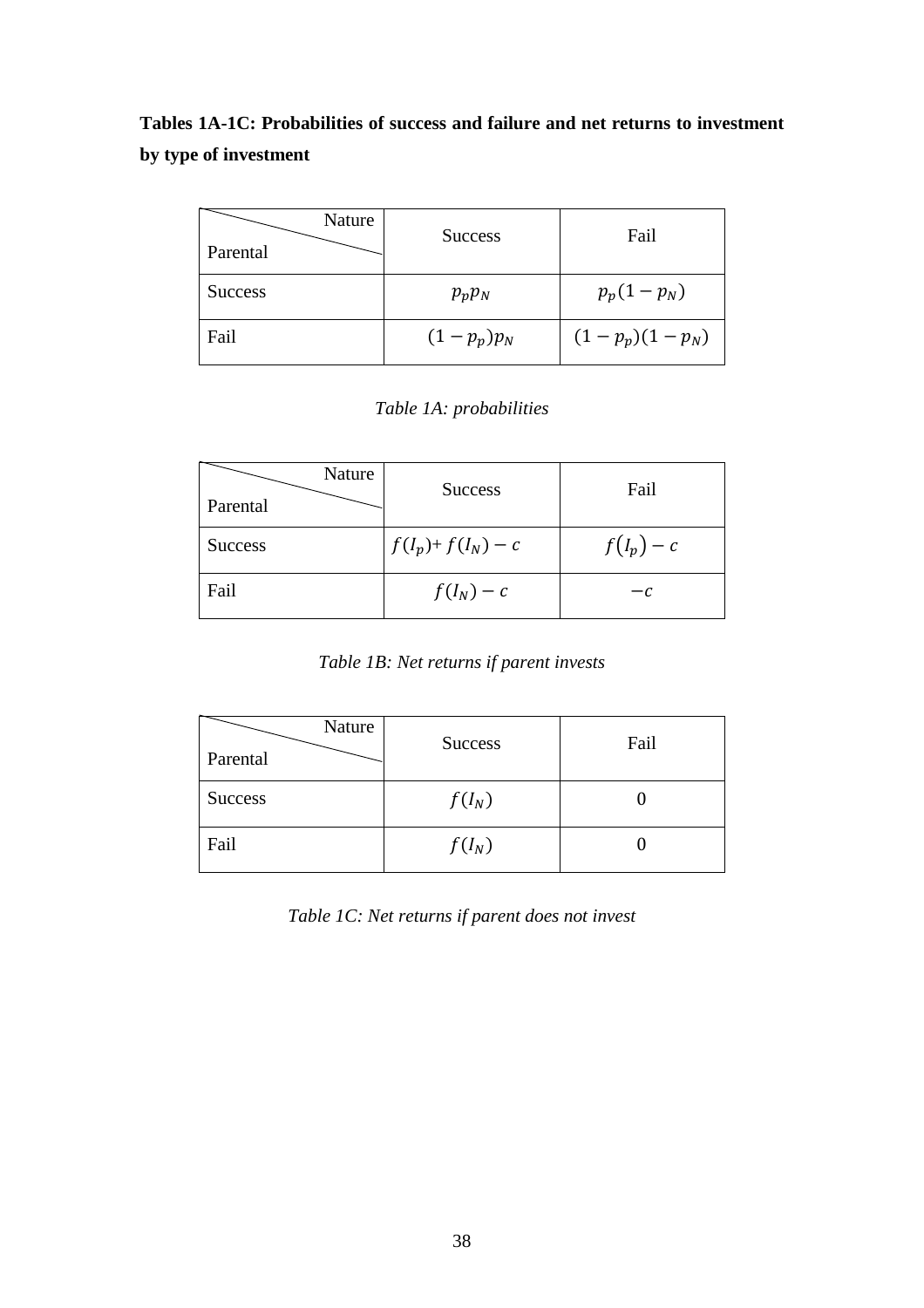**Figure 1: Maternal Beliefs and Locus of Control**

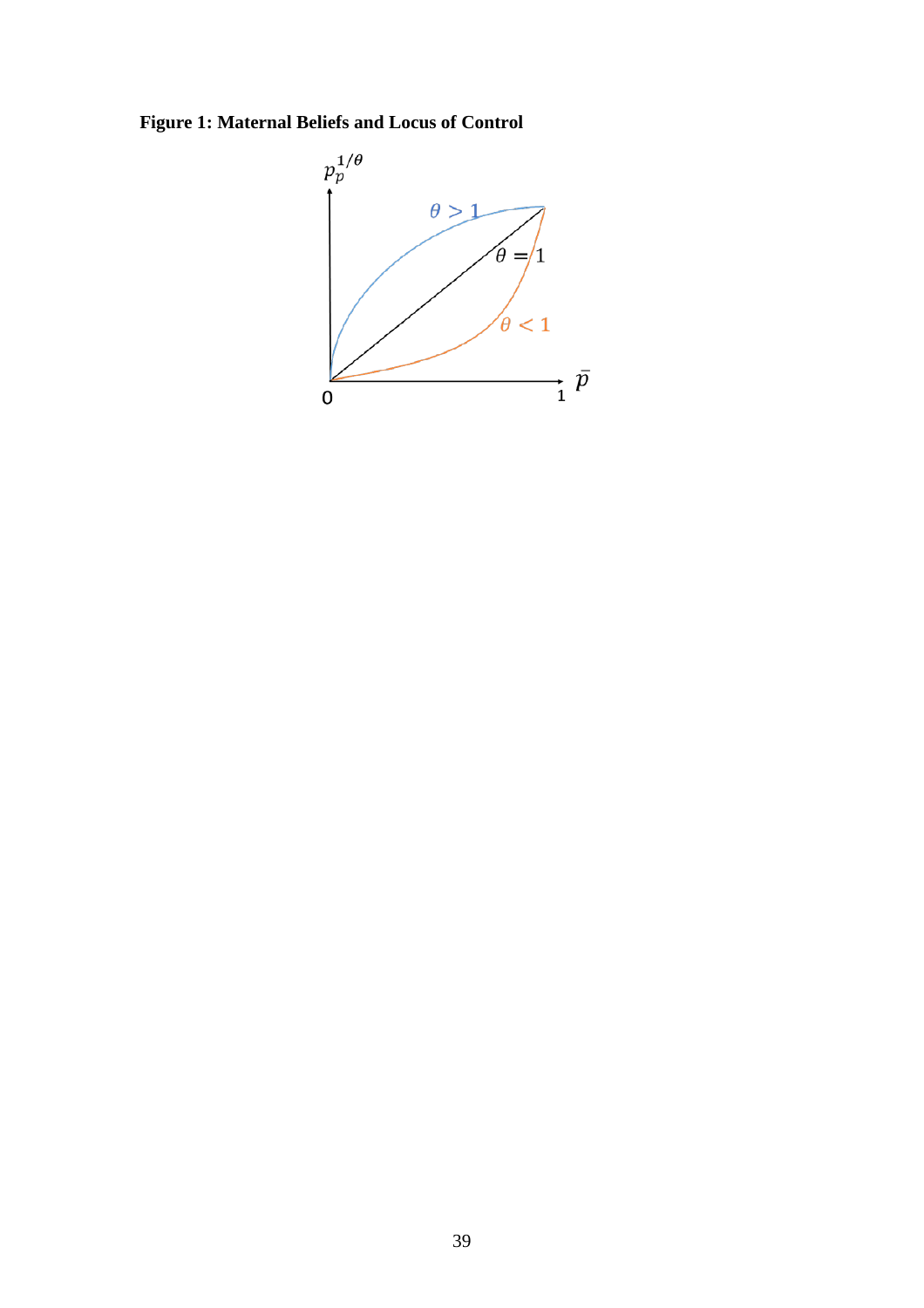| Panel A: Standardized<br>total | (1)              | (2)              | (3)              | (4)              |
|--------------------------------|------------------|------------------|------------------|------------------|
| GCSE score $(N=2,355)$         |                  |                  |                  |                  |
| Maternal LOC: Neutral          | $0.486***$       | $0.127***$       | $0.126***$       | $0.112***$       |
|                                | [0.053]          | [0.036]          | [0.036]          | [0.036]          |
| Maternal LOC: Internal         | $0.778***$       | $0.211***$       | $0.208***$       | $0.172***$       |
|                                | [0.055]          | [0.038]          | [0.038]          | [0.038]          |
| Child LOC: Neutral             |                  |                  | 0.034            | 0.032            |
|                                |                  |                  | [0.025]          | [0.025]          |
| Child LOC: Internal            |                  |                  | $0.067**$        | 0.05             |
|                                |                  |                  | [0.034]          | [0.034]          |
| Mother completed A-level       |                  |                  |                  | $0.127***$       |
|                                |                  |                  |                  | [0.021]          |
| Male child                     | $-0.208***$      | $-0.168***$      | $-0.170***$      | $-0.165***$      |
|                                | [0.031]          | [0.023]          | [0.023]          | [0.022]          |
| R-squared                      | 0.103            | 0.624            | 0.624            | 0.629            |
| Panel B: Standardized SMFQ-    |                  |                  |                  |                  |
|                                | (5)              | (6)              | (7)              | (8)              |
| $198(N=1,566)$                 |                  |                  |                  |                  |
| Maternal LOC: Neutral          | $0.202**$        | $0.176**$        | $0.169*$         | $0.160*$         |
|                                | [0.097]          | [0.087]          | [0.088]          | [0.089]          |
| Maternal LOC: Internal         | $0.213**$        | $0.167*$         | $0.158*$         | 0.142            |
|                                |                  |                  |                  |                  |
|                                | [0.098]          | [0.090]          | [0.091]<br>0.023 | [0.093]<br>0.022 |
| Child LOC: Neutral             |                  |                  |                  |                  |
|                                |                  |                  | [0.056]          | [0.056]          |
| Child LOC: Internal            |                  |                  | 0.075            | 0.07             |
|                                |                  |                  | [0.068]          | [0.068]          |
| Mother completed A-level       |                  |                  |                  | 0.046            |
|                                | $0.407***$       | $0.251***$       | $0.249***$       | [0.048]          |
| Male child                     |                  |                  |                  | $0.250***$       |
| R-squared                      | [0.045]<br>0.052 | [0.045]<br>0.209 | [0.045]<br>0.209 | [0.045]<br>0.210 |
| Characteristics at birth       | $\boldsymbol{N}$ | Y                | Y                | Y                |
| Life events b/w ages 9 and 11  | $\boldsymbol{N}$ | Y                | Y                | Y                |

### **Table 2A: Maternal locus of control and child's educational attainment and emotional wellbeing at aged 16**

Note: \*<10%; \*\*<5%; \*\*\*<1%. Panel A's dependent variable is standardized GCSE average total score measured at age 16, while Panel B's dependent variable is standardized mother-assessed SMFQ score measured at age 16. Robust standard errors are in parentheses. Each regression controls for gender, school age cohort at GCSE level. Characteristics at birth include birth weight, weeks of gestation, head circumference at birth, crown-heel length, number of siblings age 0 to 15 years old, number of siblings aged 16 to 18, mother's age at birth. Prior attainments are Key Stage 2 at age 10 (Math, English, Science), IQ at age 9, MacArthur scores at age 3. Life events are dummies for each event occurred to the cohort member (or her family) during age 9 and 11 namely: parent death, sibling death, relatives death, family illness, parents' relationship, mother's pregnancy, family income situation, family employment situation, financial difficulties, housing situations. Mother's LOC is measured at week 12 of gestation. The cohort member's LOC is measure at age 9. Neutral LOC consists of those with the measure falls within the middle quartiles. Internal LOC consists of those with the measure is at 1st quartile or under.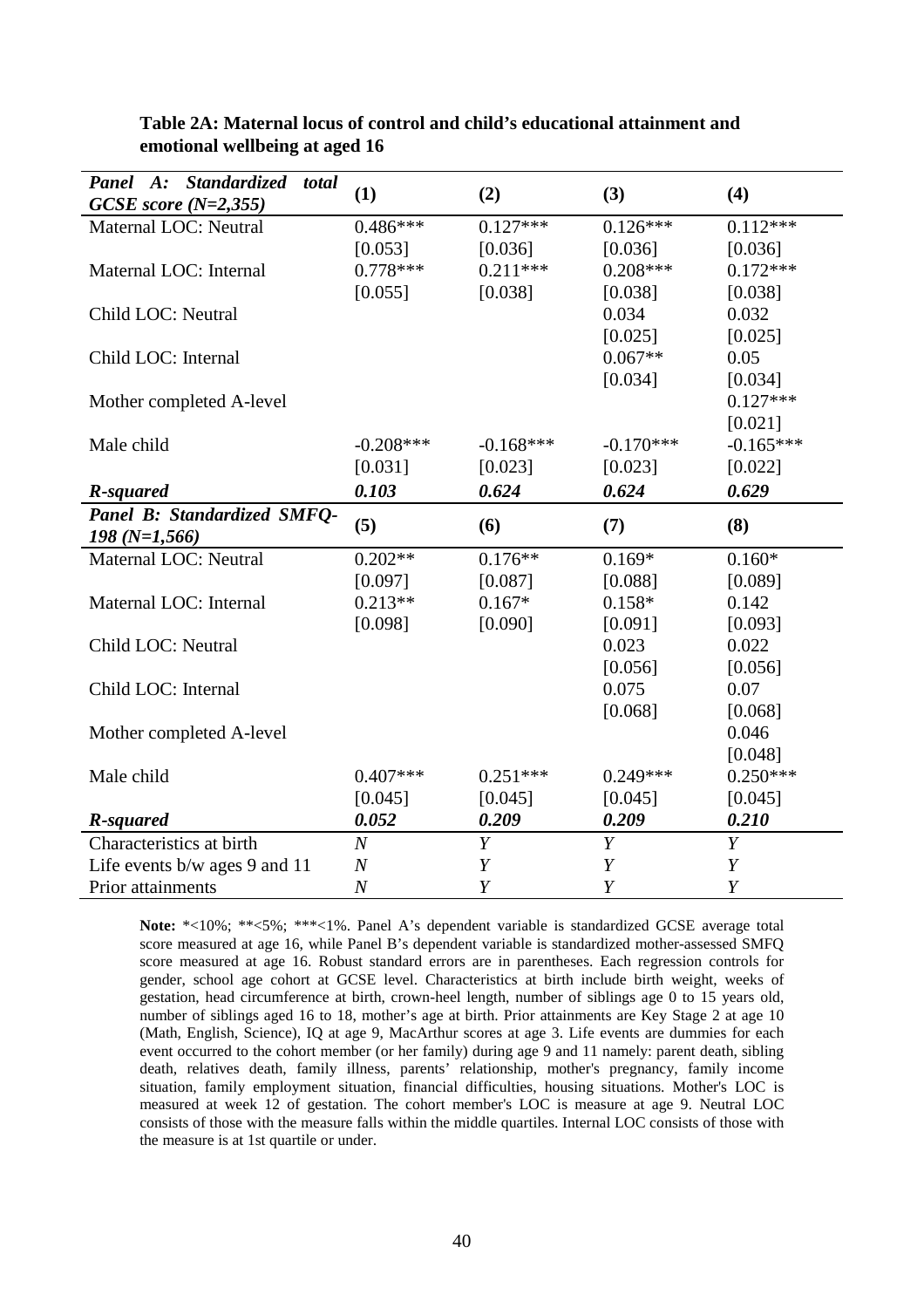|                          |             | <b>MacArthur Receptive Score</b><br>(MRS) |             |             | <b>MacArthur Expressive Score</b><br>(MES) |             |             | <b>EAS Temperament Score</b><br>(EASTS) |             |
|--------------------------|-------------|-------------------------------------------|-------------|-------------|--------------------------------------------|-------------|-------------|-----------------------------------------|-------------|
|                          | Age 1       | $Age\,2$                                  | Age $3$     | Age 1       | $Age\,2$                                   | $Age\,3$    | Age 1       | Age 4                                   | Age $5$     |
| Maternal Neutral LOC     | $0.143***$  | $0.131***$                                | $0.108**$   | $0.103**$   | $-0.016$                                   | $0.101**$   | 0.063       | 0.043                                   | 0.062       |
|                          | [0.032]     | [0.044]                                   | [0.044]     | [0.042]     | [0.041]                                    | [0.044]     | [0.049]     | [0.048]                                 | [0.050]     |
| Maternal Internal LOC    | $0.188***$  | $0.149***$                                | $0.119**$   | $0.083*$    | $-0.088**$                                 | $0.090*$    | 0.080       | $0.091*$                                | $0.090*$    |
|                          | [0.034]     | [0.049]                                   | [0.048]     | [0.046]     | [0.045]                                    | [0.048]     | [0.053]     | [0.052]                                 | [0.054]     |
| Mother completed A-level | 0.017       | $0.154***$                                | $0.105***$  | $0.110***$  | 0.006                                      | $0.083***$  | $0.086***$  | $0.137***$                              | $0.113***$  |
|                          | [0.019]     | [0.029]                                   | [0.027]     | [0.029]     | [0.027]                                    | [0.027]     | [0.031]     | [0.030]                                 | [0.030]     |
| Male child               | $-0.142***$ | $-0.336***$                               | $-0.235***$ | $-0.476***$ | $-0.267***$                                | $-0.268***$ | $-0.203***$ | $-0.138***$                             | $-0.153***$ |
|                          | [0.018]     | [0.028]                                   | [0.024]     | [0.028]     | [0.026]                                    | [0.025]     | [0.029]     | [0.029]                                 | [0.029]     |
| Observations             | 4,940       | 4,940                                     | 4,940       | 4,940       | 4,940                                      | 4,940       | 3,892       | 3,892                                   | 3,892       |
| R-squared                | 0.059       | 0.064                                     | 0.045       | 0.075       | 0.046                                      | 0.050       | 0.030       | 0.044                                   | 0.052       |

**Table 2B: Maternal locus of control and early child outcomes at aged 1-3**

Note: \*<10%; \*\*<5%; \*\*\*<1%. Dependent variables are standardized Receptive MacArthur score (at aged 1, 2 and 3), standardized Expressive MacArthur score (at aged 1, 2 and 3), and standardized EAS Temperament score (at aged 3, 4 and 5), respectively. Robust standard errors are in parentheses. Each regression controls for gender, characteristics at birth and prior life events (see Table 2A's note).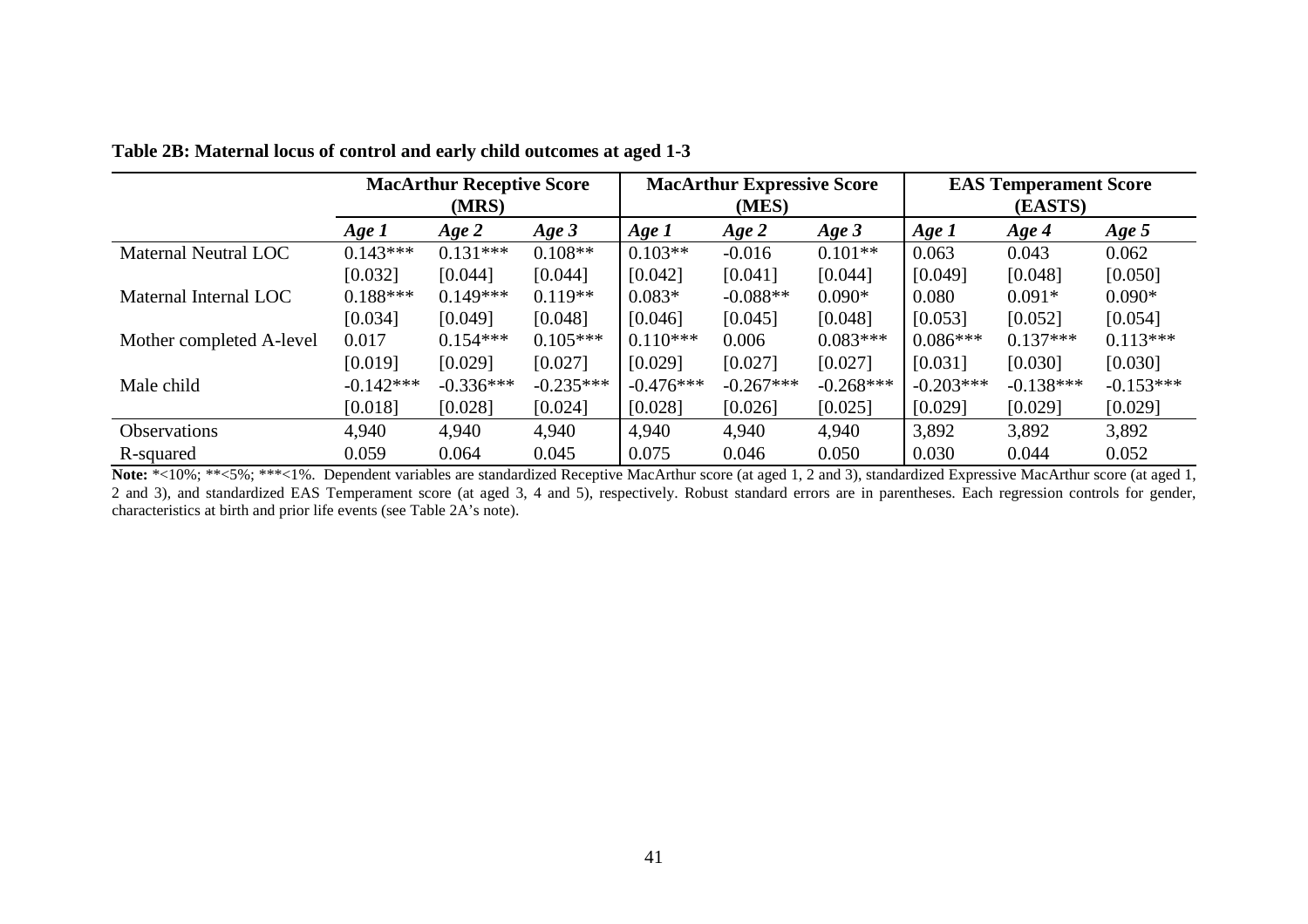|                          | <b>Babies need</b><br>stimulation<br>to develop | <b>Babies</b><br>should not<br>be<br>disturbed<br>much | <b>Parents</b><br>should<br>adapt life<br>for baby | <b>Baby</b><br>should fit<br>into<br>parents<br>routine | <b>Babies</b><br>developm<br>ent should<br>be natural | Important<br>to talk to<br>babies of<br>all ages |
|--------------------------|-------------------------------------------------|--------------------------------------------------------|----------------------------------------------------|---------------------------------------------------------|-------------------------------------------------------|--------------------------------------------------|
| Maternal Neutral LOC     | $0.129***$                                      | $-0.03$                                                | $0.187***$                                         | $-0.146**$                                              | $-0.197***$                                           | $0.015**$                                        |
|                          | [0.028]                                         | [0.058]                                                | [0.058]                                            | [0.058]                                                 | [0.058]                                               | [0.007]                                          |
| Maternal Internal LOC    | $0.180***$                                      | $-0.077$                                               | $0.345***$                                         | $-0.200***$                                             | $-0.286***$                                           | $0.015*$                                         |
|                          | [0.029]                                         | [0.063]                                                | [0.063]                                            | [0.063]                                                 | [0.063]                                               | [0.008]                                          |
| Mother completed A-level | $0.043***$                                      | $0.080**$                                              | $0.195***$                                         | $-0.124***$                                             | $-0.005$                                              | 0.001                                            |
|                          | [0.014]                                         | [0.037]                                                | [0.038]                                            | [0.037]                                                 | [0.038]                                               | [0.005]                                          |
| Male child               | $-0.012$                                        | $-0.026$                                               | $0.062*$                                           | $-0.034$                                                | 0.029                                                 | $-0.001$                                         |
|                          | [0.015]                                         | [0.037]                                                | [0.037]                                            | [0.036]                                                 | [0.037]                                               | [0.004]                                          |
| <b>Observations</b>      | 4,016                                           | 3,991                                                  | 4,011                                              | 3,990                                                   | 3,928                                                 | 4,044                                            |
| R-squared                | 0.045                                           | 0.006                                                  | 0.041                                              | 0.02                                                    | 0.027                                                 | 0.014                                            |

### **Table 3A: Mother's attitudes towards parenting (at 32 weeks in gestation)**

Note: \*<10%; \*\*<5%; \*\*\*<1%. Dependent variables are scores on mother's attitudes towards parenting, questioned at gestation week 32. Robust standard errors are in parentheses. Each regression controls for gender, characteristics at birth, background of mother's childhood (see Table 2A's note).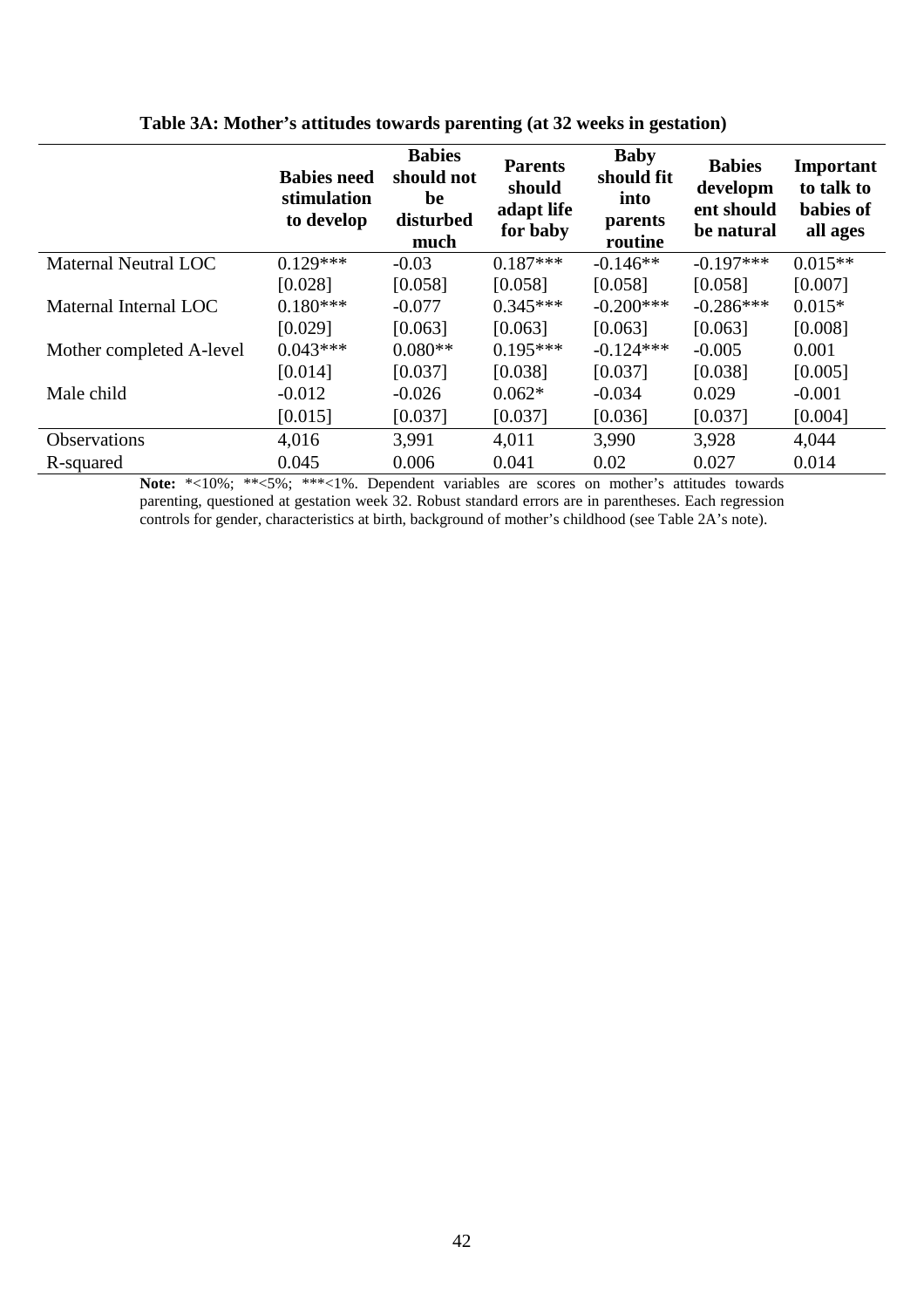|                          | <b>Babies</b><br>need<br>stimulati<br>to<br>on<br>develop | <b>Babies</b><br>should<br>be<br>not<br>disturbe<br>d much | <b>Parents</b><br>should<br>adapt life<br>to baby | <b>Babies</b><br>should fit<br>into<br>parents<br>routine | <b>Babies</b><br>developm<br>ent<br>should be<br>natural |
|--------------------------|-----------------------------------------------------------|------------------------------------------------------------|---------------------------------------------------|-----------------------------------------------------------|----------------------------------------------------------|
| Maternal Neutral LOC     | $0.145***$                                                | 0.017                                                      | $0.285***$                                        | $-0.125**$                                                | $-0.174***$                                              |
|                          | [0.030]                                                   | [0.060]                                                    | [0.063]                                           | [0.061]                                                   | [0.063]                                                  |
| Maternal Internal LOC    | $0.189***$                                                | 0.042                                                      | $0.449***$                                        | $-0.140**$                                                | $-0.216***$                                              |
|                          | [0.030]                                                   | [0.066]                                                    | [0.069]                                           | [0.066]                                                   | [0.069]                                                  |
| Mother completed A-level | 0.004                                                     | $-0.005$                                                   | $0.281***$                                        | $-0.111***$                                               | $0.069*$                                                 |
|                          | [0.012]                                                   | [0.038]                                                    | [0.041]                                           | [0.039]                                                   | [0.041]                                                  |
| Male child               | $-0.017$                                                  | $-0.029$                                                   | 0.000                                             | 0.035                                                     | $-0.008$                                                 |
|                          | [0.013]                                                   | [0.037]                                                    | [0.040]                                           | [0.038]                                                   | [0.040]                                                  |
| Observations             | 4,030                                                     | 4,009                                                      | 4,000                                             | 3,984                                                     | 3,947                                                    |
| R-squared                | 0.034                                                     | 0.008                                                      | 0.056                                             | 0.016                                                     | 0.016                                                    |

### **Table 3B: Mother's attitudes towards parenting (at 8 months)**

**Note:** \*<10%; \*\*<5%; \*\*\*<1%. Dependent variables are scores on mother's attitudes towards parenting, questioned at 8 months. Robust standard errors are in parentheses. Each regression controls for gender, characteristics at birth, background of mother's childhood (see Table 2A's note).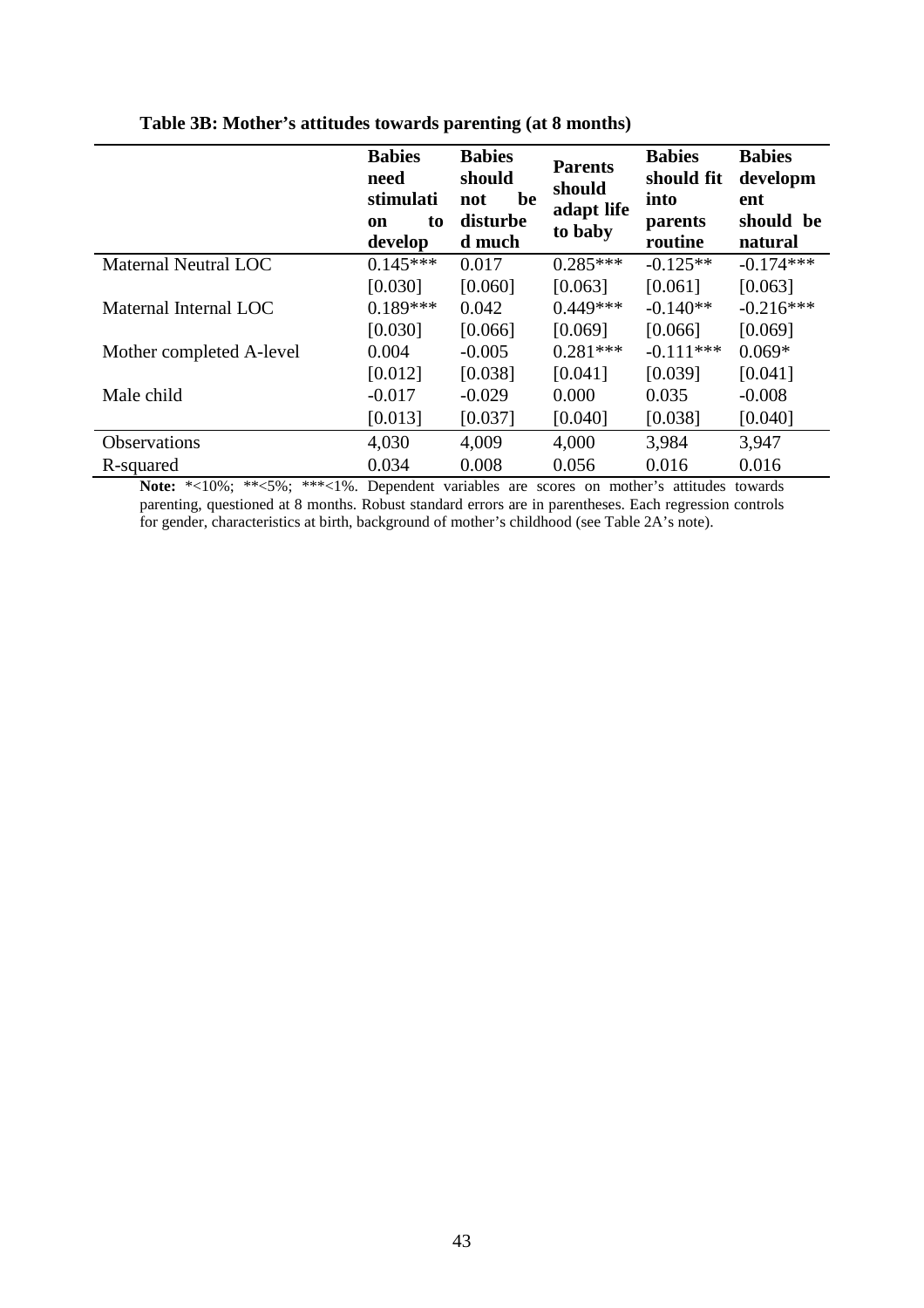|                          | <b>Likes</b> to<br>play with<br>child | <b>Pleasure in</b><br>child<br>development | <b>Active in</b><br>child<br>upbringing | <b>Babies</b><br>development<br>should be<br>natural |
|--------------------------|---------------------------------------|--------------------------------------------|-----------------------------------------|------------------------------------------------------|
| Maternal Neutral LOC     | 0.013                                 | 0.023                                      | $0.073**$                               | $-0.245$                                             |
|                          | [0.033]                               | [0.024]                                    | [0.035]                                 | [0.165]                                              |
| Maternal Internal LOC    | $-0.012$                              | 0.025                                      | $0.068*$                                | $-0.22$                                              |
|                          | [0.036]                               | [0.025]                                    | [0.037]                                 | [0.174]                                              |
| Paternal Neutral LOC     | $0.049*$                              | $0.049**$                                  | 0.002                                   | $-0.048$                                             |
|                          | [0.029]                               | [0.021]                                    | [0.030]                                 | [0.142]                                              |
| Paternal Internal LOC    | 0.025                                 | $0.038*$                                   | $-0.012$                                | 0.078                                                |
|                          | [0.033]                               | [0.023]                                    | [0.034]                                 | [0.157]                                              |
| Mother completed A-level | 0.013                                 | $-0.006$                                   | $0.040**$                               | 0.028                                                |
|                          | [0.020]                               | [0.011]                                    | [0.018]                                 | [0.089]                                              |
| Father completed A-level | 0.000                                 | $-0.003$                                   | 0.003                                   | 0.002                                                |
|                          | [0.020]                               | [0.012]                                    | [0.019]                                 | [0.089]                                              |
| Male child               | $-0.062***$                           | $-0.022*$                                  | $-0.033*$                               | $0.339***$                                           |
|                          | [0.018]                               | [0.011]                                    | [0.017]                                 | [0.084]                                              |
| Observations             | 2,696                                 | 2,696                                      | 2,696                                   | 2,696                                                |
| R-squared                | 0.055                                 | 0.049                                      | 0.044                                   | 0.053                                                |

**Table 3C: Father's attitudes towards parenting (at 8 months)**

**Note:** \*<10%; \*\*<5%; \*\*\*<1%. Dependent variables are scores on beliefs about parenting of father, questioned when the cohort child aged 8 months. Robust standard errors are in parentheses. Each regression controls for gender, characteristics at birth, and background of mother's childhood (see Table 2A's note).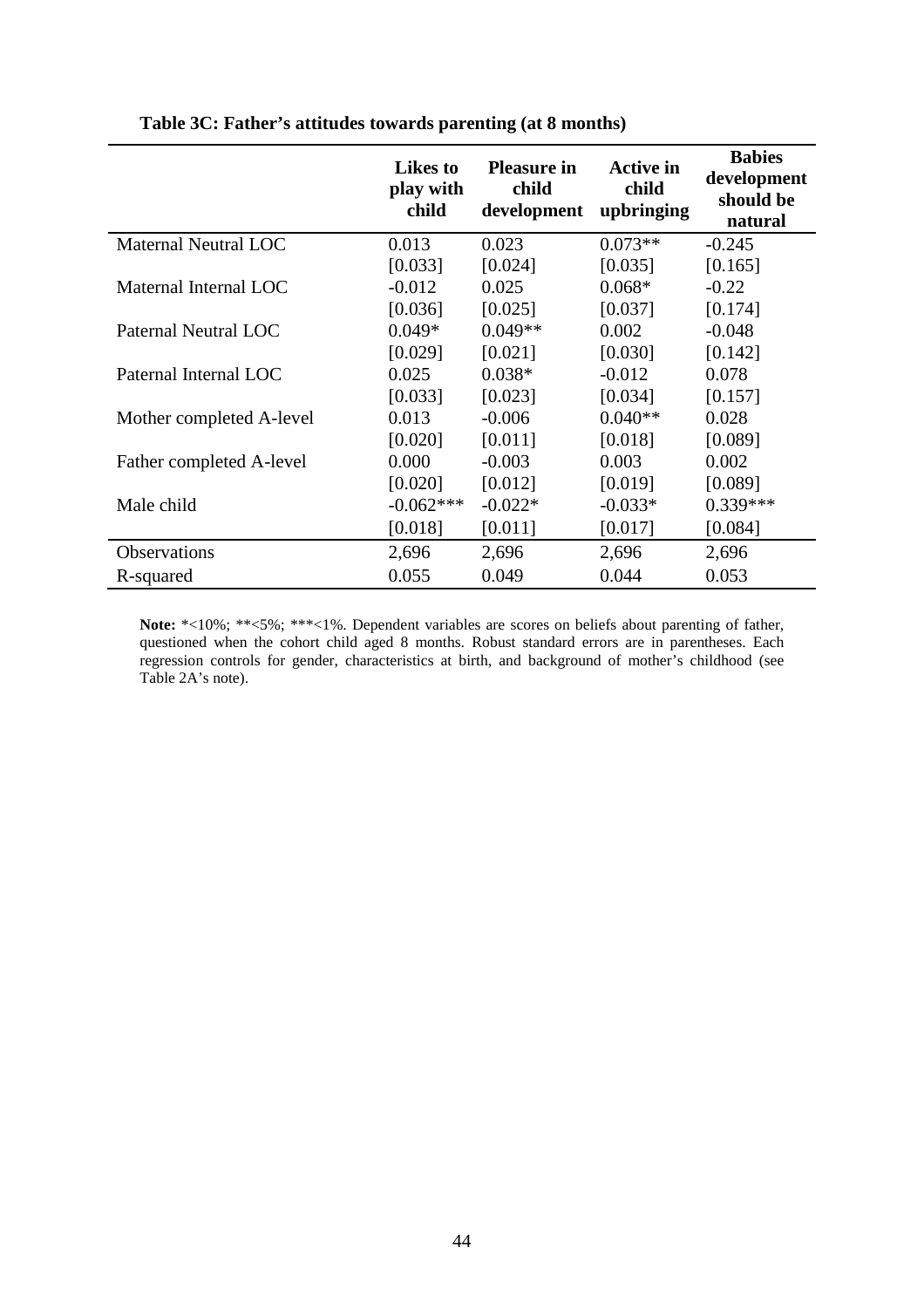|                          |            | Age 1      |             | Age 4       |             | Age 5       |
|--------------------------|------------|------------|-------------|-------------|-------------|-------------|
| Maternal Neutral LOC     | $0.154***$ | $0.144***$ | $0.215***$  | $0.205***$  | $0.202***$  | $0.192***$  |
|                          | [0.032]    | [0.032]    | [0.036]     | [0.036]     | [0.038]     | [0.038]     |
| Maternal Internal LOC    | $0.203***$ | $0.177***$ | $0.274***$  | $0.249***$  | $0.257***$  | $0.231***$  |
|                          | [0.037]    | [0.038]    | [0.040]     | [0.041]     | [0.043]     | [0.044]     |
| Mother completed A-level |            | $0.082***$ |             | $0.077***$  |             | $0.074***$  |
|                          |            | [0.024]    |             | [0.027]     |             | [0.028]     |
| Male child               | $-0.045*$  | $-0.042*$  | $-0.112***$ | $-0.109***$ | $-0.116***$ | $-0.113***$ |
|                          | [0.024]    | [0.024]    | [0.026]     | [0.026]     | [0.027]     | [0.027]     |
| <b>Observations</b>      | 7,092      | 7,092      | 6,254       | 6,254       | 5,696       | 5,696       |
| R-squared                | 0.064      | 0.066      | 0.046       | 0.047       | 0.036       | 0.038       |

**Table 4A: Mother's investment in stimulating activities at different ages**

Note: \*<10%; \*\*<5%; \*\*\*<1%. Dependent variables are indices measuring score at age 0-1 of parents' activities with the cohort member outdoors (developmental stimulating outside activities and shopping activities), parents' developmental stimulating activities, parents' caring activities, parents' playing activities. Robust standard errors are in parentheses. Each regression controls for gender, characteristics at birth, and background of mother's childhood (see Table 2A's note).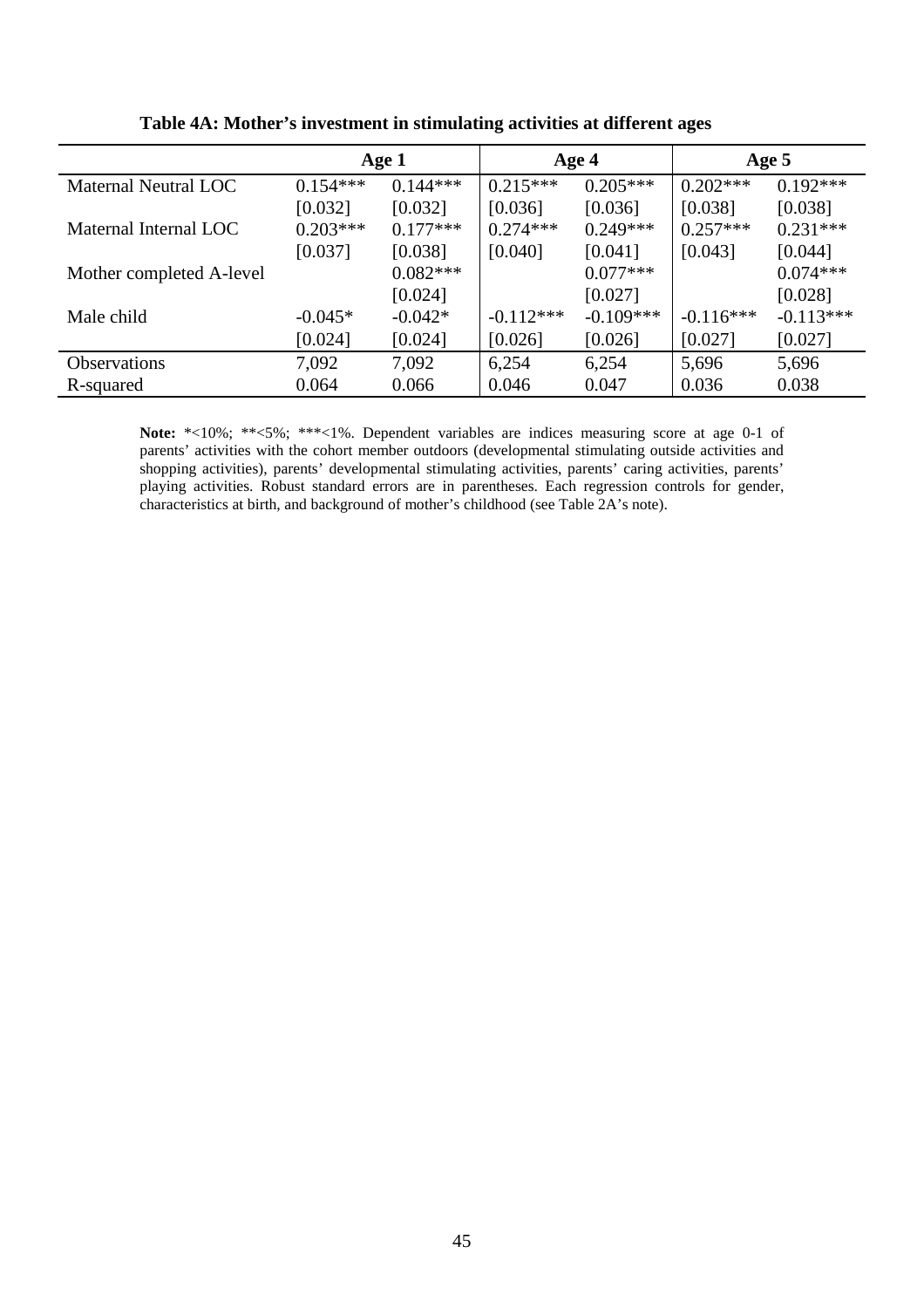| <b>VARIABLES</b>              | <b>Active</b><br>outside<br>Aged 3.5 | <b>Active</b><br>outside<br>Aged 5 | <b>Passive</b><br>outside<br><b>Aged 3.5</b> | <b>Passive</b><br>outside<br>Aged 5 | <b>Maternal</b><br>cognitive<br>stimulation<br><b>Aged 3.5</b> | <b>Maternal</b><br>cognitive<br>stimulation<br>Aged 5 | <b>Paternal</b><br>cognitive<br>stimulation<br><b>Aged 3.5</b> | <b>Paternal</b><br>cognitive<br>stimulation<br>Aged 5 |
|-------------------------------|--------------------------------------|------------------------------------|----------------------------------------------|-------------------------------------|----------------------------------------------------------------|-------------------------------------------------------|----------------------------------------------------------------|-------------------------------------------------------|
| Maternal Neutral LOC          | $0.056*$                             | $-0.010$                           | $-0.027$                                     | $-0.150***$                         | $0.101***$                                                     | 0.022                                                 | $0.063*$                                                       | $0.089**$                                             |
|                               | [0.033]                              | [0.035]                            | [0.034]                                      | [0.034]                             | [0.036]                                                        | [0.037]                                               | [0.036]                                                        | [0.037]                                               |
| Maternal Internal LOC         | $0.093**$                            | $-0.056$                           | $-0.080**$                                   | $-0.238***$                         | $0.139***$                                                     | 0.029                                                 | $0.123***$                                                     | $0.079**$                                             |
|                               | [0.038]                              | [0.038]                            | [0.038]                                      | [0.038]                             | [0.039]                                                        | [0.039]                                               | [0.039]                                                        | [0.040]                                               |
| Mother completed A-level      | $0.050**$                            | $-0.069***$                        | $-0.103***$                                  | $-0.067***$                         | 0.015                                                          | $0.040*$                                              | 0.005                                                          | $-0.021$                                              |
|                               | [0.024]                              | [0.025]                            | [0.024]                                      | [0.024]                             | [0.024]                                                        | [0.023]                                               | [0.023]                                                        | [0.023]                                               |
| Male child                    | 0.033                                | 0.006                              | $-0.046**$                                   | $-0.041*$                           | $-0.051**$                                                     | $-0.033$                                              | 0.011                                                          | $-0.084***$                                           |
|                               | [0.023]                              | [0.024]                            | [0.023]                                      | [0.023]                             | [0.023]                                                        | [0.023]                                               | [0.023]                                                        | [0.023]                                               |
| Previous activity at aged 1.5 | $0.530***$                           |                                    | $0.462***$                                   |                                     | $0.491***$                                                     |                                                       | $0.562***$                                                     |                                                       |
|                               | [0.012]                              |                                    | [0.014]                                      |                                     | [0.014]                                                        |                                                       | [0.012]                                                        |                                                       |
| Previous activity at aged 3.5 |                                      | $0.513***$                         |                                              | $0.513***$                          |                                                                | $0.550***$                                            |                                                                | $0.590***$                                            |
|                               |                                      | [0.013]                            |                                              | [0.013]                             |                                                                | [0.013]                                               |                                                                | [0.012]                                               |
| Observations                  | 6,046                                | 5,673                              | 6,024                                        | 5,637                               | 6,045                                                          | 5,672                                                 | 5,595                                                          | 5,195                                                 |
| R-squared                     | 0.288                                | 0.279                              | 0.244                                        | 0.304                               | 0.258                                                          | 0.316                                                 | 0.33                                                           | 0.362                                                 |

**Table 4B: Lagged-dependent parental time investment regressions with maternal LOC**

**Note:** \*<10%; \*\*<5%; \*\*\*<1%. Also see Table 2A's notes.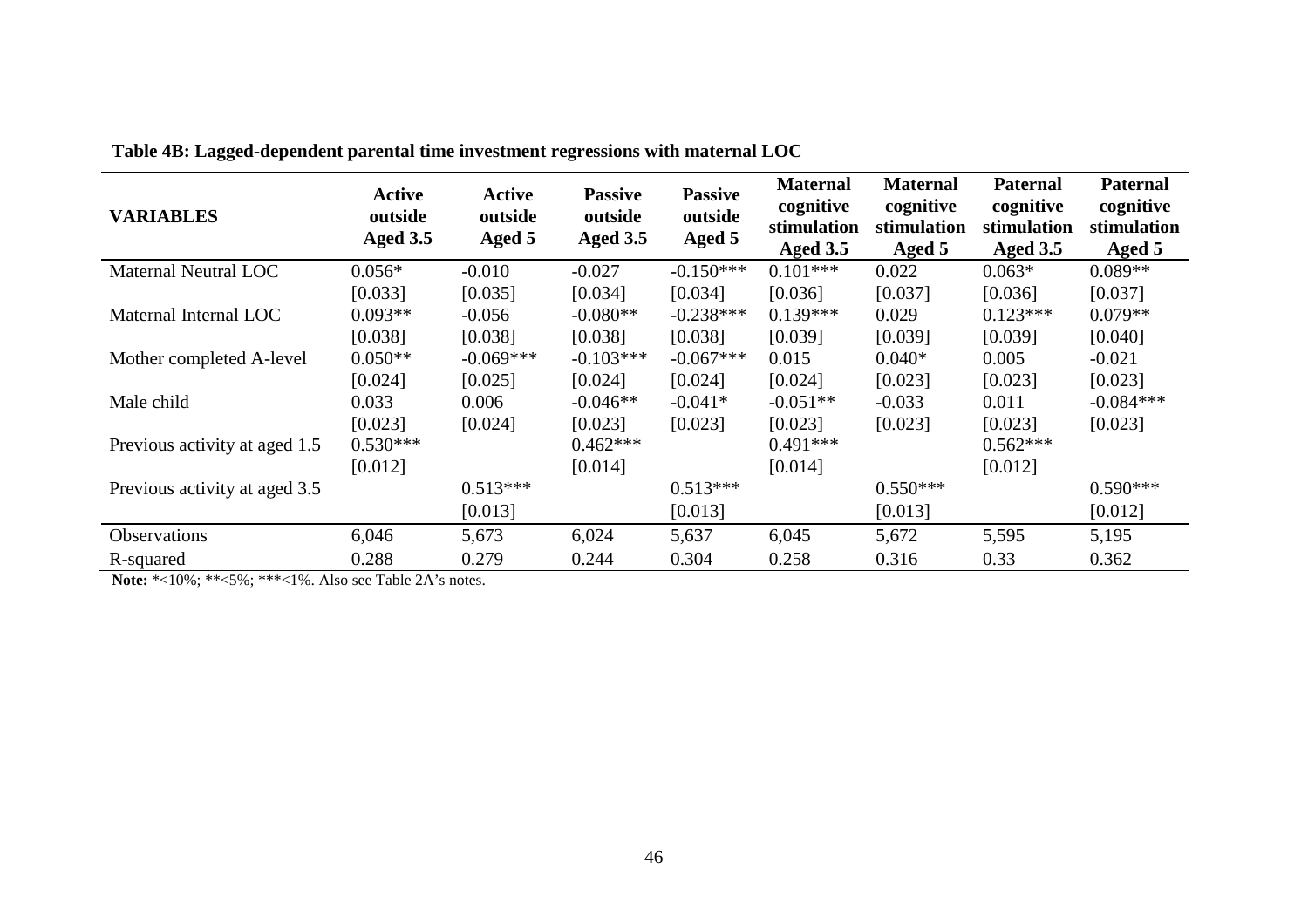|                                |                | <b>FD</b>   |             |                | <b>DD</b>   |             |              | <b>DDD</b>   |                |
|--------------------------------|----------------|-------------|-------------|----------------|-------------|-------------|--------------|--------------|----------------|
|                                | <b>Age 1-2</b> | Age 2-3     | Age $1-3$   | <b>Age 1-2</b> | Age 2-3     | Age $1-3$   | Age $1-2$    | Age 2-3      | <b>Age 1-3</b> |
| Maternal cognitive stimulation | $0.0353***$    | 0.0198      | 0.0161      | $0.144***$     | $0.159***$  | $0.101***$  | $0.147***$   | $0.159***$   | $0.104***$     |
|                                | [0.0121]       | [0.013]     | [0.0111]    | [0.009]        | [0.0112]    | [0.0097]    | [0.0094]     | [0.0112]     | [0.0097]       |
| Maternal basic care            |                | $-0.0236**$ |             |                | $-0.0151*$  |             |              | $-0.0157**$  |                |
|                                |                | [0.0114]    |             |                | [0.0079]    |             |              | [0.0079]     |                |
| Maternal play with the child   | 0.0073         | $-0.0226*$  | $-0.0127$   | 0.0138         | $-0.0269**$ | $-0.0033$   | 0.0118       | $-0.0268**$  | $-0.0056$      |
|                                | [0.0123]       | [0.0129]    | [0.0129]    | [0.0092]       | [0.0108]    | [0.0099]    | [0.0092]     | [0.0108]     | [0.0099]       |
| Paternal cognitive stimulation | 0.0063         | $0.0402***$ | 0.0112      | $0.0371***$    | $0.0893***$ | $0.0211**$  | $0.0338***$  | $0.0866$ *** | $0.0185*$      |
|                                | [0.0123]       | [0.0126]    | [0.0119]    | [0.0102]       | [0.0114]    | [0.0100]    | [0.0102]     | [0.0114]     | [0.0101]       |
| Paternal basic care            | $0.0196*$      | $-0.0087$   | $-0.0078$   | 0.00217        | $-0.0128$   | 0.00093     | 0.00115      | $-0.0166*$   | 0.00043        |
|                                | [0.011]        | [0.0118]    | [0.0108]    | [0.0085]       | [0.0093]    | [0.0087]    | [0.0085]     | [0.0093]     | [0.0088]       |
| Paternal play with the child   | 0.0011         | $-0.0076$   | $-0.0147$   | $0.0367***$    | $-0.0156$   | 0.0109      | $0.0420***$  | $-0.0116$    | 0.0156         |
|                                | [0.0123]       | [0.0137]    | [0.0126]    | [0.0101]       | [0.0114]    | [0.0102]    | [0.0101]     | [0.0114]     | [0.0103]       |
| Passive outside                | $-0.0081$      | 0.00358     | 0.004       | $-0.0241***$   | $-0.0057$   | $-0.0180**$ | $-0.0251***$ | $-0.0018$    | $-0.0196**$    |
|                                | [0.011]        | [0.0118]    | [0.0114]    | [0.0078]       | [0.0084]    | [0.0081]    | [0.0078]     | [0.0085]     | [0.0083]       |
| Active outside                 | 0.0176         | $0.0315***$ | $0.0317***$ | $0.0563***$    | $0.0769***$ | $0.0428***$ | $0.0554***$  | $0.0727***$  | $0.0432***$    |
|                                | [0.012]        | [0.0119]    | [0.0111]    | [0.008]        | [0.0091]    | [0.0085]    | [0.0082]     | [0.0091]     | [0.0085]       |
| FD observations                | 7,741          | 6,817       | 6,901       |                |             |             |              |              |                |
| DD and DDD observations        |                |             |             | 15,441         | 14,065      | 14,642      | 15,441       | 14,065       | 14,642         |
| R-squared                      | 0.003          | 0.005       | 0.004       | 0.076          | 0.077       | 0.047       | 0.075        | 0.079        | 0.045          |

**Table 5A: Using maternal LOC to estimate the returns to different parental investment on MacArthur: Receptive scores**

Note: \*<10%; \*\*<5%; \*\*\*<1%. For FD, the regressions are controlled for maternal alcohol behaviour (unit drinks), maternal cigarette intake, maternal physical health (selfassessed), hours of child care by family members in a week, childcare by commercial premises in a week, maternal mental health (CCEI: anxiety and depression subscales). For DD, control variables are of FD with year dummies and LOC dummies. For DDD, control variables are of DD with Year\*LOC dummies, Year\*EDU dummies, EDU\*LOC dummies (the double-interaction terms from the three sources of variation).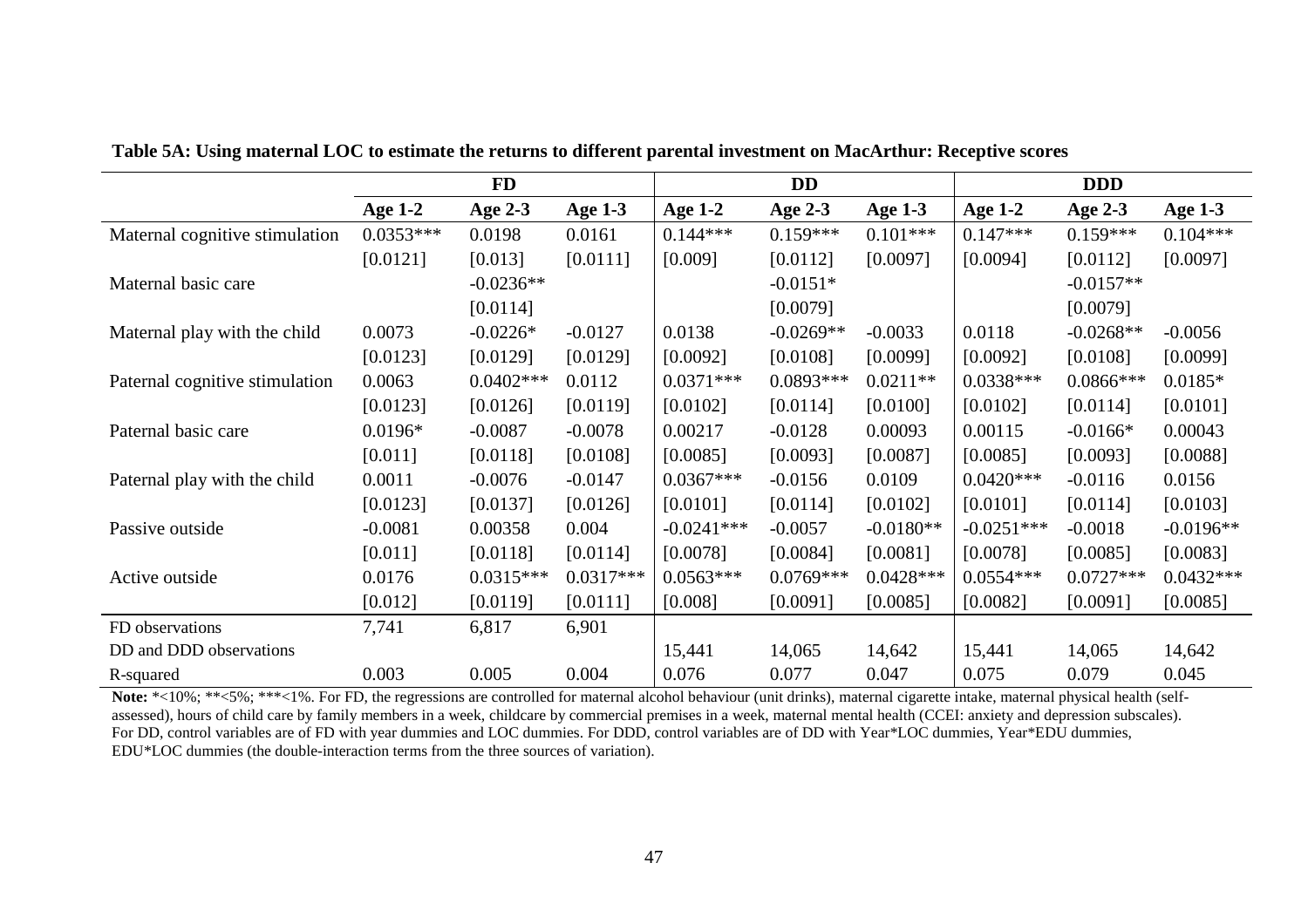|                                |                | <b>FD</b>   |              |                | <b>DD</b>    |             |                | <b>DDD</b>   |             |
|--------------------------------|----------------|-------------|--------------|----------------|--------------|-------------|----------------|--------------|-------------|
|                                | <b>Age 1-2</b> | Age 2-3     | Age $1-3$    | <b>Age 1-2</b> | Age 2-3      | Age 1-3     | <b>Age 1-2</b> | Age 2-3      | Age 1-3     |
| Maternal cognitive stimulation | $0.0472***$    | 0.0211      | $0.0340***$  | $0.165***$     | $0.146***$   | $0.134***$  | $0.165***$     | $0.146***$   | $0.132***$  |
|                                | [0.0118]       | [0.0131]    | [0.0123]     | [0.0091]       | [0.0106]     | [0.0097]    | [0.009]        | [0.0105]     | [0.0097]    |
| Maternal basic care            |                | $-0.0088$   |              |                | $-0.0049$    |             |                | $-0.0057$    |             |
|                                |                | [0.0122]    |              |                | [0.0083]     |             |                | [0.0084]     |             |
| Maternal play with the child   | 0.00914        | $-0.0144$   | $-0.0332***$ | 0.0035         | $-0.0318***$ | $-0.0189**$ | 0.0031         | $-0.0317***$ | $-0.0183**$ |
|                                | [0.0112]       | [0.0132]    | [0.0127]     | [0.008]        | [0.0103]     | [0.0086]    | [0.008]        | [0.0103]     | [0.0086]    |
| Paternal cognitive stimulation | $0.0224*$      | $0.0353***$ | 0.0169       | $0.0926***$    | $0.102***$   | $0.0745***$ | $0.0905***$    | $0.0995***$  | $0.0729***$ |
|                                | [0.0130]       | [0.0136]    | [0.0137]     | [0.0108]       | [0.0119]     | [0.0110]    | [0.0109]       | [0.0119]     | [0.011]     |
| Paternal basic care            | $0.0297***$    | $-0.0071$   | 0.0131       | $-0.0011$      | $-0.0043$    | $-0.00761$  | $-0.0036$      | $-0.0075$    | $-0.0108$   |
|                                | [0.0115]       | [0.0127]    | [0.0121]     | [0.0086]       | [0.0097]     | [0.009]     | [0.0086]       | [0.0097]     | [0.009]     |
| Paternal play with the child   | $-0.0055$      | $-0.0028$   | $-0.023$     | 0.0154         | $-0.0074$    | $-0.0069$   | $0.0170*$      | $-0.0038$    | $-0.0043$   |
|                                | [0.0123]       | [0.0139]    | [0.0141]     | [0.0099]       | [0.0115]     | [0.0102]    | [0.0099]       | [0.0116]     | [0.0102]    |
| Passive outside                | $-0.0201*$     | $-0.0003$   | $-0.008$     | 0.00839        | 0.003        | $0.0154*$   | 0.0122         | 0.00684      | $0.0193**$  |
|                                | [0.0116]       | [0.0116]    | [0.0123]     | [0.0082]       | [0.0086]     | [0.0086]    | [0.0082]       | [0.0087]     | [0.0086]    |
| Active outside                 | $-0.00125$     | 0.0129      | $0.0198*$    | $0.0315***$    | $0.0581***$  | $0.0347***$ | $0.0272***$    | $0.0541***$  | $0.0319***$ |
|                                | [0.0120]       | [0.0123]    | [0.0118]     | [0.0083]       | [0.0093]     | [0.0088]    | [0.0084]       | [0.0094]     | [0.0088]    |
| Observations                   | 7,741          | 6,817       | 6,901        |                |              |             |                |              |             |
|                                |                |             |              | 15,441         | 14,065       | 14,642      | 15,441         | 14,065       | 14,642      |
| R-squared                      | 0.006          | 0.002       | 0.006        | 0.088          | 0.081        | 0.054       | 0.089          | 0.082        | 0.056       |

**Table 5B: Using maternal LOC to estimate the returns to different parental investment on MacArthur: Expressive scores**

**Note:** \*<10%; \*\*<5%; \*\*\*<1%. See also Table 5A's notes.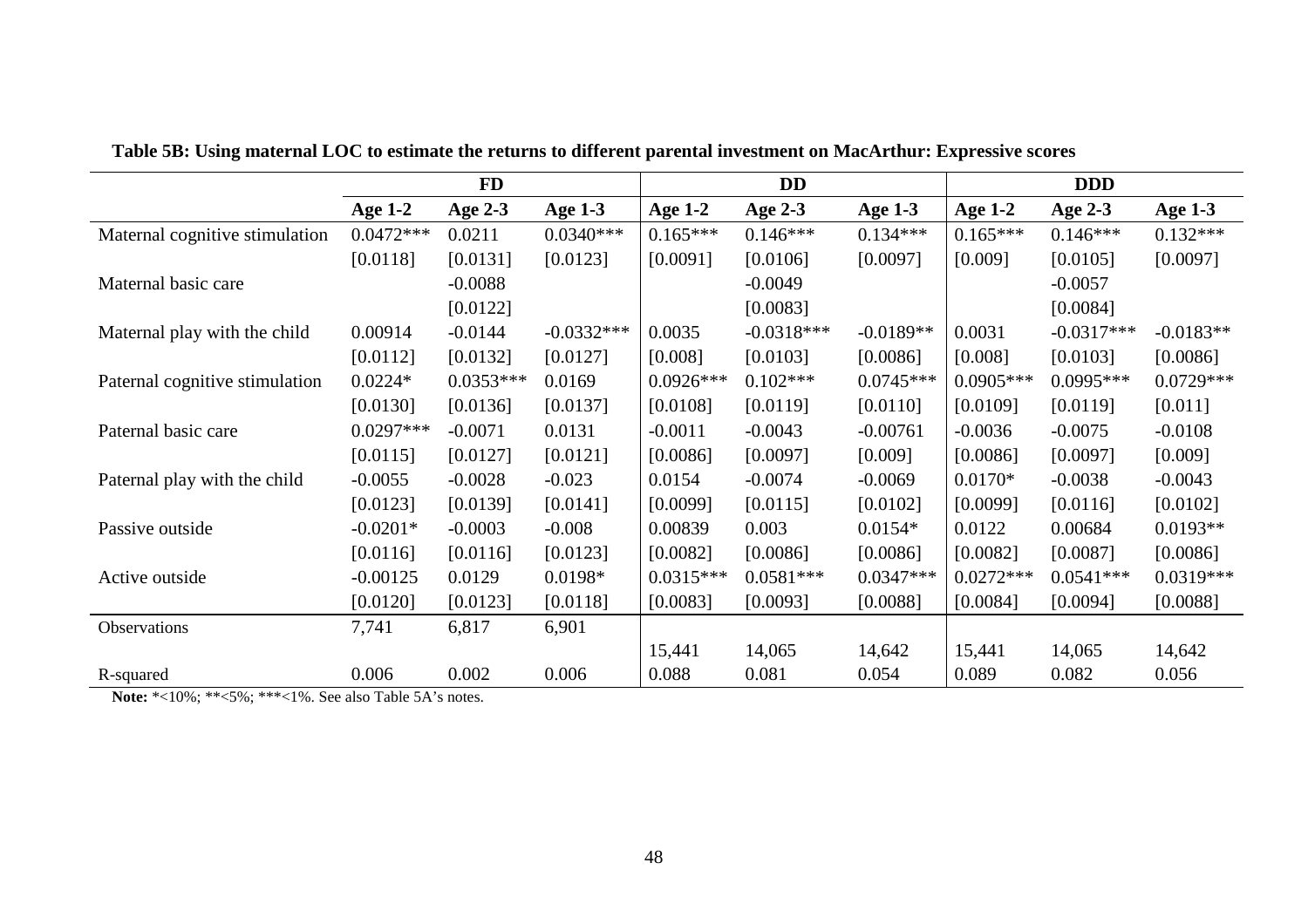|                                                                        | 38 Months |           | 57 Months |           | 69 Months |           |
|------------------------------------------------------------------------|-----------|-----------|-----------|-----------|-----------|-----------|
|                                                                        | Factor 1  | Factor 2  | Factor 1  | Factor 2  | Factor 1  | Factor 2  |
| Frequency of child cries easily                                        | $-0.0785$ | 0.7470    | $-0.0085$ | 0.7570    | $-0.0284$ | 0.7264    |
| Frequency of child is somewhat emotional                               | 0.0564    | 0.7213    | 0.0404    | 0.7159    | 0.0594    | 0.7304    |
| Frequency of child fusses and cries                                    | 0.0135    | 0.7785    | $-0.0124$ | 0.7508    | $-0.0140$ | 0.7439    |
| Frequency of child gets upset easily                                   | $-0.0481$ | 0.8134    | $-0.0462$ | 0.8156    | $-0.0388$ | 0.8151    |
| Frequency of child reacts intensely when upset                         | 0.1034    | 0.5586    | 0.0409    | 0.5922    | 0.0306    | 0.5791    |
| Frequency of child is always on the go                                 | 0.5865    | 0.1079    | 0.5930    | 0.0827    | 0.6081    | 0.0976    |
| Frequency of child is off and running as soon as wakes up              | 0.5151    | 0.0880    | 0.5431    | 0.0563    | 0.5574    | 0.0808    |
| Frequency of child is very energetic                                   | 0.6421    | 0.0893    | 0.6489    | 0.0187    | 0.6769    | 0.0469    |
| Frequency of child prefers quiet inactive games to active<br>games     | $-0.4161$ | 0.0835    | $-0.4675$ | 0.0364    | $-0.4613$ | 0.0373    |
| Frequency of child likes to be with people                             | 0.6193    | 0.0279    | 0.5957    | 0.0716    | 0.5871    | 0.0218    |
| Frequency of child prefers playing with others rather than<br>alone    | 0.4793    | 0.1577    | 0.4344    | 0.1734    | 0.4205    | 0.1198    |
| Frequency of child finds people more stimulating than<br>anything else | 0.5705    | 0.1546    | 0.5449    | 0.1483    | 0.5458    | 0.1428    |
| Frequency of child is something of a loner                             | $-0.5022$ | 0.1293    | $-0.5358$ | 0.1171    | $-0.5324$ | 0.1457    |
| Frequency of child tends to be shy                                     | $-0.5534$ | 0.1642    | $-0.5153$ | 0.1095    | $-0.4921$ | 0.0952    |
| Frequency of child makes friends easily                                | 0.6650    | $-0.0870$ | 0.6105    | $-0.0892$ | 0.5756    | $-0.1320$ |
| Frequency of child is very sociable                                    | 0.7749    | $-0.0608$ | 0.7247    | $-0.0736$ | 0.7136    | $-0.0854$ |
| Frequency of child takes a long time to warm to strangers              | $-0.4907$ | 0.1765    | $-0.5204$ | 0.0871    | $-0.4917$ | 0.0752    |
| Frequency of child is very friendly with strangers                     | 0.5376    | $-0.0006$ | 0.4735    | 0.0380    | 0.4581    | 0.0600    |

## **Appendix A: Rotated Factor Loadings EAS Temperament Questionnaire**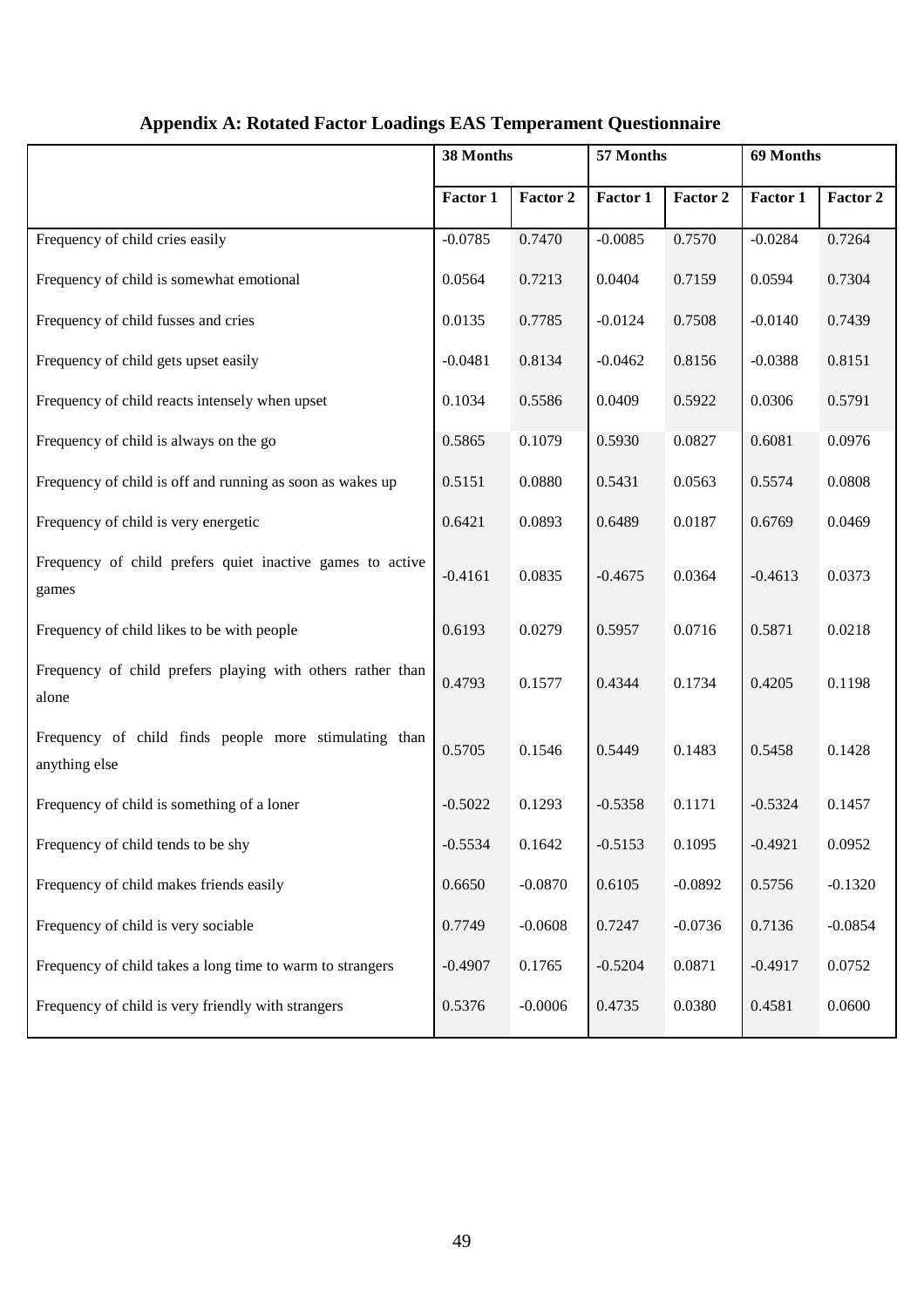### **Appendix B: Adult Nowicki and Strickland Internal-External scale of Locus of Control at 12 weeks gestation.**

- 1. Did getting good marks at school mean a great deal to you?
- 2. Are you often blamed for things that just aren't your fault?
- 3. Do you feel that most of the time it doesn't pay to try hard because things never turn out right anyway?
- 4. Do you feel that if things start out well in the morning that it's going to be a good day no matter what you do?
- 5. Do you believe that whether or not people like you depends on how you act?
- 6. Do you believe that when good things are going to happen they are just going to happen no matter what you try to do to stop them?
- 7. Do you believe that when bad things are going to happen they are just going to happen no matter what you try to do to stop them?
- 8. Do you feel that when someone doesn't like you there's little you can do about it?
- 9. Did you usually feel that it was almost useless to try in school because most other children were cleverer than you?
- 10. Are you the kind of person who believes that planning ahead makes things turn out better?
- 11. Most of the time, do you feel that you have little to say about what your family decides to do?
- 12. Do you think it's better to be clever than to be lucky?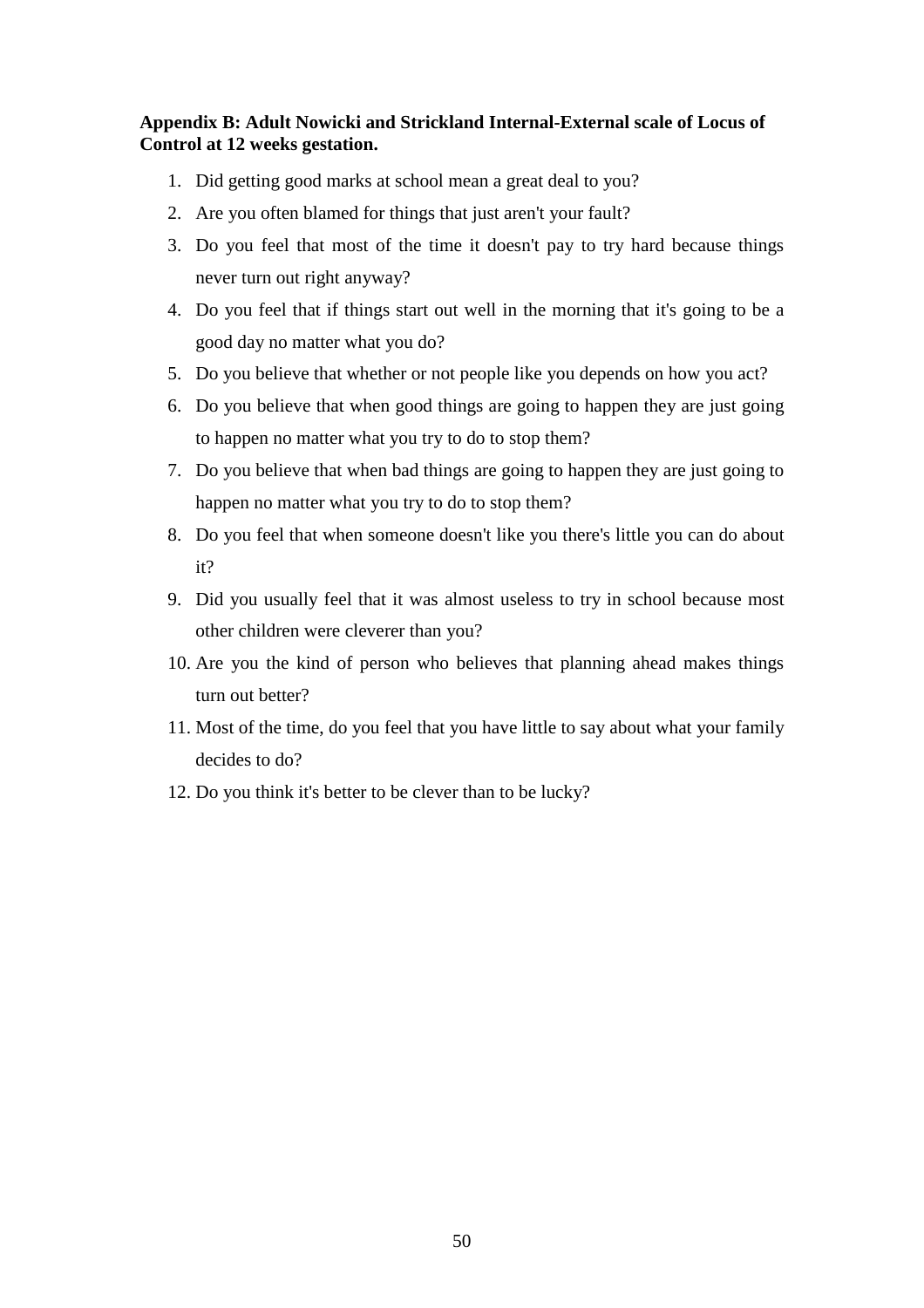## **Appendix C: Nowicki and Strickland scale of Locus of Control for preschool and primary children reported at ALSPAC clinic when study child is 9 years**

- 1. Do you feel that wishing can make good things happen?
- 2. Are people nice to you no matter what you do?
- 3. Do you usually do badly in your school work even when you try hard?
- 4. When a friend is angry with you is it hard to make that friend like you again?
- 5. Are you surprised when your teacher praises you for your work?
- 6. When bad things happen to you is it usually someone else's fault?
- 7. Is doing well in your class-work just a matter of 'luck' for you?
- 8. Are you often blamed for things that just aren't your fault?
- 9. When you get into an argument or fight is it usually the other person's fault?
- 10. Do you think that preparing for tests is a waste of time?
- 11. When nice things happen to you is it usually because of 'luck'?
- 12. Does planning ahead make good things happen?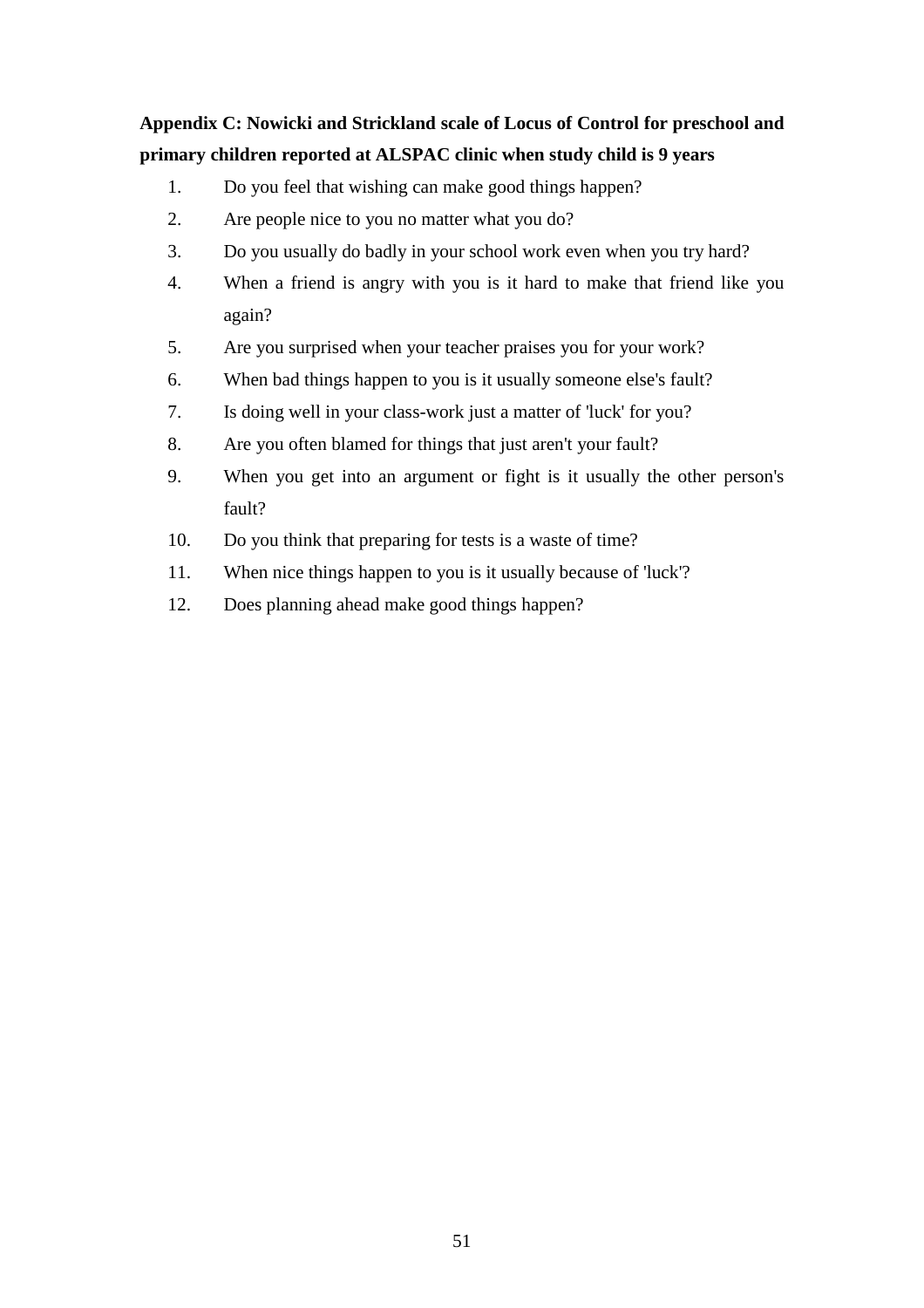| Variable component          | Month       | Month                          | Month       | Month       | Month       | Month       | Month       |  |  |  |
|-----------------------------|-------------|--------------------------------|-------------|-------------|-------------|-------------|-------------|--|--|--|
|                             | 6           | 18                             | 30          | 42          | 57          | 69          | 81          |  |  |  |
| Outside passive             |             |                                |             |             |             |             |             |  |  |  |
| Take to local shops         | X           | X                              | X           | X           | X           | X           | $\mathbf X$ |  |  |  |
| Take to department store    | X           | X                              | X           | X           | X           | X           | X           |  |  |  |
| Take to supermarket         | X           | $\mathbf X$                    | X           | X           | X           | $\mathbf X$ | $\mathbf X$ |  |  |  |
| Outside active              |             |                                |             |             |             |             |             |  |  |  |
| Take to park or playground  |             |                                |             |             | X           | X           | $\mathbf X$ |  |  |  |
| Take to park                | X           | X                              | X           | X           | X           | X           | $\mathbf X$ |  |  |  |
| Take to friends/family      | X           | X                              | X           | X           | $\mathbf X$ | X           | $\mathbf X$ |  |  |  |
| Take for a walk             | X           | X                              |             | X           |             |             |             |  |  |  |
| Take to library             |             | $\mathbf X$                    | $\mathbf X$ | X           | $\mathbf X$ | $\mathbf X$ | $\mathbf X$ |  |  |  |
| Take to places of interest  |             | X                              | X           | X           | X           | X           | $\mathbf X$ |  |  |  |
|                             |             | Maternal cognitive stimulation |             |             |             |             |             |  |  |  |
| Talks to CH while working   | X           |                                |             | X           | X           |             | $\mathbf X$ |  |  |  |
| Sing to CH                  | X           | X                              |             | X           | X           | X           | $\mathbf X$ |  |  |  |
| Teach CJ                    | X           | $\mathbf X$                    |             | X           |             |             |             |  |  |  |
| Read to CH                  | X           | $\mathbf X$                    |             | X           | $\mathbf X$ | X           | $\mathbf X$ |  |  |  |
| Draw or paint with CH       |             |                                |             |             | $\mathbf X$ | X           | $\mathbf X$ |  |  |  |
|                             |             | Maternal playing               |             |             |             |             |             |  |  |  |
| Play with toys              | X           | X                              |             | X           | X           | X           | $\mathbf X$ |  |  |  |
| Any play                    | X           | X                              |             | X           |             |             |             |  |  |  |
| Physical/active play        | X           | $\mathbf X$                    |             | X           | X           | X           | $\mathbf X$ |  |  |  |
| Make things with CH         |             |                                |             |             | $\mathbf X$ | X           | $\mathbf X$ |  |  |  |
|                             |             | Maternal basic care            |             |             |             |             |             |  |  |  |
| <b>Bath</b>                 |             | X                              |             | X           | $\mathbf X$ | X           | $\mathbf X$ |  |  |  |
| Feed or prepare food        |             | X                              |             | X           | X           | X           | X           |  |  |  |
| Put to bed                  |             |                                |             |             | X           | X           | $\mathbf X$ |  |  |  |
|                             |             | Paternal cognitive stimulation |             |             |             |             |             |  |  |  |
| Sing to CH                  | X           | X                              |             | X           | X           | X           | X           |  |  |  |
| Read to CH                  | X           | X                              |             | X           | X           | $\mathbf X$ | $\mathbf X$ |  |  |  |
| Take for a walk             | $\mathbf X$ | X                              |             | $\mathbf X$ |             |             |             |  |  |  |
| Take to playground          |             |                                |             |             | X           | X           | $\mathbf X$ |  |  |  |
| Draw or paint with CH       |             |                                |             |             | X           | X           | $\mathbf X$ |  |  |  |
| Have conversations with CH  |             |                                |             |             |             |             | $\mathbf X$ |  |  |  |
| Does homework with CH       |             |                                |             |             |             |             | X           |  |  |  |
| Helps CH prepare for school |             |                                |             |             |             |             | $\mathbf X$ |  |  |  |
| Paternal playing            |             |                                |             |             |             |             |             |  |  |  |
| Play using toys             | $\mathbf X$ | $\mathbf X$                    |             | X           | $\mathbf X$ | X           | $\mathbf X$ |  |  |  |
| Physical/active play        | X           | $\mathbf X$                    |             | X           | X           | X           | X           |  |  |  |
| Any play                    | X           | X                              |             | $\mathbf X$ |             |             |             |  |  |  |
|                             |             |                                |             |             |             |             |             |  |  |  |

## **Appendix D: Summary of parental activities, by index group**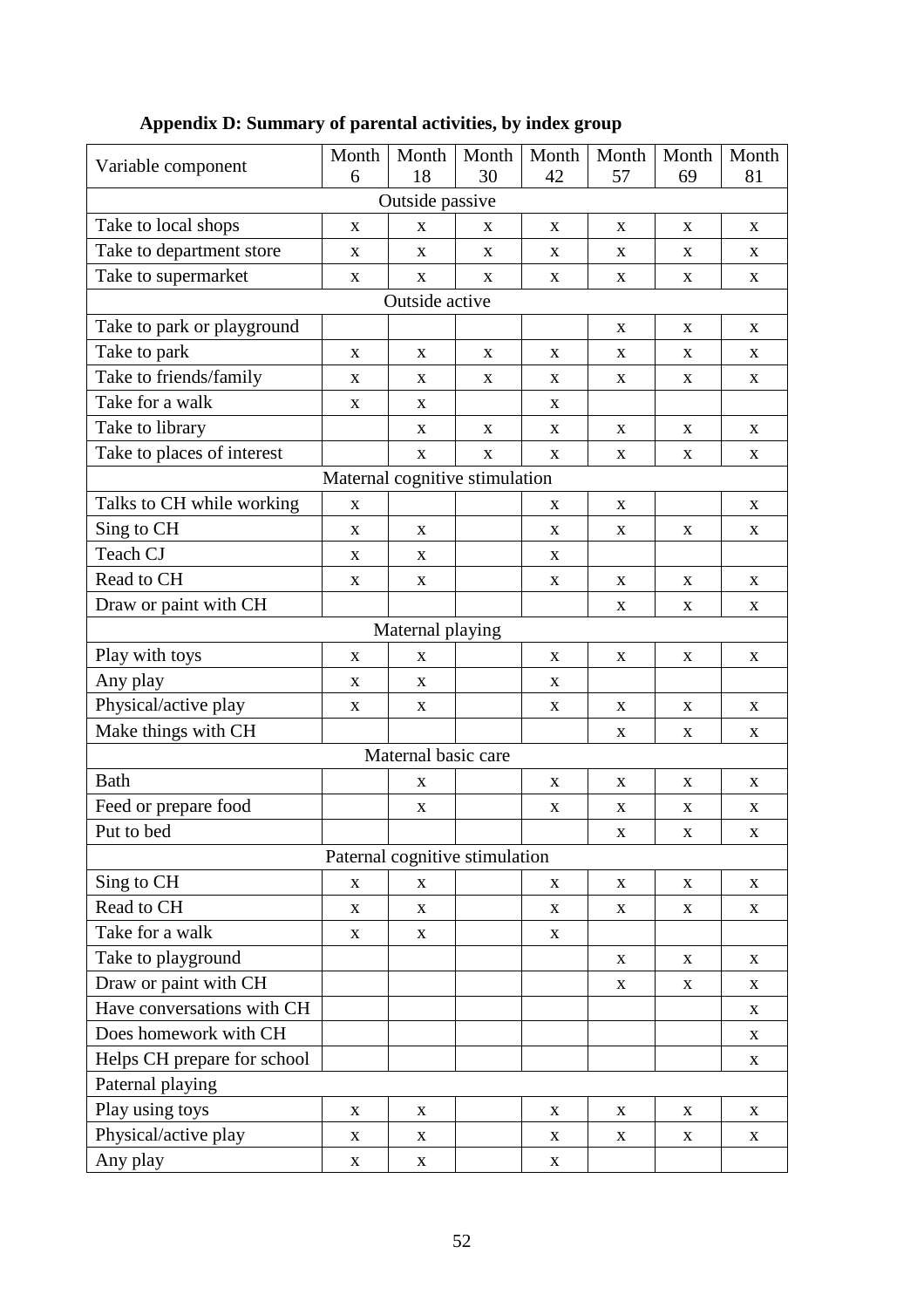| Makes things with CH |  |  |  |  |  |  |  |  |  |
|----------------------|--|--|--|--|--|--|--|--|--|
| Paternal basic care  |  |  |  |  |  |  |  |  |  |
| <b>Bath</b>          |  |  |  |  |  |  |  |  |  |
| Feed or prepare food |  |  |  |  |  |  |  |  |  |
| Put CH to bed        |  |  |  |  |  |  |  |  |  |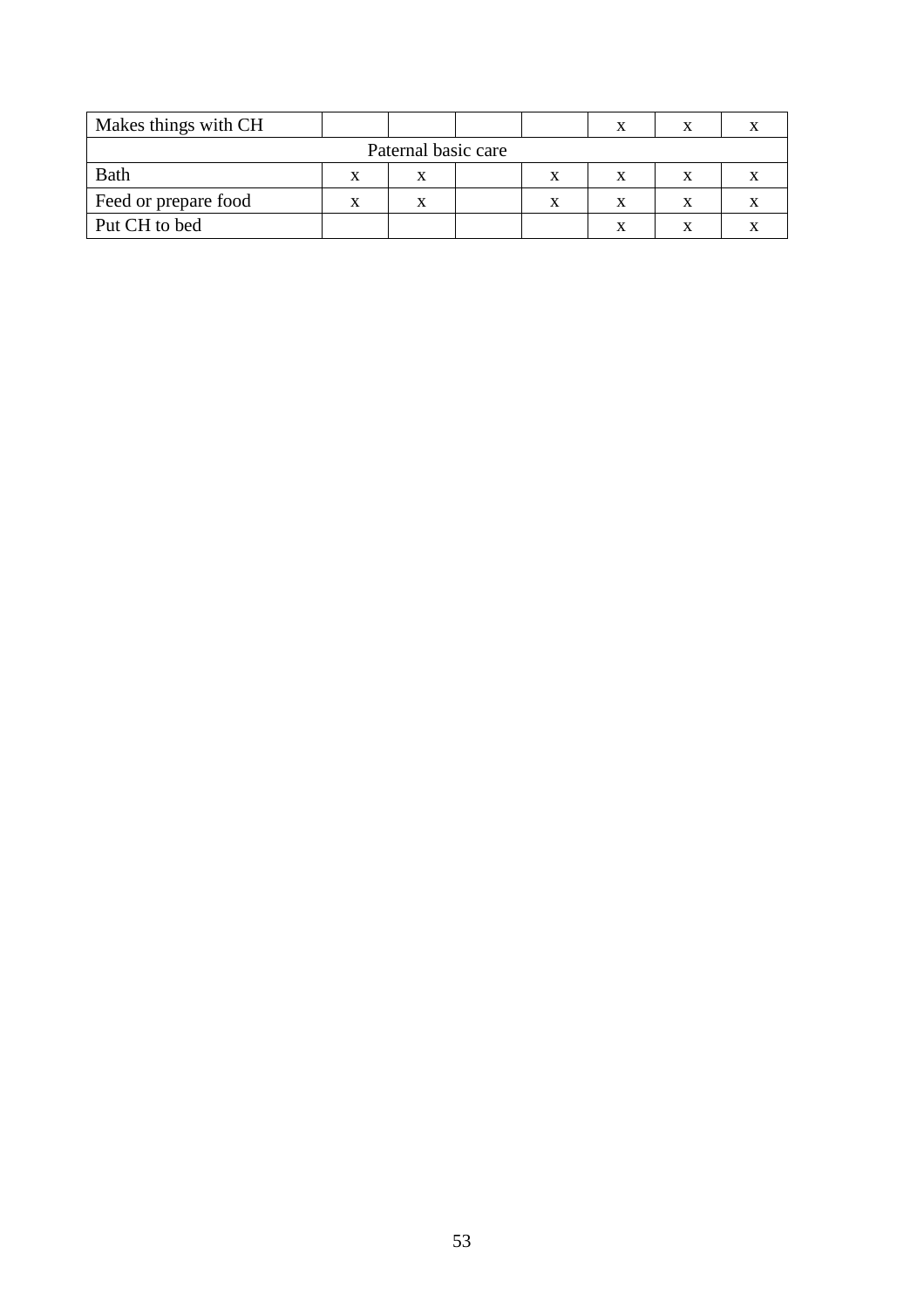|                                     |                                                      | <b>Maternal education: High school graduates</b> |         |                                                   | Maternal education: Lower than high school           |         |                |                                                           |  |
|-------------------------------------|------------------------------------------------------|--------------------------------------------------|---------|---------------------------------------------------|------------------------------------------------------|---------|----------------|-----------------------------------------------------------|--|
|                                     |                                                      | <b>Maternal locus of control</b>                 |         |                                                   | <b>Maternal locus of control</b>                     |         |                |                                                           |  |
|                                     | <b>Bottom</b><br>quartile<br>(extremely<br>internal) | Q <sub>2</sub>                                   | Q3      | <b>Top</b><br>quartile<br>(extremely<br>external) | <b>Bottom</b><br>quartile<br>(extremely<br>internal) | Q2      | Q <sub>3</sub> | <b>Top</b><br>quartile<br><i>(extremely)</i><br>external) |  |
| Mom's locus of control at pregnancy | 1.40                                                 | 3.00                                             | 4.46    | 7.09                                              | 1.53                                                 | 3.00    | 4.50           | 7.04                                                      |  |
| Dad's locus of control at pregnancy | 2.09                                                 | 2.47                                             | 3.00    | 4.20                                              | 2.90                                                 | 3.33    | 3.72           | 4.43                                                      |  |
| Male                                | 0.51                                                 | 0.52                                             | 0.52    | 0.50                                              | 0.54                                                 | 0.51    | 0.52           | 0.52                                                      |  |
| Birth weight (grams)                | 3451.15                                              | 3426.87                                          | 3392.33 | 3266.42                                           | 3441.84                                              | 3411.59 | 3394.00        | 3365.92                                                   |  |
| Weeks of gestation                  | 39.37                                                | 39.38                                            | 39.16   | 39.04                                             | 39.48                                                | 39.54   | 39.47          | 39.46                                                     |  |
| Head circumference                  | 34.94                                                | 34.84                                            | 34.84   | 34.51                                             | 34.80                                                | 34.74   | 34.73          | 34.68                                                     |  |
| Crown-heel length                   | 50.84                                                | 50.70                                            | 50.71   | 50.20                                             | 50.81                                                | 50.75   | 50.58          | 50.41                                                     |  |
| Aged 0-15 lived with child, week 8  | 0.71                                                 | 0.70                                             | 0.81    | 1.05                                              | 0.78                                                 | 0.85    | 0.85           | 1.01                                                      |  |
| Aged 16-18 lived with child, week 8 | 0.02                                                 | 0.01                                             | 0.02    | 0.08                                              | 0.02                                                 | 0.04    | 0.04           | 0.07                                                      |  |
| Mother age at childbirth            | 30.90                                                | 30.05                                            | 29.52   | 27.34                                             | 28.25                                                | 28.07   | 27.74          | 26.70                                                     |  |
| Partner lived with mom at birth     | 0.98                                                 | 0.97                                             | 0.95    | 0.89                                              | 0.97                                                 | 0.96    | 0.95           | 0.89                                                      |  |
| Dad lived with at birth             | 0.98                                                 | 0.97                                             | 0.95    | 0.89                                              | 0.96                                                 | 0.95    | 0.95           | 0.89                                                      |  |

## **Appendix E: Summary statistics of early childhood characteristics by maternal locus of control and education**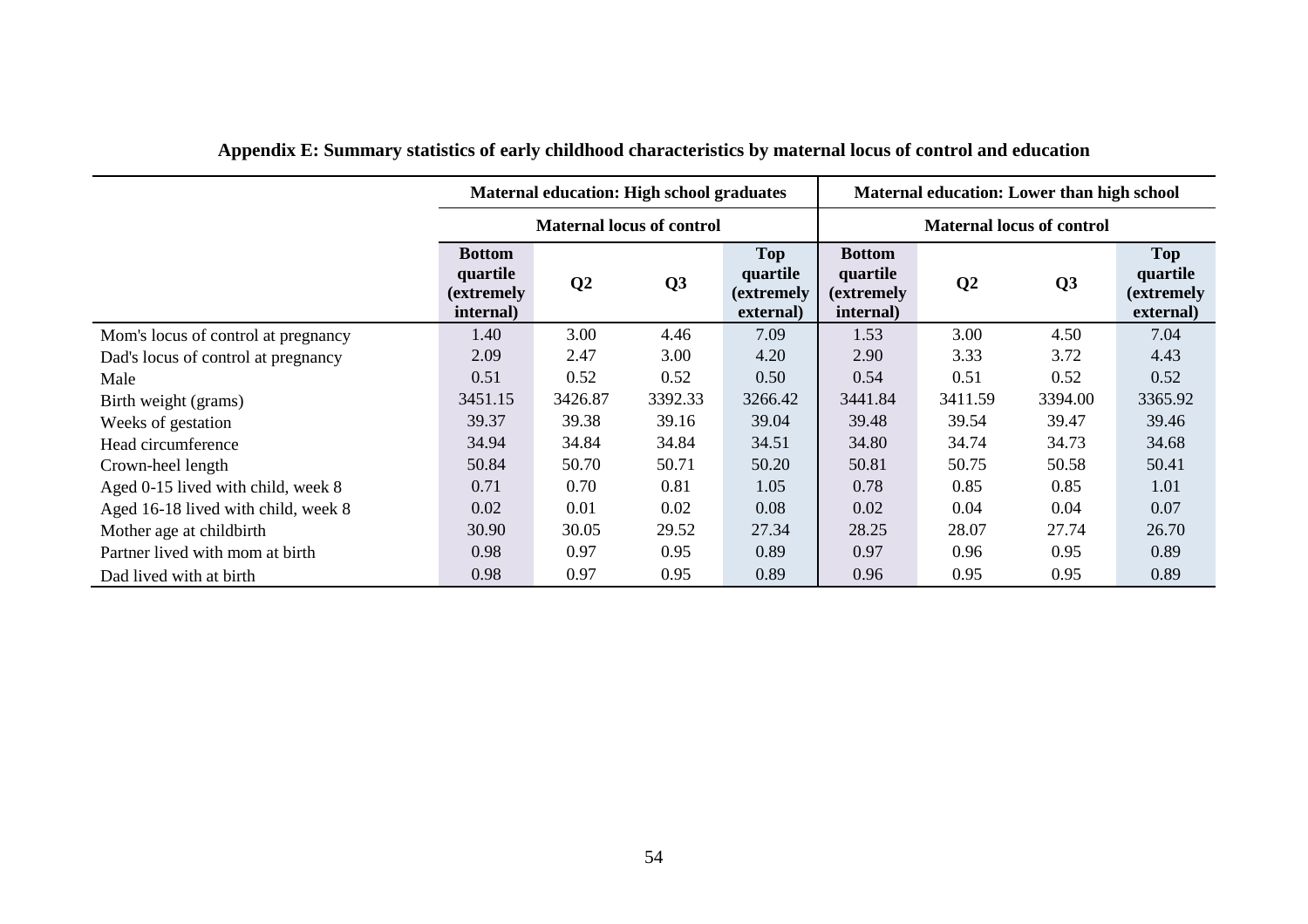|                          | <b>Passive</b><br>outside | <b>Active</b><br>outside | <b>Maternal</b><br>cognitive<br>stimulation | <b>Maternal</b><br>play | <b>Maternal</b><br>basic care | <b>Paternal</b><br>cognitive<br>stimulation | <b>Paternal</b><br>cognitive<br>stimulation | <b>Paternal</b><br>basic care |
|--------------------------|---------------------------|--------------------------|---------------------------------------------|-------------------------|-------------------------------|---------------------------------------------|---------------------------------------------|-------------------------------|
| Maternal Neutral LOC     | $-0.048$                  | $0.124***$               | $0.144***$                                  | $0.075**$               | 0.034                         | 0.057                                       | $0.098**$                                   | $0.153***$                    |
|                          | [0.033]                   | [0.033]                  | [0.032]                                     | [0.033]                 | [0.034]                       | [0.046]                                     | [0.046]                                     | [0.043]                       |
| Maternal Internal LOC    | $-0.126***$               | $0.151***$               | $0.177***$                                  | $0.074*$                | 0.008                         | 0.085                                       | $0.112**$                                   | $0.196***$                    |
|                          | [0.038]                   | [0.038]                  | [0.038]                                     | [0.038]                 | [0.039]                       | [0.052]                                     | [0.051]                                     | [0.048]                       |
| Paternal Neutral LOC     |                           |                          |                                             |                         |                               | 0.059                                       | $-0.017$                                    | 0.025                         |
|                          |                           |                          |                                             |                         |                               | [0.045]                                     | [0.044]                                     | [0.042]                       |
| Paternal Internal LOC    |                           |                          |                                             |                         |                               | 0.018                                       | $-0.076$                                    | 0.006                         |
|                          |                           |                          |                                             |                         |                               | [0.053]                                     | [0.052]                                     | [0.049]                       |
| Mother completed A-level | 0.032                     | $0.186***$               | $0.082***$                                  | 0.032                   | 0.036                         | $0.122***$                                  | $0.122***$                                  | $0.063**$                     |
|                          | [0.025]                   | [0.025]                  | [0.024]                                     | [0.025]                 | [0.025]                       | [0.034]                                     | [0.033]                                     | [0.031]                       |
| Father completed A-level |                           |                          |                                             |                         |                               | 0.055                                       | 0.05                                        | $-0.022$                      |
|                          |                           |                          |                                             |                         |                               | [0.033]                                     | [0.033]                                     | [0.031]                       |
| Male child               | $-0.052**$                | $-0.019$                 | $-0.042*$                                   | $-0.018$                | $-0.017$                      | 0.044                                       | $-0.056*$                                   | 0.029                         |
|                          | [0.024]                   | [0.024]                  | [0.024]                                     | [0.024]                 | [0.025]                       | [0.031]                                     | [0.030]                                     | [0.029]                       |
| <b>Observations</b>      | 7,091                     | 7,097                    | 7,092                                       | 7,090                   | 6,820                         | 4,417                                       | 4,419                                       | 4,432                         |
| R-squared                | 0.037                     | 0.021                    | 0.066                                       | 0.024                   | 0.008                         | 0.044                                       | 0.063                                       | 0.062                         |

## **Appendix F: Cohort aged 0-1**